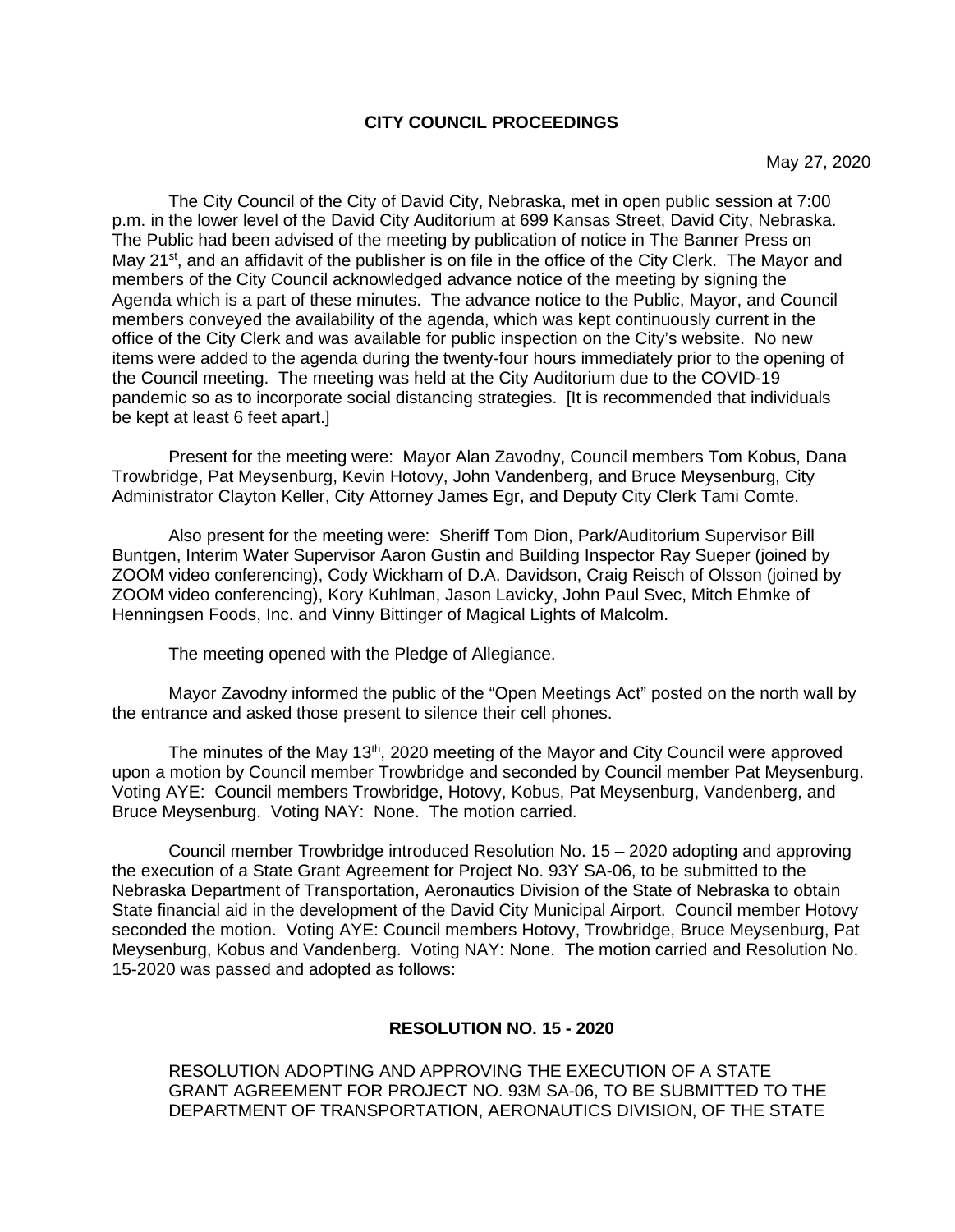OF NEBRASKA TO OBTAIN STATE FINANCIAL AID IN THE DEVELOPMENT OF THE DAVID CITY MUNICIPAL AIRPORT.

Be it resolved by the Mayor and Secretary of the City of David City of David City, Nebraska, that:

- 1. The City of David City shall enter into a State Grant Agreement with the Nebraska Department of Transportation, Aeronautics Division for Project No. 93 Y SA-06 for the purpose of obtaining state financial aid in the development of the David City Municipal Airport and that such agreement shall be as set forth hereinbelow.
- 2. The Mayor of the City of David City is hereby authorized and directed to execute said State Grant Agreement on behalf of the City of David City, and the Secretary is hereby authorized and directed to attest said execution.
- 3. The said agreement referred to herein above is inserted in full and attached herewith, and made a part hereof as Exhibit "O".

Upon calling for a vote on the resolution, six voted yea, and 0 voted nay, and the resolution therefore was declared passed and approved on May 27, 2020.

ATTEST:

Deputy City Clerk Mayor Alan Zavodny

Cody Wickham, with DA Davidson, was present to discuss the City's Bond Anticipation Notes for the Downtown Renovation project. One of the bonds matures in July of 2020 so the bonds need to be rolled into General Obligation Various Purpose Bonds.

Council member Hotovy introduced Resolution No. 16 – 2020 calling for the early redemption of the City's outstanding General Obligation Bond Anticipation Notes Series 2017, Series 2017B, Series 2018A and Series 2019. Council member Bruce Meysenburg seconded the motion. Voting AYE: Council members Kobus, Pat Meysenburg, Bruce Meysenburg, Hotovy, Trowbridge and Vandenberg. Voting NAY: None. The motion carried and Resolution No. 16-2020 was passed and adopted as follows:

## **RESOLUTION NO. 16 - 2020**

BE IT RESOLVED AND ENACTED BY THE MAYOR AND COUNCIL OF THE CITY OF DAVID CITY, NEBRASKA, as follows:

Section 1. That the following notes, in accordance with their option provisions, are authorized to be called for payment on the date as set forth in the Designation of Call Date (as defined below), after which date interest on the notes will cease: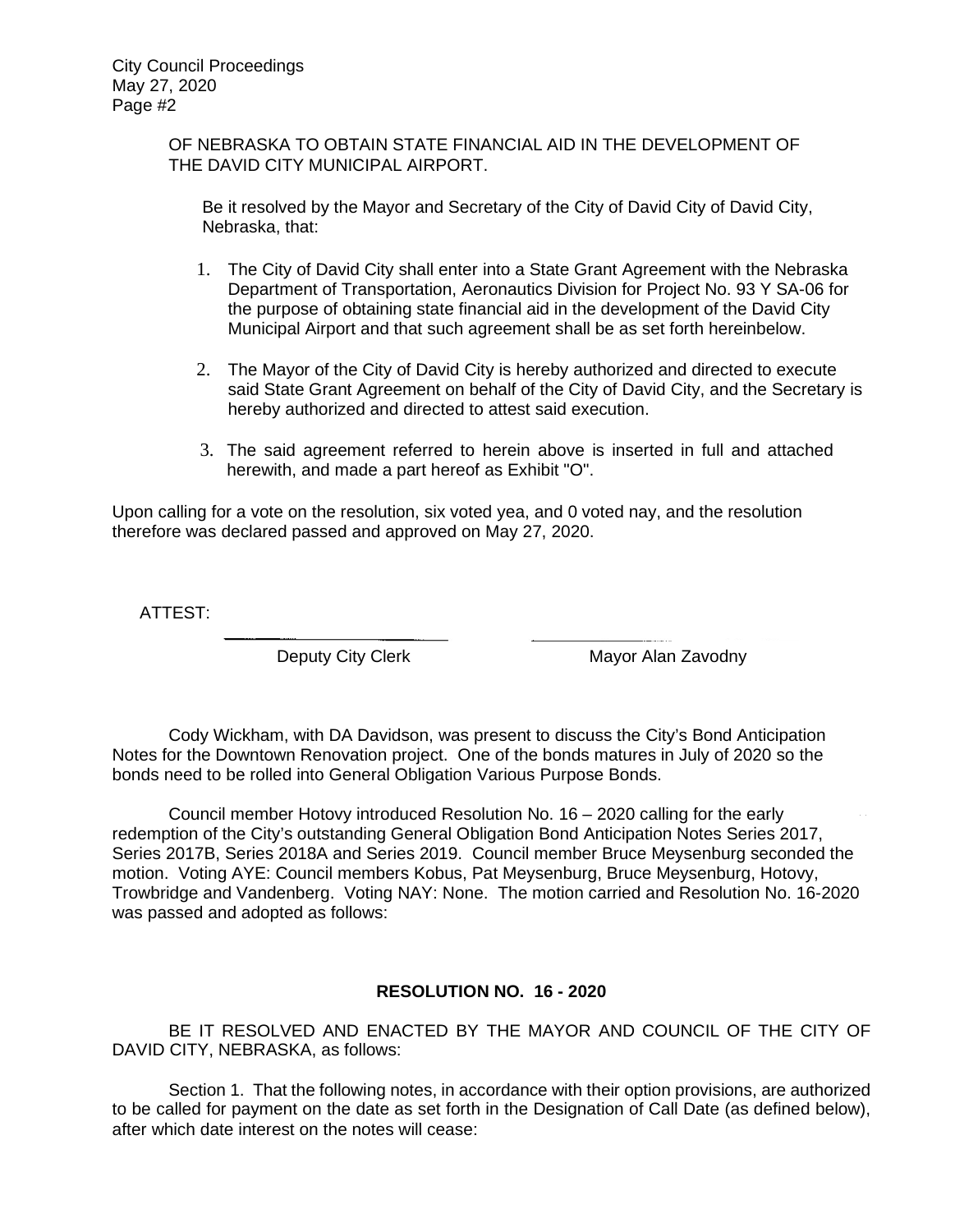(a) General Obligation Bond Anticipation Note, Series 2017A, dated July 27, 2017, in the total principal amount of \$2,500,000, numbered as shown on the books and records of the Paying Agent and Registrar and maturing in the principal amount(s) as follows:

| <b>Principal</b> | <b>Maturity Date</b> |
|------------------|----------------------|
| 2,500,000        | July 15, 2020        |

Said note (the "2017 Note") is subject to redemption at any time on or after October 15, 2018, at the principal amount thereof plus accrued interest to date fixed for redemption.

(b) General Obligation Bond Anticipation Note, Series 2017B, dated November 14, 2017, in the total principal amount of \$2,000,000, numbered as shown on the books and records of the Paying Agent and Registrar and maturing in the principal amount(s) as follows:

### **Principal Maturity Date**  2,000,000 October 15, 2020

Said note (the "2017B Note") is subject to redemption at any time on or after October 15, 2018, at the principal amount thereof plus accrued interest to date fixed for redemption.

(c) General Obligation Bond Anticipation Note, Series 2018A, dated June 14, 2018, in the total principal amount of \$1,500,000, numbered as shown on the books and records of the Paying Agent and Registrar and maturing in the principal amount(s) as follows:

| <b>Principal</b> | <b>Maturity Date</b> |
|------------------|----------------------|
| 1,500,000        | April 15, 2021       |

Said note (the "2018A Note") is subject to redemption at any time on or after October 15, 2019, at the principal amount thereof plus accrued interest to date fixed for redemption.

(d) General Obligation Bond Anticipation Note, Series 2019A, dated March 15, 2019, in the total principal amount of \$975,000, numbered as shown on the books and records of the Paying Agent and Registrar and maturing in the principal amount(s) as follows:

| <b>Principal</b> | <b>Maturity Date</b> |
|------------------|----------------------|
| \$975,000        | April 15, 2021       |

Said note (the "2019A Note" and together with the 2017A Note, the 2017B Note, and the 2018A Note, the "Notes") is subject to redemption at any time on or after October 15, 2019, at the principal amount thereof plus accrued interest to date fixed for redemption.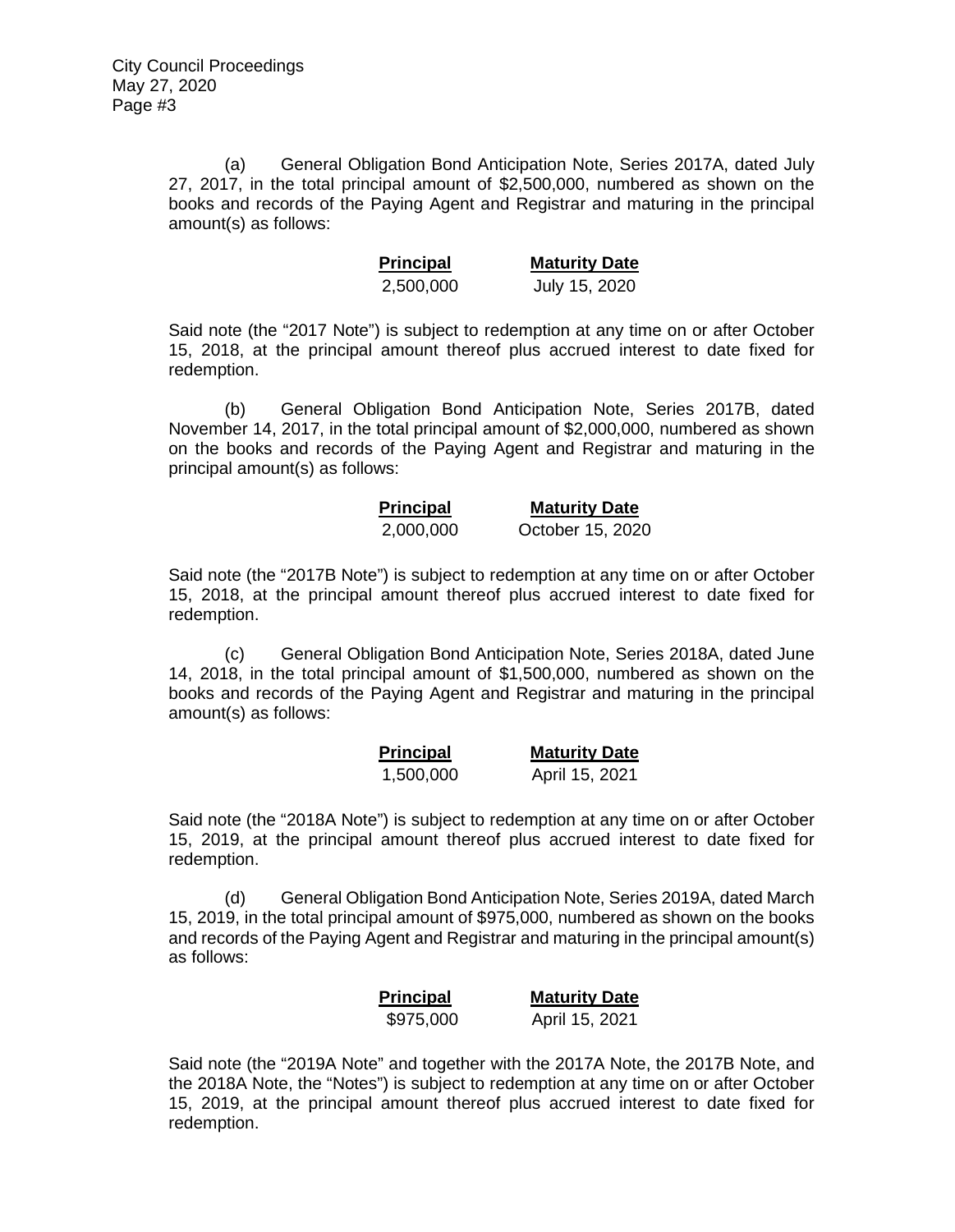Section 2. The Notes are to be paid at the office of the Treasurer of the City, David City, Nebraska, as paying agent and registrar for the Notes (the "Paying Agent").

Section 3. The Mayor, City Administrator or the City Treasurer (each, an "Authorized Officer") are each individually hereby authorized to determine the call date for said Notes on behalf of the City and such determination, when made in writing (the "Designation of Call Date"), shall constitute the action of the City without further action of the Mayor and Council Members of the City. In the event the Designation of Call Date is not executed and delivered on or before December 31, 2020, the Authorized Officers shall have no authority to make any such determination hereunder without further action of the Mayor and Council Members of the City and this resolution shall be of no further force and effect.

Section 4. A true copy of this resolution together with an executed Designation of Call Date together, the "Call Documents") shall be filed with the Paying Agent, to effect the call of the Notes. Upon receipt of the Call Documents, the Paying Agent is hereby instructed to mail notice to each registered owner of the Notes not less than thirty days prior to the date fixed for redemption, all in accordance with the ordinance authorizing the issuance of the Notes, and to take all other actions deemed necessary in connection with the redemption of the Notes.

PASSED AND APPROVED this  $27<sup>th</sup>$  day of May , 2020.

l.

ATTEST:

By<br>Mayor Alan Zavodny

City Clerk Joan Kovar

(S E A L)

Cody Wickham stated that the Council had two options regarding the General Obligation Various Bonds. The first option is 10-year notes with an interest rate of 1.599% or the second option is 15-year notes with an interest rate of 1.952%. They both have a five-year call feature. Both options don't have a principal payment until 2021.

Council member Trowbridge stated that with the sales tax sunsetting in 2030 he did not think that it would be prudent to have the bonds mature after that date.

Cody Wickham stated that the total interest on the 10-year bonds would be \$688,000 and on the 15-year bonds the interest would be \$1,217,000, so going with the 10-year bonds would be saving \$529,000, which is significant.

Council member Trowbridge introduced Ordinance No. 1353 authorizing the issuance of General Obligation Various Purpose Bonds, Series 2020, in the principal amount of not to exceed \$7,250,000 for the purpose of paying off interim financing for the cost of street improvements in Street Improvement District Nos. 2017-1 and 2017-2. Mayor Zavodny read Ordinance No. 1353 by title. Council member Hotovy made a motion to suspend the statutory rule that requires an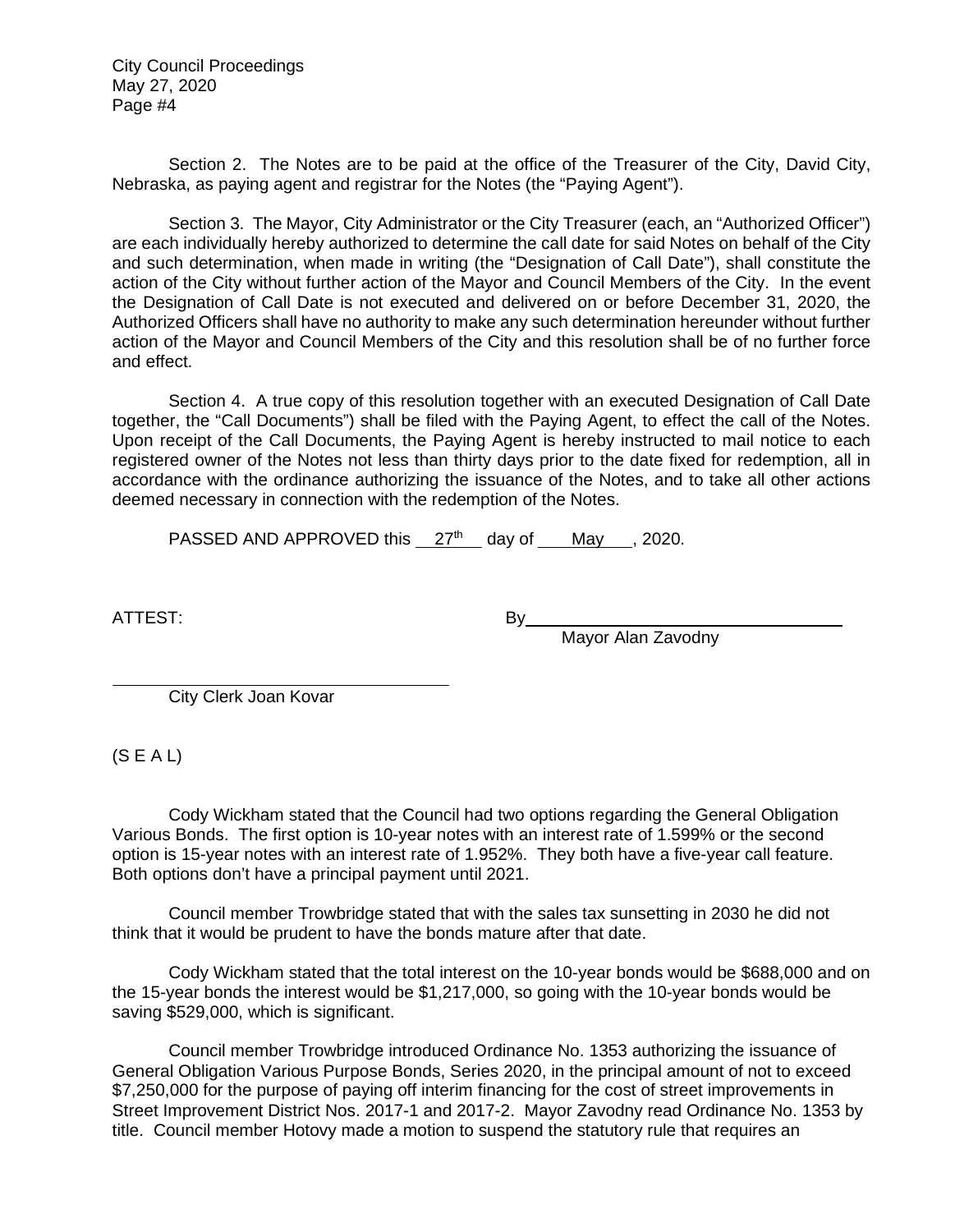Ordinance to be read on three separate days. Council member Bruce Meysenburg seconded the motion. Voting AYE: Council members Vandenberg, Kobus, Bruce Meysenburg, Pat Meysenburg, Trowbridge and Hotovy. Voting NAY: None. The motion carried.

Council member Hotovy made a motion to pass Ordinance No. 1353 on the  $3<sup>rd</sup>$  and final reading. Council member Kobus seconded the motion. Voting AYE: Council members Pat Meysenburg, Kobus, Vandenberg, Bruce Meysenburg, Trowbridge and Hotovy. Voting NAY: None. The motion carried and Ordinance No. 1353 was passed on  $3<sup>rd</sup>$  and final reading as follows:

### **ORDINANCE NO. 1353**

AN ORDINANCE AUTHORIZING THE ISSUANCE OF GENERAL OBLIGATION VARIOUS PURPOSE BONDS, SERIES 2020, OF THE CITY OF DAVID CITY, NEBRASKA, IN THE PRINCIPAL AMOUNT OF NOT TO EXCEED SEVEN MILLION TWO HUNDRED FIFTY THOUSAND DOLLARS (\$7,250,000) FOR THE PURPOSE OF PAYING OFF INTERIM FINANCING FOR THE COSTS OF STREET IMPROVEMENTS IN STREET IMPROVEMENT DISTRICT NOS. 2017-1 AND 2017-2; PRESCRIBING THE FORM OF SAID BONDS; PROVIDING FOR THE LEVY AND COLLECTION OF TAXES TO PAY THE SAME; AUTHORIZING OFFICERS OF THE CITY TO MAKE ARRANGEMENTS FOR THE SALE OF THE BONDS AND TO DESIGNATE THE FINAL TERMS, RATES AND MATURITY SCHEDULE FOR SAID BONDS WITHIN STATED PARAMETERS; AUTHORIZING THE DELIVERY OF THE BONDS TO THE PURCHASER; AND PROVIDING FOR PUBLICATION OF THIS ORDINANCE IN PAMPHLET FORM.

BE IT ORDAINED BY THE MAYOR AND CITY COUNCIL OF THE CITY OF DAVID CITY, NEBRASKA:

Section 1. The Mayor and City Council of the City of David City, Nebraska (the "City"), hereby find and determine as follows:

(a) pursuant to ordinances heretofore duly passed and approved by the Mayor and City Council, Street Improvement District Nos. 2017-1 and 2017-2 in the City have been created and the prescribed improvements therein have been or will soon be completed and accepted by the City;

(b) the cost of said improvements, as reported by the City's Engineer, is not less than \$7,135,000;

(c) that additional miscellaneous costs including interest on warrants, bond anticipation notes (including the Notes described herein) or other indebtedness and issuance costs have been or are being incurred for said improvements;

(d) the City has previously issued, to provide interim financing for payment of the interim construction costs of the street improvements in Street Improvement District Nos. 2017-1 and 2017-2, its (i) General Obligation Bond Anticipation Note, Series 2017A, in the principal amount of \$2,500,000 (the "2017A Note"), (ii) General Obligation Bond Anticipation Note, Series 2017B, in the principal amount of \$2,000,000 (the "2017B Note"), (iii) General Obligation Bond Anticipation Note, Series 2018A, in the principal amount of \$1,500,000 (the "2018A Note) and (iv) General Obligation Bond Anticipation Note, Series 2019A, in the principal amount of \$975,000 (the "2019A Note" and together with the 2017A Note, the 2017B Note and the 2018A Note, the "Notes"), which constitute a contractual obligation of the City and such Notes will mature or be called for redemption on a redemption date as determined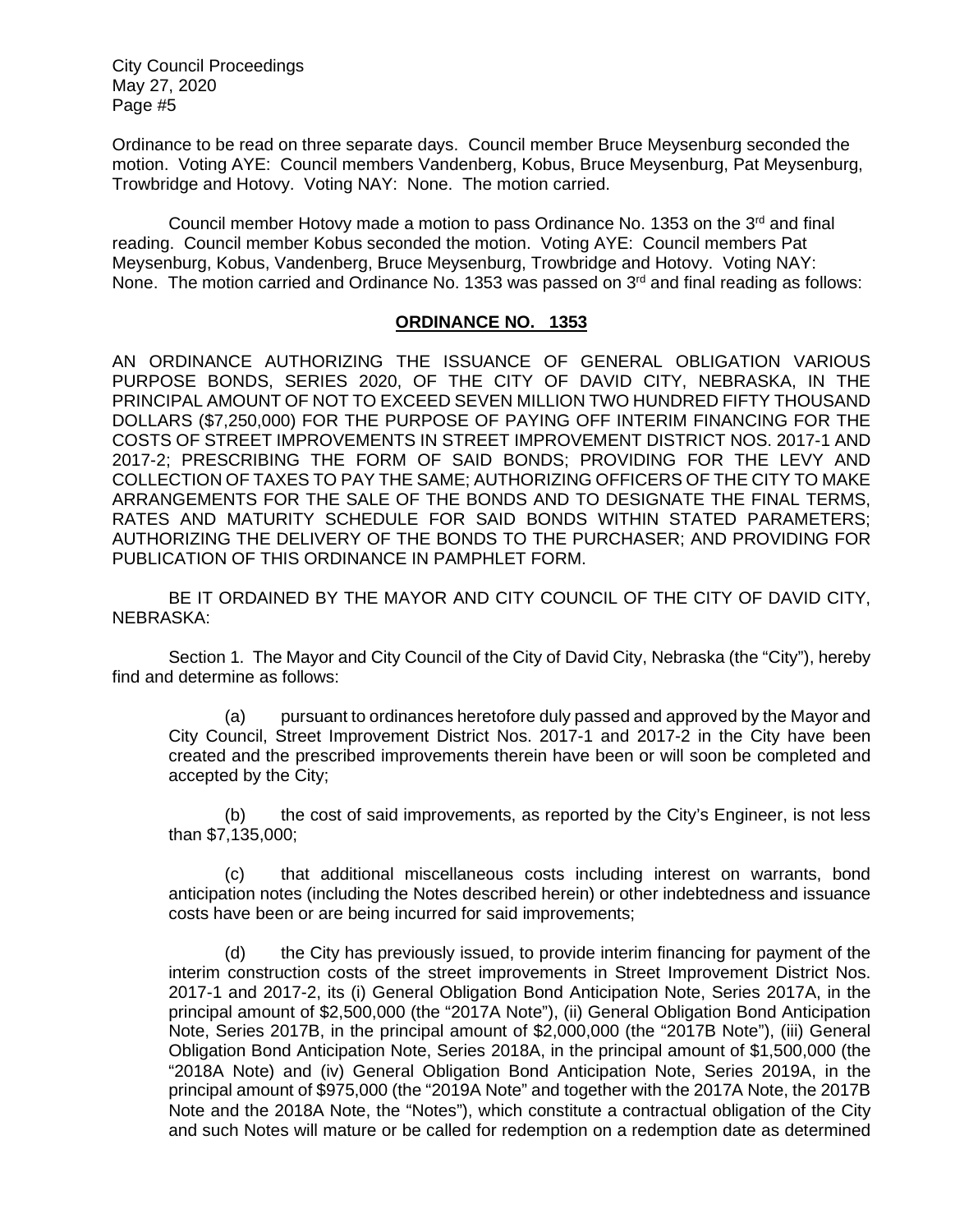pursuant to a resolution approved on this date authorizing the call of the Notes (the "Redemption Date"), and proceeds of the bonds authorized hereunder together with any remaining proceeds of the Notes will be used to pay at maturity or refund and redeem such Notes on the Redemption Date;

(e) all conditions, acts and things required to exist or to be done precedent to the issuance of General Obligation Various Purpose Bonds, Series 2020, of the City, in the principal amount of not to exceed Seven Million Two Hundred Fifty Thousand Dollars (\$7,250,000) pursuant to Sections 17-516, 17-520, 18-1801 and 18-1802, R.R.S. Neb. 2012, to pay the costs of the improvements described herein (including payment of the Notes and related costs) hereof do exist and have been done as provided by law.

Section 2. To provide for the issuance of bonds as described in Section 1 hereof, there shall be and there are hereby ordered issued bonds of the City, to be known as General Obligation Various Purpose Bonds, Series 2020 (the "Bonds"), of the aggregate principal amount of not to exceed Seven Million Two Hundred Fifty Thousand Dollars (\$7,250,000), provided, that the Bonds shall mature and bear interest at such rates per annum as shall be determined in a written designation (the "Designation") signed by the Mayor, City Administrator or the City Treasurer (each, an "Authorized Officer") on behalf of the City, which Designation may also determine or modify the principal amount, interest rate or maturity date of the Bonds, mandatory redemption provisions (if any) and pricing terms as set forth in Section 8 hereof, all within the following limitations:

- (a) the aggregate principal amount of the Bonds shall not exceed the amount stated in this Section 2 above, provided, however, in the event the Bonds are sold with a net original issue discount such aggregate principal amount may be increased in an amount necessary to compensate for any such net original issue discount;
- (b) the aggregate amount of original issue premium and original issue discount (if any) may result in an aggregate net original issue discount (if any) not in excess of two percent (2.00%) of the stated principal amount of the Bonds;
- (c) the longest maturity of the Bonds may not be later than December 15, 2035;
- (d) the true interest cost of the Bonds shall not exceed 4.00%;
- (e) two or more of the principal maturities may be combined and issued as "term bonds" and each of the Authorized Officers may determine the mandatory sinking fund payments and mandatory redemption amounts. Any Bonds issued as "term bonds" shall be redeemed at a redemption price equal to 100% of the principal amount thereof plus accrued interest thereon to the date of redemption and may be selected for redemption by any random method of selection determined appropriate by the Registrar (as hereinafter designated).

Each of the Authorized Officers are hereby authorized to make such determinations on behalf of the City and to evidence the same by execution and delivery of the Designation and such determinations shall constitute the action of the Mayor and Council without further action of the Mayor and Council.

 The Bonds shall be issued in fully registered form in the denomination of \$5,000 or any integral multiple thereof. The date of original issue for the Bonds shall be the date of delivery thereof. Interest on the Bonds shall be payable semiannually on June 15 and December 15 of each year commencing December 15, 2020 (or such other dates as provided in the Designation, each of said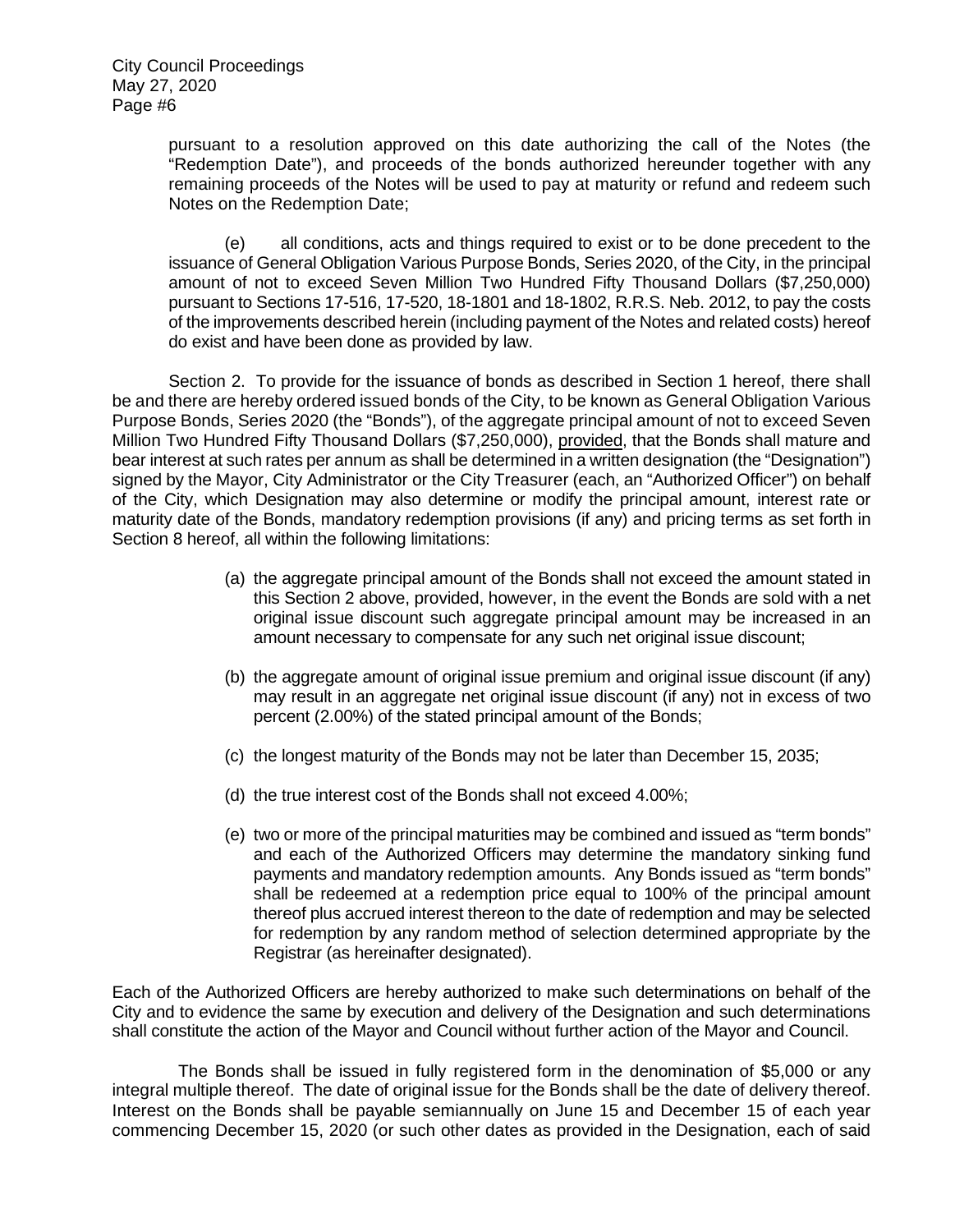dates an "Interest Payment Date"), and the Bonds shall bear such interest from the date of original issue or the most recent Interest Payment Date to which interest has been paid or provided for, whichever is later. The interest due on each Interest Payment Date shall be payable to the registered owners of record as of the close of business on the fifteenth day of the month immediately preceding the month in which such Interest Payment Date occurs (or such other date as provided in the Designation, the "Record Date"), subject to the provisions of Section 4 hereof. The Bonds shall be numbered from 1 upwards in the order of their issuance. The initial numbering and principal amounts for each of the Bonds shall be designated by the initial purchaser thereof. Payments of interest due on the Bonds prior to maturity or early redemption shall be made by the Paying Agent and Registrar, as designated pursuant to Section 3 hereof, by mailing a check or draft in the amount due for such interest on each Interest Payment Date to the registered owner of each Bond, as of the Record Date for such Interest Payment Date, to such owner's registered address as shown on the books of registration as required to be maintained in Section 3 hereof. Payments of principal due at maturity or at any date fixed for redemption prior to maturity, together with any unpaid interest accrued thereon, shall be made by said Paying Agent and Registrar to the registered owners upon presentation and surrender of the Bonds to said Paying Agent and Registrar. The City and said Paying Agent and Registrar may treat the registered owner of any Bond as the absolute owner of such Bond for the purpose of making payments thereon and for all other purposes and neither the City nor the Paying Agent and Registrar shall be affected by any notice or knowledge to the contrary, whether such Bond or any installment of interest due thereon shall be overdue or not. All payments on account of interest or principal made to the registered owner of any Bond in accordance with the terms of this ordinance shall be valid and effectual and shall be a discharge of the City and said Paying Agent and Registrar, in respect of the liability upon the Bonds or claims for interest to the extent of the sum or sums so paid.

Section 3. Unless as otherwise provided in the Designation, the City Treasurer, David City, Nebraska, is hereby designated to serve as Paying Agent and Registrar for the Bonds, provided that an Authorized Officer is authorized to designate a bank or trust company to serve in such capacity and upon such agreed terms as shall be determined by an Authorized Officer. The Paying Agent and Registrar shall keep and maintain for the City books for the registration and transfer of the Bonds at the City offices. The names and registered addresses of the registered owner or owners of the Bonds shall at all times be recorded in such books. Any Bond may be transferred pursuant to its provisions at the office of said Paying Agent and Registrar by surrender of such Bond for cancellation, accompanied by a written instrument of transfer, in form satisfactory to said Paying Agent and Registrar, duly executed by the registered owner in person or by such owner's duly authorized agent, and thereupon the Paying Agent and Registrar, on behalf of the City, will deliver at its office (or send by registered mail to the transferee owner or owners thereof at such transferee owner's or owners' risk and expense), registered in the name of the transferee owner or owners, a new Bond or Bonds of the same series, interest rate, aggregate principal amount and maturity. To the extent of the denominations authorized for the Bonds by this ordinance, one Bond may be transferred for several such Bonds of the same series, interest rate and maturity, and for a like aggregate principal amount, and several such Bonds may be transferred for one or several such Bonds, respectively, of the same series, interest rate and maturity and for a like aggregate principal amount. In every case of transfer of a Bond, the surrendered Bond shall be canceled and destroyed. All Bonds issued upon transfer of the Bonds so surrendered shall be valid obligations of the City evidencing the same obligation as the Bonds surrendered and shall be entitled to all the benefits and protection of this ordinance to the same extent as the Bonds upon transfer of which they were delivered. The City and said Paying Agent and Registrar shall not be required to transfer any Bond during any period from any Record Date until its immediately following Interest Payment Date or to transfer any Bond called for redemption for a period of 30 days next preceding the date fixed for redemption.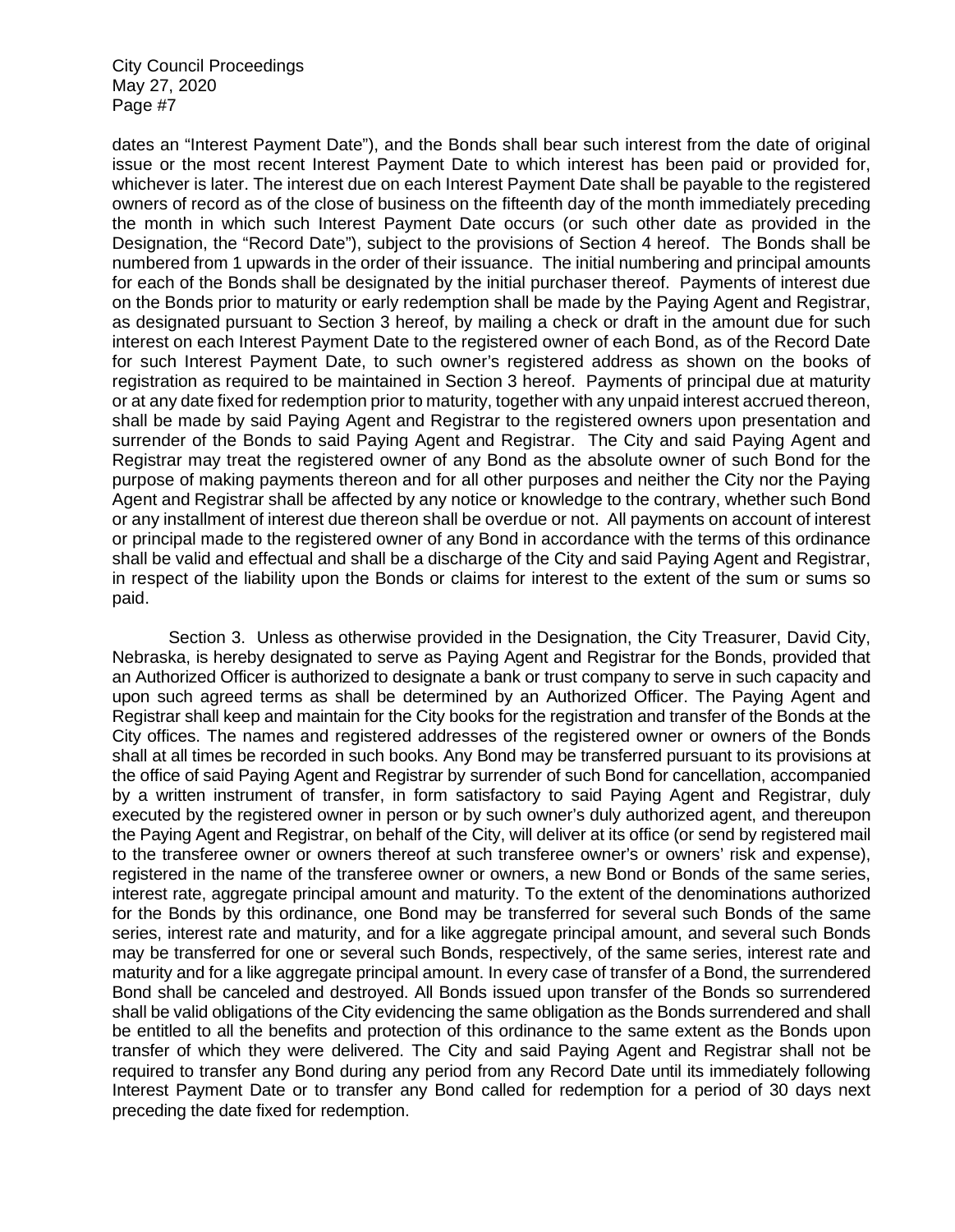Section 4. In the event that payments of interest due on the Bonds on an Interest Payment Date are not timely made, such interest shall cease to be payable to the registered owners as of the Record Date for such Interest Payment Date and shall be payable to the registered owners of the Bonds as of a special date of record for payment of such defaulted interest as shall be designated by the Paying Agent and Registrar whenever monies for the purpose of paying such defaulted interest become available.

Section 5. If the date for payment of the principal of or interest on the Bonds shall be a Saturday, Sunday, legal holiday or a day on which banking institutions in David City, Nebraska, are authorized by law or executive order to close, then the date for such payment shall be the next succeeding day which is not a Saturday, Sunday, legal holiday or a day on which such banking institutions are authorized to close, and payment on such day shall have the same force and effect as if made on the nominal date of payment.

Section 6. In addition to any mandatory sinking fund redemption as may be determined in the Designation as permitted in Section 2 hereof, the Bonds shall be subject to redemption at the option of the City prior to the stated maturities thereof, in whole or in part, at any time on or after the fifth anniversary of the date of original issue thereof (or such other date as provided in the Designation) at par plus accrued interest on the principal amount redeemed to the date fixed for redemption. The City may select the Bonds to be redeemed in its sole discretion, but Bonds shall be redeemed only in amounts of \$5,000 or integral multiples thereof. Bonds redeemed in part only shall be surrendered to the Paying Agent and Registrar in exchange for new Bonds evidencing the unredeemed principal thereof. Notice of redemption of any Bond called for redemption shall be given at the direction of the City in the case of optional redemptions and without further direction in the case of mandatory redemptions, by said Paying Agent and Registrar by mail not less than 30 days prior to the date fixed for redemption, first class, postage prepaid, sent to the registered owner of such Bond at said owner's registered address. Such notice shall designate the Bond or Bonds to be redeemed by number, the date of original issue and the date fixed for redemption and shall state that such Bond or Bonds are to be presented for prepayment at the office of the Paying Agent and Registrar. In case of any Bond partially redeemed, such notice shall specify the portion of the principal amount of such Bond to be redeemed. No defect in the mailing of notice for any Bond shall affect the sufficiency of the proceedings of the City designating the Bonds called for redemption or the effectiveness of such call for Bonds for which notice by mail has been properly given and the City shall have the right to further direct notice of redemption for any such Bond for which defective notice has been given. In the event term maturities and mandatory redemption amounts are determined in the Designation, the provisions of this Section 6 shall apply generally to mandatory redemptions. Any such mandatory redemptions shall be in amounts and on terms set forth in the Designation, at the principal amount redeemed plus accrued interest to the date set for redemption. The Paying Agent and Registrar shall select the term bonds to be redeemed in any maturity using any random method of selection deemed appropriate, subject to the provisions of Section 8 of this Ordinance.

Section 7. The Bonds shall be in substantially the following form: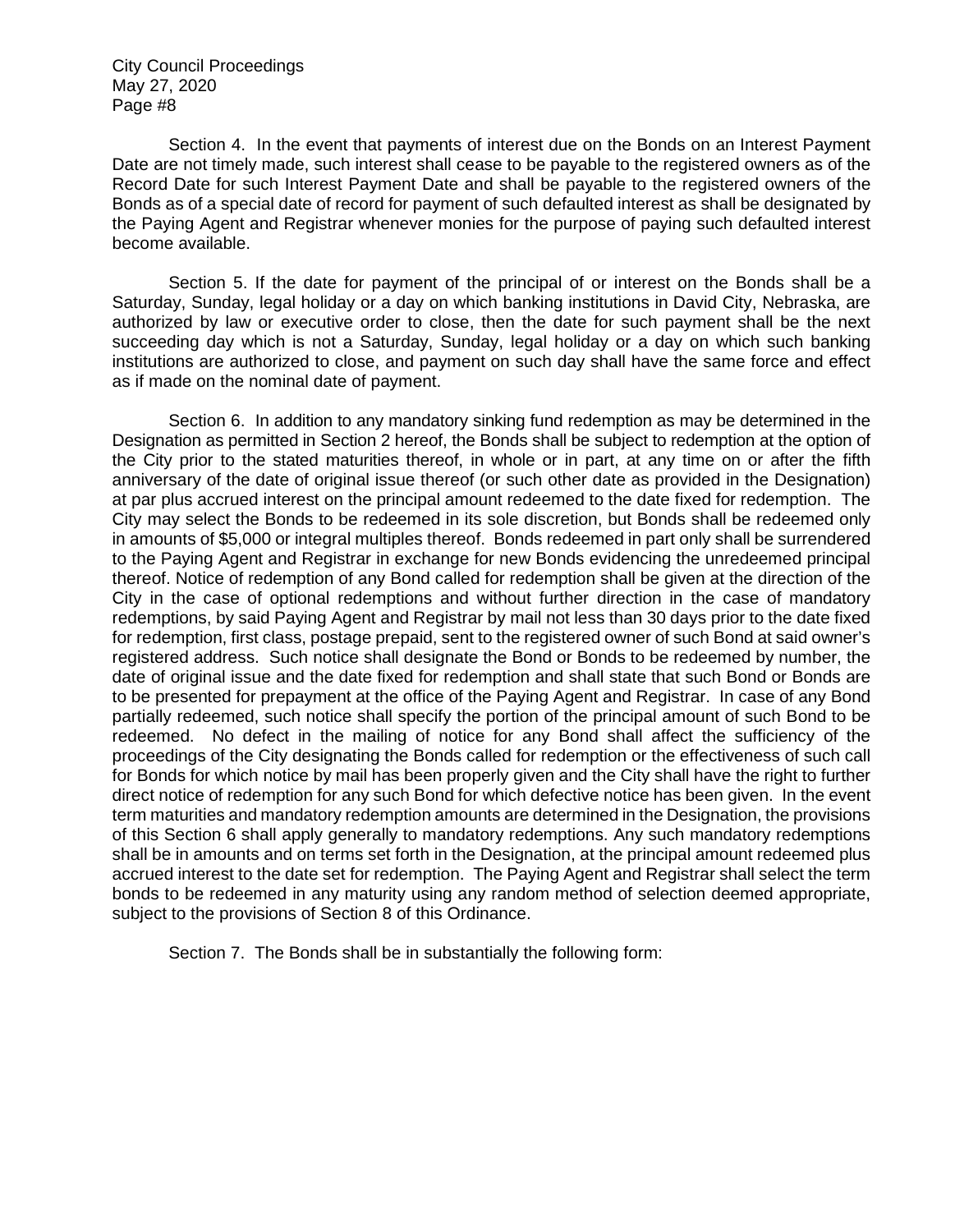## UNITED STATES OF AMERICA STATE OF NEBRASKA

#### GENERAL OBLIGATION VARIOUS PURPOSE BOND OF THE CITY OF DAVID CITY, NEBRASKA SERIES 2020

No.

Interest Rate **Maturity Date Date of Original Issue** CUSIP  $\overline{\phantom{a}0}$  , 2020

Registered Owner:

Principal Amount: Dollars

KNOW ALL PERSONS BY THESE PRESENTS: That the City of David City, in the State of Nebraska (the "City"), hereby acknowledges itself to owe and for value received promises to pay to the registered owner specified above, or registered assigns, the principal amount specified above in lawful money of the United States of America on the maturity date specified above with interest thereon to maturity (or earlier redemption) from the date of original issue or most recent interest payment date for which interest has been paid or provided for, whichever is later, at the rate per annum specified above, payable semiannually on \_\_\_\_\_\_\_\_\_\_\_\_\_\_\_ and \_\_\_\_\_\_\_\_\_\_\_\_ of each year commencing \_\_\_\_\_\_\_\_\_\_\_\_, 20\_\_\_ (each of said dates an "Interest Payment Date"). Said interest shall be computed on the basis of a 360-day year consisting of twelve 30-day months. The principal hereof together with any unpaid interest accrued thereon due at maturity or upon earlier redemption is payable upon presentation and surrender of this bond at the office of the City Treasurer, the Paying Agent and Registrar, in David City, Nebraska. Interest on this bond due prior to maturity or earlier redemption will be paid on each Interest Payment Date by a check or draft mailed by the Paying Agent and Registrar to the registered owner of this Bond, as shown on the books of record maintained by the Paying Agent and Registrar, as of the close of business on the fifteenth day of the month immediately preceding the month in which such Interest Payment Date occurs, to such owner's address as shown on such books and records (the "Record Date"). Any interest not so timely paid shall cease to be payable to the person entitled thereto as of the Record Date such interest was payable, and shall be payable to the person who is the registered owner of this bond (or of one or more predecessor bonds hereto) on such special record date for payment of such defaulted interest as shall be fixed by the Paying Agent and Registrar whenever monies for such purpose become available.

All bonds of this issue are subject to redemption prior to maturity on the fifth anniversary of the date of original issue thereof, or at any time thereafter at par plus accrued interest on the principal amount redeemed to the date set for redemption. Notice of redemption shall be given by mail to the registered owner of any bond to be redeemed, not less than thirty days prior to the date set for redemption, in the manner specified in the ordinance authorizing the issuance of said bonds. Individual bonds may be redeemed in part but only in the amount of \$5,000 or any integral multiple thereof.

This bond is one of an issue of fully registered bonds of the total principal amount of \$\_\_\_\_\_\_\_\_\_\_\_\_, of even date and like tenor herewith, except as to denomination, which were issued by the City for the purpose of paying off interim financing for the costs of street improvements in Street Improvement District Nos. 2017-1 and 2017-2, and paying costs of issuance. The issuance of this bond and the other bonds of this issue has been lawfully authorized by an ordinance duly passed,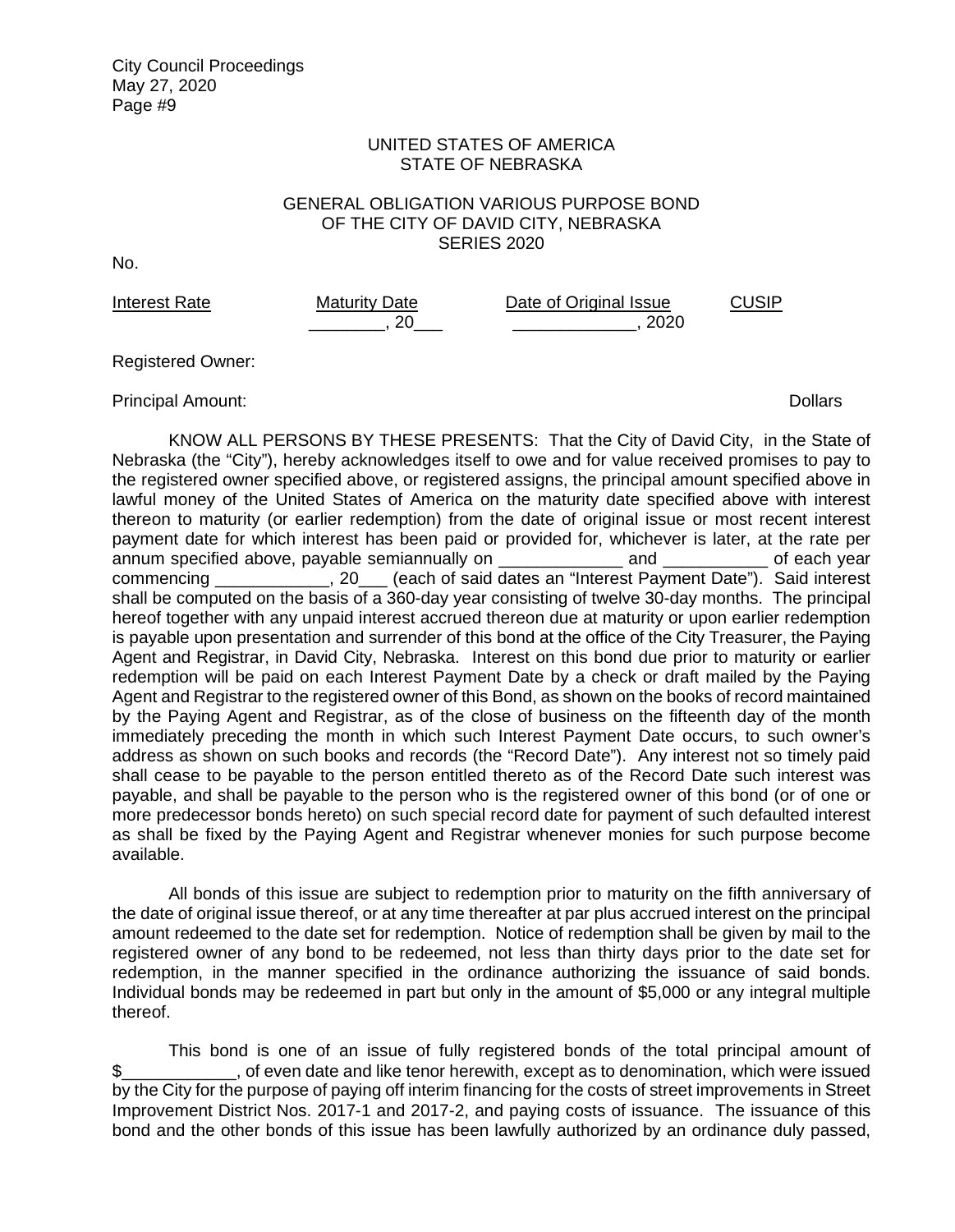approved and published by the Mayor and Council of the City in strict compliance with Sections 17- 516, 17-520, 18-1801 and 18-1802, Reissue Revised Statutes of Nebraska, 2012, as amended.

IT IS HEREBY CERTIFIED AND WARRANTED that all conditions, acts and things required by law to exist or to be done precedent to and in the issuance of this bond did exist, did happen and were done and performed in regular and due form and time as required by law and that the indebtedness of said City, including this bond, does not exceed any limitation imposed by law. The City agrees that it will cause to be levied and collected annually a tax by valuation on all the taxable property in the City, in addition to all other taxes, sufficient in rate and amount to to fully pay the principal and interest of said bonds as the same become due.

This bond is transferable by the registered owner or such owner's attorney duly authorized in writing at the office of the Paying Agent and Registrar upon surrender and cancellation of this bond and thereupon a new bond or bonds of the same aggregate principal amount will be issued to the transferee as provided in the ordinance authorizing said issue of bonds, subject to the limitations therein prescribed. The City, the Paying Agent and Registrar and any other person may treat the person in whose name this bond is registered as the absolute owner hereof for the purpose of receiving payment due hereunder and for all purposes and shall not be affected by any notice to the contrary, whether this bond be overdue or not.

If the date for payment of the principal of or interest on this bond shall be a Saturday, Sunday, legal holiday or a day on which banking institutions in the City are authorized by law or executive order to close, then the date for such payment shall be the next succeeding day which is not a Saturday, Sunday, legal holiday or a day on which such banking institutions are authorized to close, and payment on such day shall have the same force and effect as if made on the nominal date of payment.

This bond shall not be valid for any purpose until the Certificate of Authentication hereon shall have been signed by the Paying Agent and Registrar.

IN WITNESS WHEREOF, the Mayor and Council of the City of David City, Nebraska, have caused this bond to be executed on behalf of the City with the signatures of its Mayor and City Clerk, both of which signatures may be facsimile signatures, and by having affixed hereto or imprinted hereon the City's seal, all as of the date of issue shown above.

THE CITY OF DAVID CITY, NEBRASKA

(SEAL)

By: (Sample - Do not sign) ATTEST: Mayor

 (Sample - Do not sign) City Clerk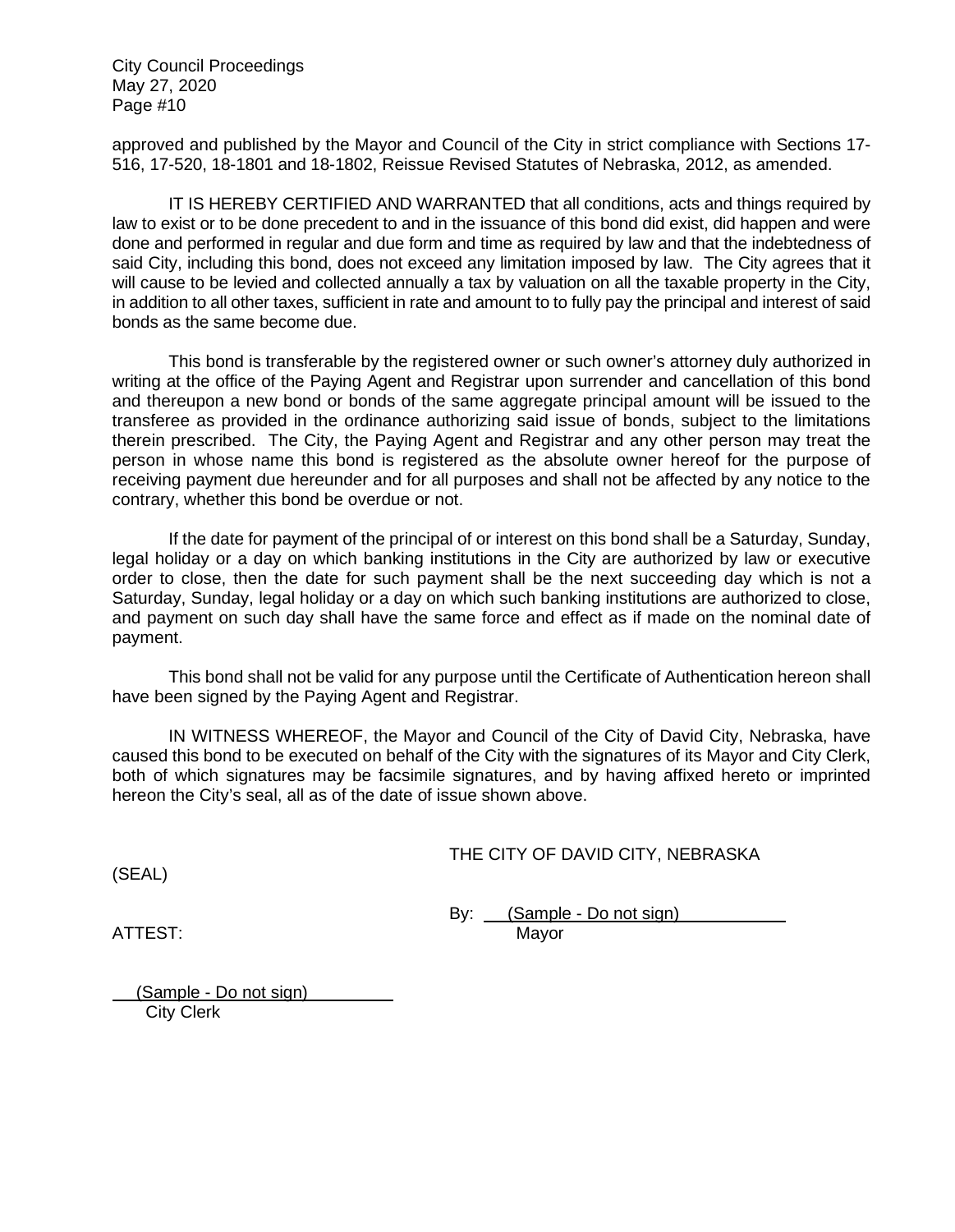## **CERTIFICATE OF AUTHENTICATION AND REGISTRATION**

This bond is one of the series designated therein and has been registered to the owner named in said bond and the name of such owner has been recorded in the books of record maintained by the undersigned as Paying Agent and Registrar for said issue of bonds.

(Sample - Do not sign)

City Treasurer, Paying Agent and Registrar for the City of David City, Nebraska

## (FORM OF ASSIGNMENT)

| For value received,  | hereby sells, assigns                              |
|----------------------|----------------------------------------------------|
| and transfers unto   | (Social Security)                                  |
| or Taxpayer I.D. No. | the within Bond and hereby irrevocably constitutes |
| and                  | appoints                                           |
|                      |                                                    |

\_\_\_\_\_\_\_ \_\_\_\_\_\_\_\_\_\_\_\_\_\_\_\_\_\_\_\_\_\_, attorney, to transfer the same on the books of registration in the office of the within-mentioned Paying Agent and Registrar with full power of substitution in the premises.

Dated: \_\_\_\_\_\_\_\_\_\_\_\_\_\_\_\_\_\_\_\_\_\_\_\_\_\_\_\_

\_\_\_\_\_\_\_\_\_\_\_\_\_\_\_\_\_\_\_\_\_\_\_\_\_\_\_\_

\_\_\_\_\_\_\_\_\_\_\_\_\_\_\_\_\_\_\_\_\_\_\_\_\_\_\_\_ Registered Owner(s)

Signature Guaranteed  $\mathsf{By}$ 

\_\_\_\_\_\_\_\_\_\_\_\_\_\_\_\_\_\_\_\_\_\_\_\_\_\_\_\_\_\_\_\_\_\_\_\_ Authorized Officer

 Note: The signature(s) of this assignment MUST CORRESPOND with the name(s) as written on the face of the within Bond in every particular, without alteration, enlargement or any change whatsoever, and must be guaranteed by a commercial bank or a trust company or by a firm having membership on the New York, Midwest or other stock exchange.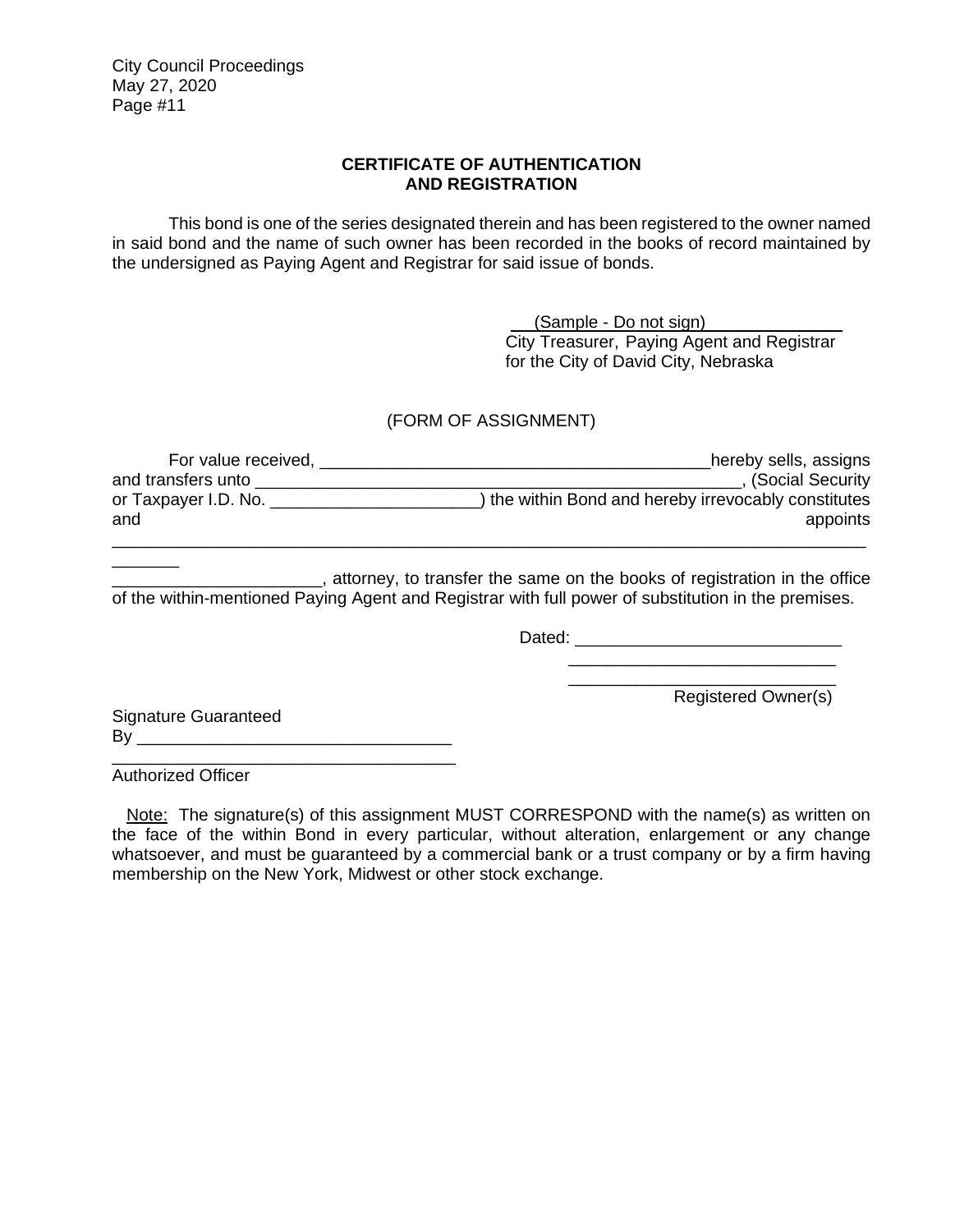Section 8. Each of the Bonds shall be executed on behalf of the City with the facsimile signatures of the Mayor and the City Clerk and shall have imprinted thereon the City's seal. The Bonds shall not be valid and binding on the City until authenticated by the Paying Agent and Registrar. The Bonds shall be delivered to the Paying Agent and Registrar for registration and authentication. Upon execution, registration and authentication of the Bonds, they shall be delivered to the City Treasurer, who is authorized to deliver them to the D.A. Davidson & Co., as the initial purchaser thereof, upon receipt of a purchase price of not less than 98.25% (or such other amount as may be determined in the Designation) of the principal amount of the Bonds plus accrued interest thereon to date of payment for the Bonds. Said initial purchaser shall have the right to direct the registration of the Bonds and the denominations thereof within each maturity, subject to the restrictions of this Ordinance. Any of the Authorized Officers of the City are hereby authorized to execute and deliver the Designation for and on behalf of the City. Such purchaser and its agents, representatives and counsel (including its bond counsel) are hereby authorized to take such actions on behalf of the City as are necessary to effectuate the closing of the issuance and sale of the Bonds, including, without limitation, authorizing the release of the Bonds at closing.

Section 9. The City Clerk is hereby directed to make and certify a transcript of the proceedings of the City precedent to the issuance of said Bonds which shall be delivered to the purchaser of said Bonds.

Section 10. For the prompt payment of the Bonds, both principal and interest as the same fall due, the City agrees that it shall cause to be levied and collected annually a special levy of taxes on all the taxable property in the City for the purpose of paying and sufficient to pay the interest and principal of the Bonds when and as such principal and interest become due. The City reserves the right to satisfy its payment obligations with respect to the Bonds from any available source of funds.

Section 11. The net proceeds of the Bonds shall be applied upon receipt for the purposes described in Section 1 hereof, and to pay issuance costs. Any accrued interest received from the sale of the Bonds shall be applied to pay interest falling due on said Bonds on the first Interest Payment Date. Expenses of issuance of the Bonds may be paid from the proceeds of the Bonds. The officers of the City (or any one or more of them) are hereby authorized to take all actions deemed necessary in connection with the issuance of the Bonds and the calling of the Notes.

Section 12. The holders of the Bonds of this issue shall be subrogated to all rights of the holders of any claims which are paid from the proceeds of said Bonds.

Section 13. The City hereby covenants to the purchasers and holders of the Bonds hereby authorized that it will make no use of the proceeds of said Bond issue, including monies held in any sinking fund for the Bonds, which would cause the Bonds to be arbitrage bonds within the meaning of Sections 103(b) and 148 of the Internal Revenue Code of 1986, as amended (the "Code"), and further covenants to comply with said Sections 103(b) and 148 and all applicable regulations thereunder throughout the term of said issue. The City hereby covenants and agrees to take all actions necessary under the Code to maintain the tax exempt status (as to taxpayers generally) of interest payable on the Bonds. As and to the extent not "deemed designated," the City hereby designates the Bonds as its "qualified tax-exempt obligations" pursuant to Section 265(b)(3)(B)(i)(III) of the Code and covenants and warrants that it does not reasonably expect to issue tax-exempt bonds or other tax-exempt obligations aggregating in principal amount more than \$10,000,000 during calendar year 2020, taking into consideration statutory exceptions for refunding issues. The City further covenants and warrants that it has not designated and will not designate bonds or other obligations as so qualified in an amount in excess of \$10,000,000 in calendar year 2020. The Mayor, City Administrator and/or City Treasurer are hereby authorized to make any and all elections or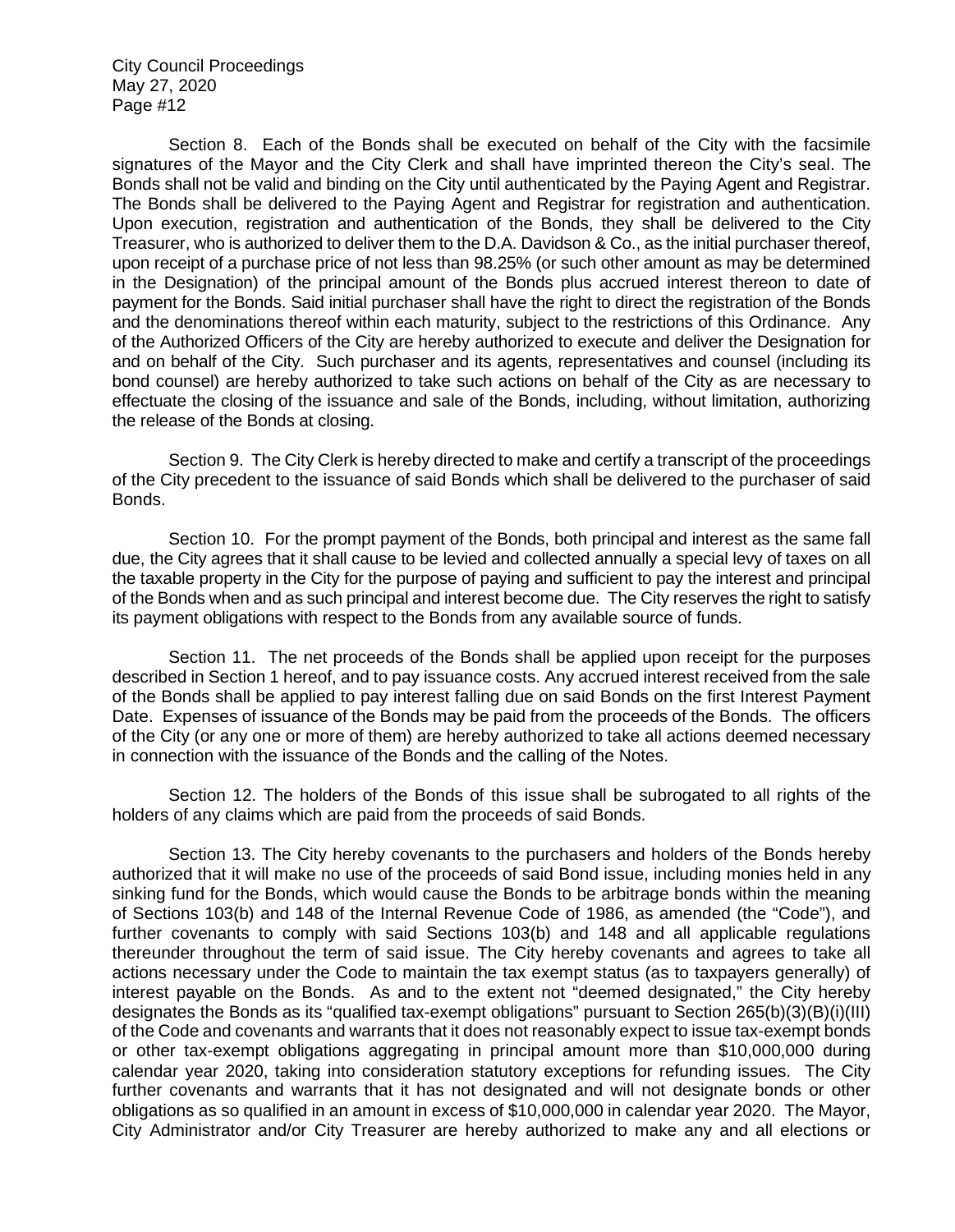allocations deemed necessary by them in connection with the tax-exempt status of interest on the Bonds or other tax related qualification thereof.

Section 14. The City's obligations under this Ordinance with respect to any or all of the Bonds herein authorized shall be fully discharged and satisfied as to any or all of such Bonds and any such Bond shall no longer be deemed to be outstanding hereunder if such Bond has been purchased by the City and cancelled or when the payment of the principal of and interest thereon to the respective date of maturity or redemption (a) shall have been made in accordance with the terms thereof or (b) shall have been provided for by depositing with a national or state bank having trust powers or trust company, in trust, solely for such payment (i) sufficient money to make such payment and/or (ii) direct general obligations of or obligations the principal and interest of which are unconditionally guaranteed by the United States of America (herein referred to as "U.S. Government Obligations") in such amount and bearing interest and maturing or redeemable at stated fixed prices at the option of the holder as to principal, at such time or times, as will insure the availability of sufficient money to make such payment; provided, however, that with respect to any Bond to be paid prior to maturity, the City shall have duly called such Bond for redemption and given notice thereof or made irrevocable provisions for the giving of such notice. Any money so deposited with such bank or trust company may be invested or reinvested in U.S. Government Obligations at the direction of the City, and all interest and income from U.S. Government Obligations in the hands of the Paying Agent and Registrar or such bank or trust company in excess of the amount required to pay principal of and interest on the Bonds for which such monies or U.S. Government Obligations were deposited shall be paid over to the City as and when collected.

Section 15. Each of the Authorized Officers is authorized to prepare, approve and deem final on behalf of the City a preliminary official statement for use by the Underwriter in connection with the offering and sale of the Bonds, and to approve a final official statement in accordance with any applicable governing laws, rules or regulations.

Section 16. Without in any way limiting the power, authority or discretion elsewhere herein granted or delegated, the Mayor and the City Council hereby authorize and direct all of the officers, employees and agents of the City to carry out, or cause to be carried out, and to perform such obligations of the City and such other actions as they, or any one of them, shall consider necessary, advisable, desirable, or appropriate in connection with this ordinance, and the issuance, sale and delivery of the Bonds, including, without limitation and whenever appropriate, the execution and delivery thereof and of all other related documents (including the Bond Purchase Agreement), instruments, certifications and opinions; and delegates, authorizes and directs the Mayor, City Administrator and the City Treasurer (or any one of them) the right, power and authority to exercise his or her own independent judgment and discretion in determining and finalizing the terms, provisions, form and contents of each of the foregoing. The execution and delivery by the Mayor, City Administrator or City Treasurer or by any such other officer, officers, agent or agents of the City of any such documents, instruments, certifications and opinions, or the doing by him or her of any act in connection with any of the matters which are the subject of this ordinance, shall constitute conclusive evidence of both the City's and his or her approval of all changes, modifications, amendments, revisions and alterations made therein, and shall conclusively establish his or her authority with respect thereto from the City and the authorization, approval and ratification by the City of the documents, instruments and certifications so executed and the action so taken.

Section 17. In order to promote compliance with certain federal tax and securities laws relating to the Bonds herein authorized (as well as other outstanding bonds) the policy and procedures attached hereto as **Exhibit "A"** (the "Post-Issuance Compliance Policy and Procedures") are hereby adopted and approved in all respects. To the extent that there is any inconsistency between the attached Post-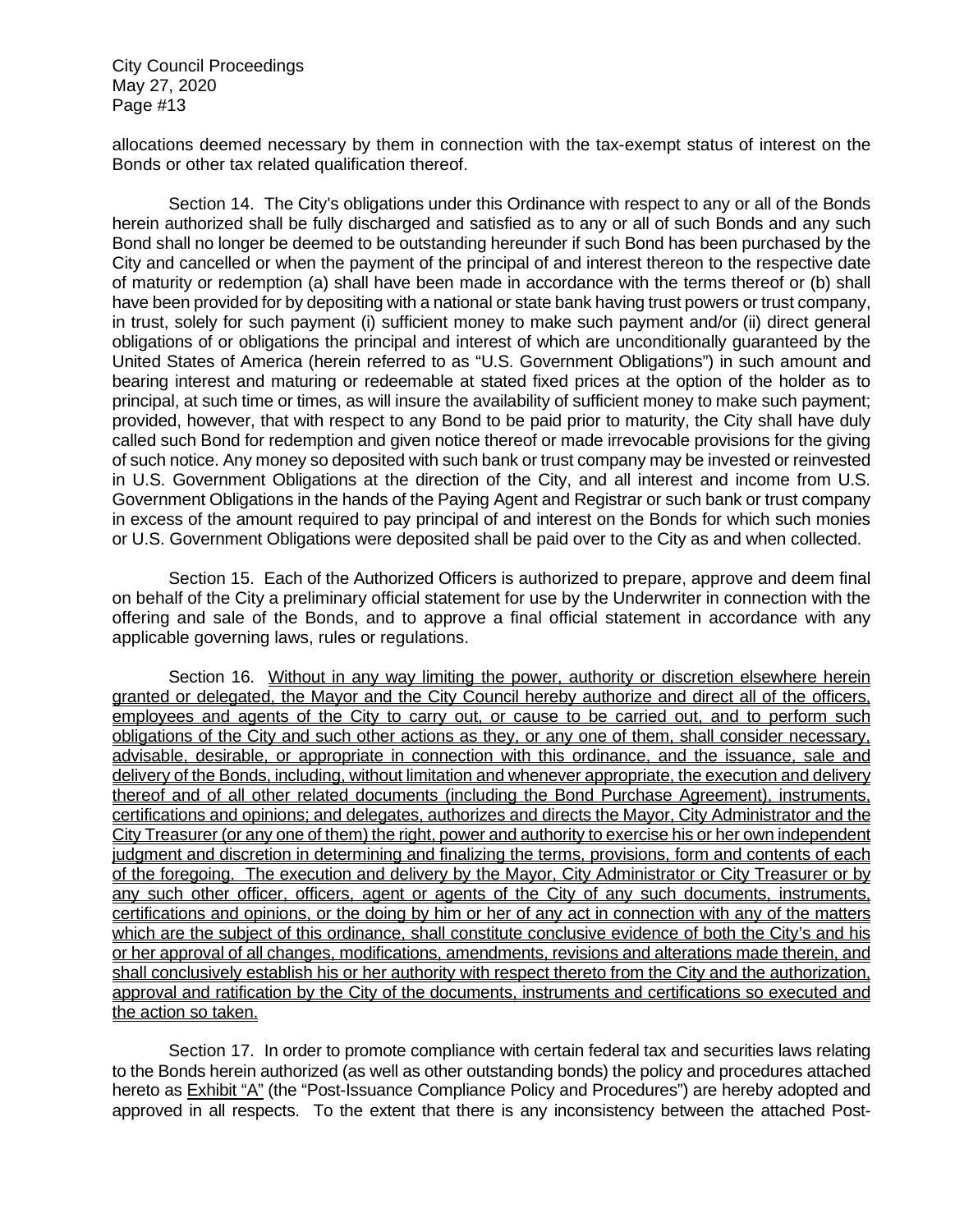Issuance Compliance Policy and Procedures and any similar policy or procedures previously adopted and approved, the Post-Issuance Compliance Policy and Procedures shall control.

Section 18. In accordance with the requirements of Rule 15c2-12 (the "Rule") promulgated by the Securities and Exchange Commission, the City, being the only "obligated person" with respect to the Bonds, agrees that it shall enter into a continuing disclosure undertaking or agreement for the Notes (an "Undertaking") to provide certain continuing disclosure information to the Municipal Securities Rulemaking Board (the "MSRB") through the Electronic Municipal Market Access website ("EMMA") or such other means as may be proscribed by the MSRB, in an electronic format as prescribed by the MSRB. Each Authorized Officer is authorized to finalize the form of the Undertaking and to execute the same on behalf of the City. Any failure by the City to comply with the Undertaking shall not constitute an event of default under this Ordinance or with respect to the Bonds; however, if the City fails to comply with the Undertaking, any Bondholder or beneficial owner may take such actions as may be necessary and appropriate, including seeking specific performance by court order, to cause the City to comply with its obligations thereunder. The obligations of the City contained in this Section 18 shall only be applicable in the event that the Bonds are issued as Tax-Exempt Bonds.

Section 19. This ordinance shall be published in pamphlet form and shall be in full force and effect from and after its passage as provided by law.

PASSED AND APPROVED this  $27<sup>th</sup>$  day of May , 2020.

\_\_\_\_\_\_\_\_\_\_\_\_\_\_\_\_\_\_\_\_\_\_\_\_\_\_\_\_\_\_\_\_\_\_\_ Mayor Alan Zavodny

\_\_\_\_\_\_\_\_\_\_\_\_\_\_\_\_\_\_\_\_\_\_\_\_\_\_\_\_\_\_\_\_\_\_\_\_\_\_ City Clerk Joan Kovar

(SEAL)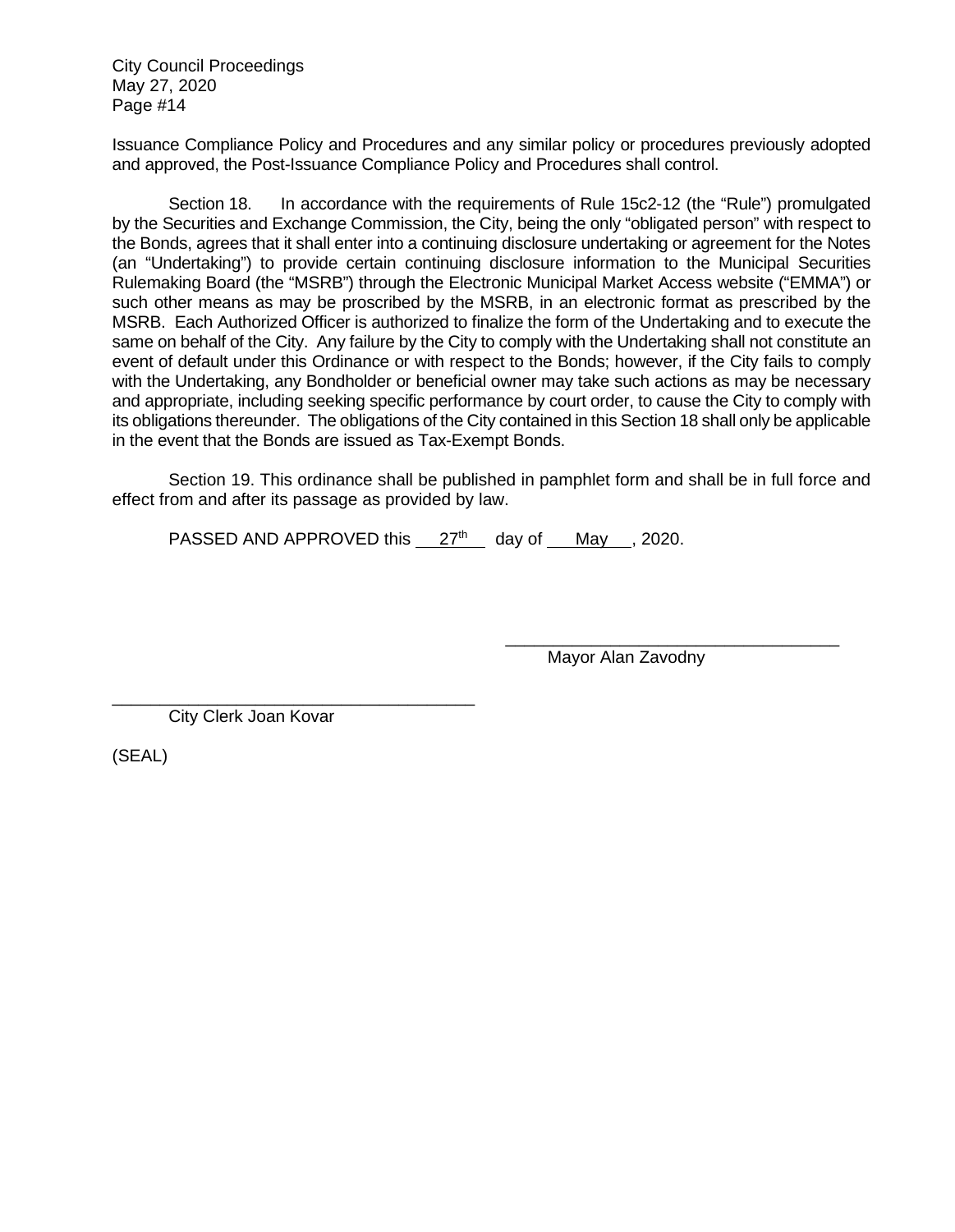# EXHIBIT "A" POLICY AND PROCEDURES

[SEE ATTACHED]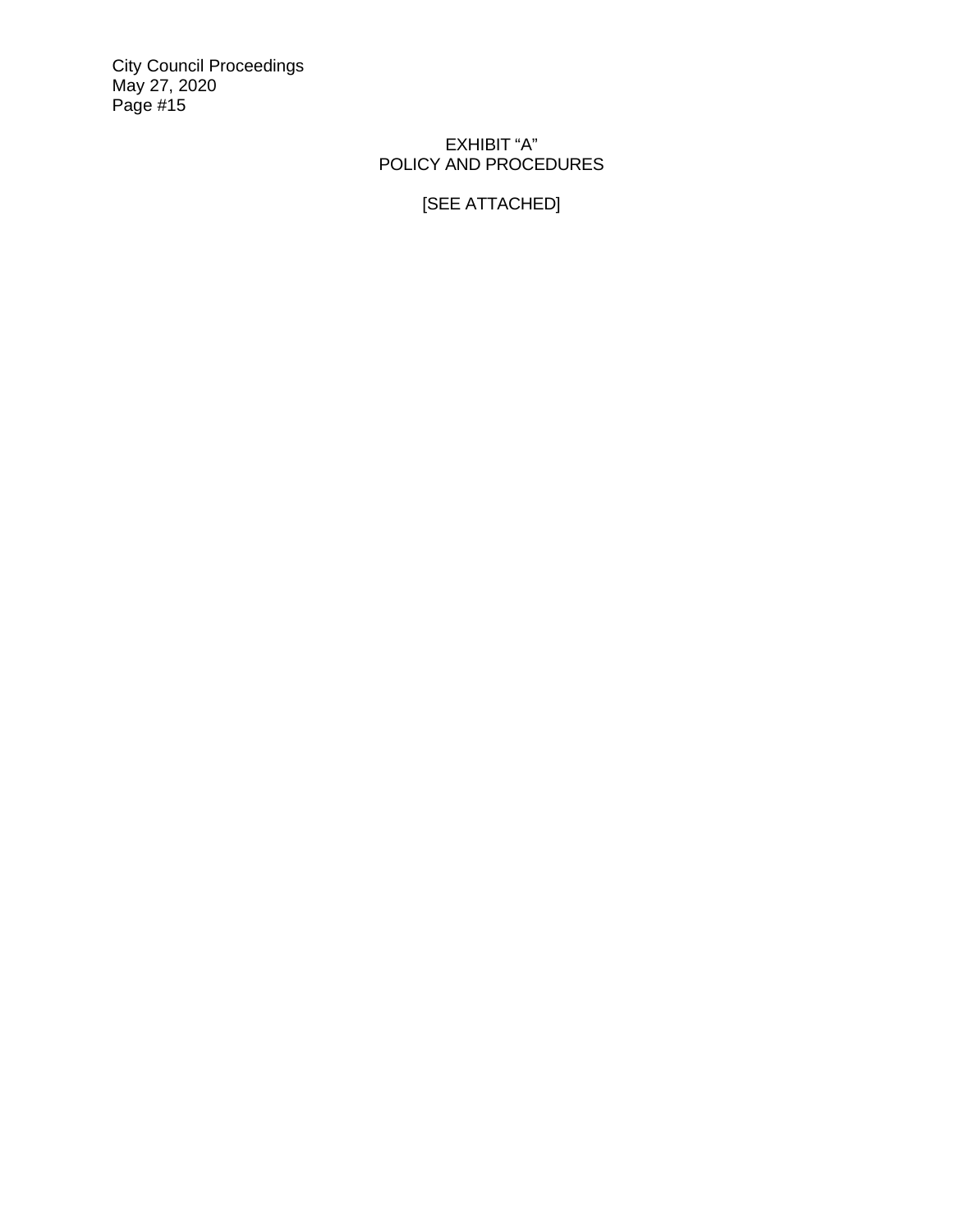#### **Policy and Procedures Federal Tax Law and Disclosure Requirements for Tax-exempt Bonds and/or Tax Advantaged Bonds**

## **ISSUER NAME: The City of David City, in the State of Nebraska COMPLIANCE OFFICER (BY TITLE): City Treasurer**

## **POLICY**

It is the policy of the Issuer identified above (the "Issuer") to comply with all Federal tax requirements and securities law continuing disclosure obligations for its obligations issued as tax-exempt bonds (or as tax credit, direct pay subsidy or other tax-advantaged bonds, as applicable) to ensure, as applicable (a) that interest on its tax-exempt bonds remains exempt from Federal income tax, (b) that the direct payments or tax credits associated with its bonds issued as tax advantaged bonds are received in a timely manner and (c) compliance with any continuing disclosure obligations of the Issuer with respect to its outstanding bonds.

### **PROCEDURES**

Compliance Officer. Review of compliance with Federal tax requirements and securities law continuing disclosure obligations as generally outlined below shall be conducted by the Compliance Officer identified above (the "Compliance Officer"). To the extent more than one person has been delegated specific responsibilities, the Compliance Officer shall be responsible for ensuring coordination of all compliance review efforts.

Training. The Compliance Officer shall evaluate and review educational resources regarding postissuance compliance with Federal tax and securities laws, including periodic review of resources published for issuers of tax-exempt obligations by the Internal Revenue Service (either on its website at [http://www.irs.gov/taxexemptbond,](http://www.irs.gov/taxexemptbond) or elsewhere) and the Municipal Securities Rulemaking Board (either on its Electronic Municipal Market Access website ["EMMA"] at [http://www.emma.msrb.org,](http://www.emma.msrb.org/) or elsewhere).

Compliance Review. A compliance review shall be conducted at least annually by or at the direction of the Compliance Officer. The review shall occur at the time the Issuer's annual audit takes place, unless the Compliance Officer otherwise specifically determines a different time period or frequency of review would be more appropriate.

#### Scope of Review.

*Document Review*. At the compliance review, the following documents (the "Bond Documents") shall be reviewed for general compliance with covenants and agreements and applicable regulations with respect to each outstanding bond issue:

- (a) the resolution(s) and/or ordinance(s), as applicable, adopted by the governing body of the Issuer authorizing the issuance of its outstanding bonds, together with any documents setting the final rates and terms of such bonds (the "Authorizing Proceedings"),
- (b) the tax documentation associated with each bond issue, which may include some or all of the following (the "Tax Documents"):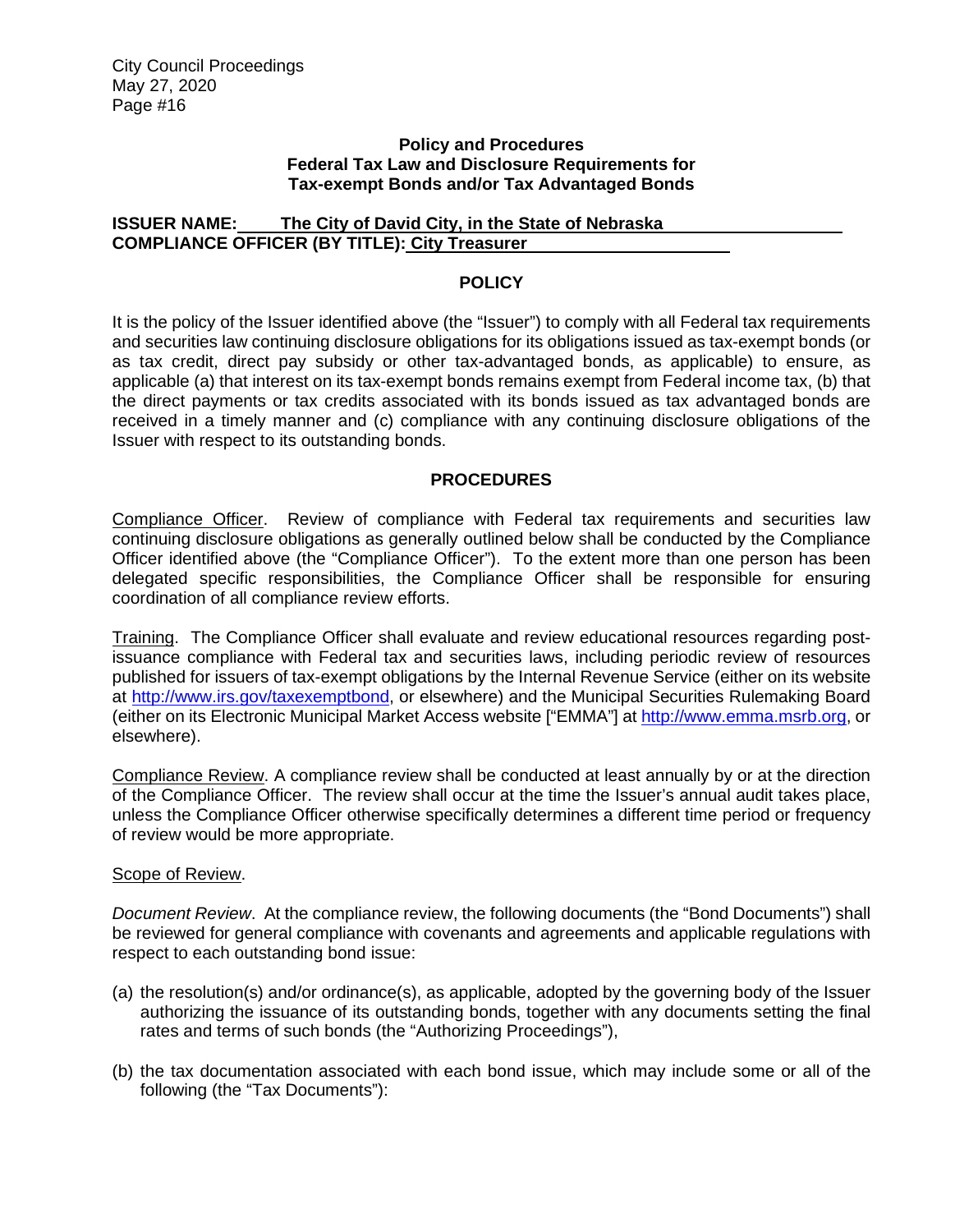- (i) covenants, certifications and expectations regarding Federal tax requirements which are described in the Authorizing Proceedings;
- (ii) Form 8038 series filed with the Internal Revenue Service;
- (iii) tax certificates, tax compliance agreements, tax regulatory agreement or similar documents;
- (iv) covenants, agreements, instructions or memoranda with respect to rebate or private use;
- (v) any reports from rebate analysts received as a result of prior compliance review or evaluation efforts; and
- (vi) any and all other agreements, certificates and documents contained in the transcript associated with the Authorizing Proceedings relating to federal tax matters.
- (c) the Issuer's continuing disclosure obligations, if any, contained in the Authorizing Proceedings or in a separate agreement (the "Continuing Disclosure Obligations"), and
- (d) any communications or other materials received by the Issuer or its counsel, from bond counsel, the underwriter or placement agent or its counsel, the IRS, or any other material correspondence relating to the tax-exempt status of the Issuer's bonds or relating to the Issuer's Continuing Disclosure Obligations.

*Use and Timely Expenditure of Bond Proceeds*. Expenditure of bond proceeds shall be reviewed by the Compliance Officer to ensure (a) such proceeds are spent for the purpose stated in the Authorizing Proceedings and as described in the Tax Documents and (b) that the proceeds, together with investment earnings on such proceeds, are spent within the timeframes described in the Tax Documents, and (c) that any mandatory redemptions from excess bond proceeds are timely made if required under the Authorizing Proceedings and Tax Documents.

*Arbitrage Yield Restrictions and Rebate Matters*. The Tax Documents shall be reviewed by the Compliance Officer to ensure compliance with any applicable yield restriction requirements under Section 148(a) of the Internal Revenue Code (the "Code") and timely calculation and payment of any rebate and the filing of any associated returns pursuant to Section 148(f) of the Code. A qualified rebate analyst shall be engaged as appropriate or as may be required under the Tax Documents.

*Use of Bond Financed Property*. Expectations and covenants contained in the Bond Documents regarding private use shall be reviewed by the Compliance Officer to ensure compliance. Bondfinanced properties shall be clearly identified (by mapping or other reasonable means). Prior to execution, the Compliance Officer (and bond counsel, if deemed appropriate by the Compliance Officer) shall review (a) all proposed leases, contracts related to operation or management of bondfinanced property, sponsored research agreements, take-or-pay contracts or other agreements or arrangements or proposed uses which have the potential to give any entity any special legal entitlement to the bond-financed property, (b) all proposed agreements which would result in disposal of any bond-financed property, and (c) all proposed uses of bond-financed property which were not anticipated at the time the bonds were issued. Such actions could be prohibited by the Authorizing Proceedings, the Tax Documents or Federal tax law.

*Continuing Disclosure*. Compliance with the Continuing Disclosure Obligations with respect to each bond issue shall be evaluated (a) to ensure timely compliance with any annual disclosure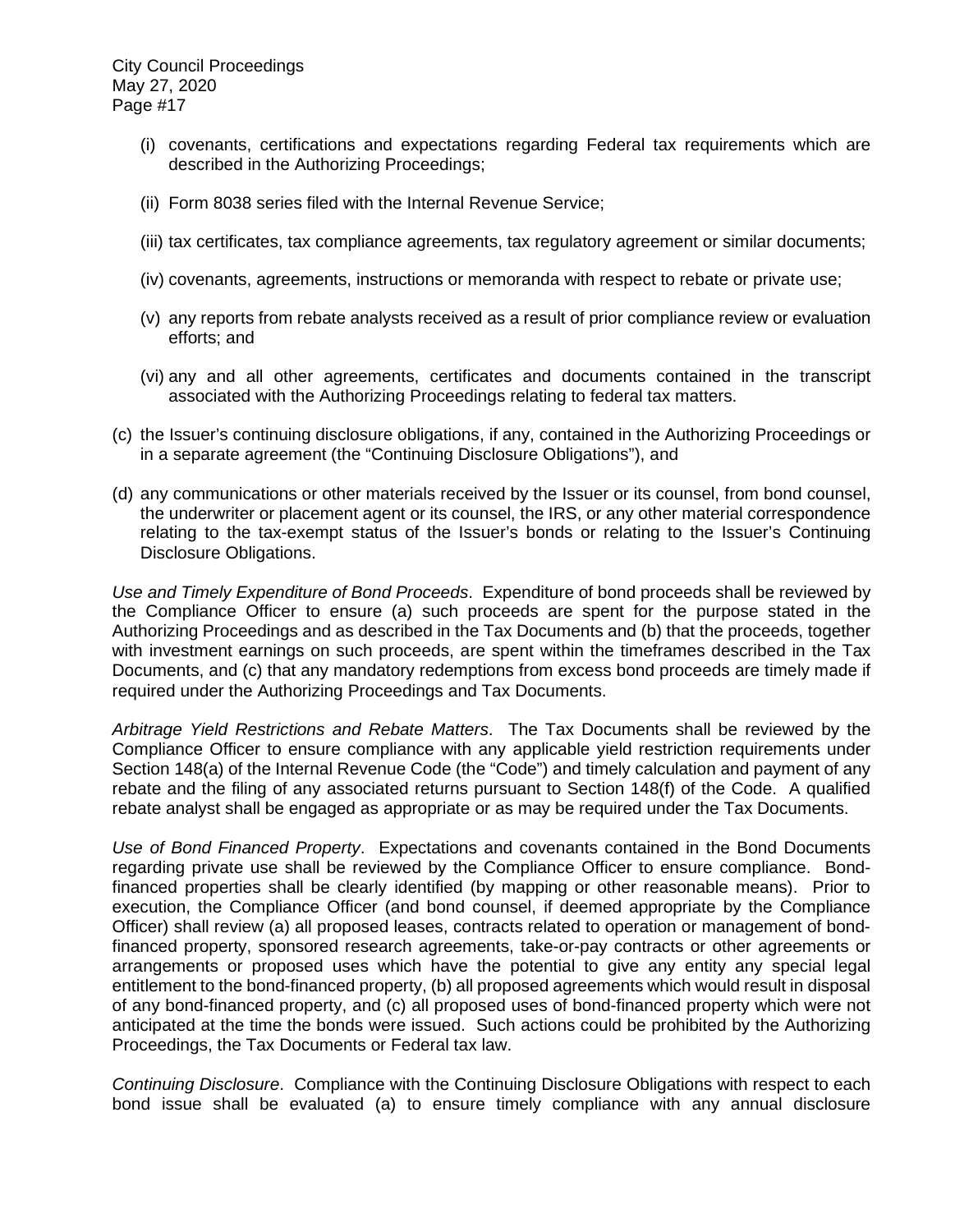requirement, and (b) to ensure that any material events have been properly disclosed as required by the Continuing Disclosure Obligation.

Record Keeping. If not otherwise specified in the Bond Documents, all records related to each bond issue shall be kept for the life of the indebtedness associated with such bond issue (including all taxexempt refundings) plus six (6) years.

Incorporation of Tax Documents. The requirements, agreements and procedures set forth in the Tax Documents, now or hereafter in existence, are hereby incorporated into these procedures by this reference and are adopted as procedures of the Issuer with respect to the series of bonds to which such Tax Documents relate.

Consultation Regarding Questions or Concerns. Any questions or concerns which arise as a result of any review by the Compliance Officer shall be raised by the Compliance Officer with the Issuer's counsel or with bond counsel to determine whether non-compliance exists and what measures should be taken with respect to any non-compliance.

VCAP and Remedial Actions. The Issuer is aware of (a) the Voluntary Closing Agreement Program (known as "VCAP") operated by the Internal Revenue Service which allows issuers under certain circumstances to voluntarily enter into a closing agreement in the event of certain non-compliance with Federal tax requirements and (b) the remedial actions available to issuers of certain bonds under Section 1.141-12 of the Income Tax Regulations for private use of bond financed property which was not expected at the time the bonds were issued.

Craig Reinsch, of Olsson, presented the Water Treatment Plant Study via Zoom video conferencing.

Craig Reinsch said, "We have completed the review of the water treatment plant as well as some pilot testing. We have collected a lot of data and we have some information to present to you today. Overall, the system itself is working well. We know that there is additional capacity right now. I know there have been some additional discussions of some additional opportunities for usage that have occurred. So, again, this could change as development requests are made and then, as industry requests are made, as well. I mentioned that the system is working well. It's working well for a system that is 40 years old. So, some work has been done within the treatment process. The last major upgrade was needed in 2006, which included some repainting, some coating of the clarifier, and replacing of some of the filter components. So, it is time to start considering replacing or upgrading some major system components. One of the things that the Council commissioned us with when we started this study was what it would take to remove lime from the treatment process. We have done this, however, our caution, at the time, was that we needed to look at the overall system and not just individual because we believe there is a cascade effect if we change one and that occurred during the study. With the pilot study, we did a couple of things. Number one, we started with jar testing to see if there were some chemical that could be added to make the treatment process more functional now. So, the first half of the two to five-week pilot study, we tried some additional treatments, chemicals, with lime feed and there were some additional benefits. The second half of this pilot test was done, primarily in March of 2020. We also included turning off the lime to see what happened with that process. One of the main things that we observed is that, even though they were saving on lime, and not having to sludge, there were also some additional concerns with, obviously, not soft water, which is not a requirement, but manganese increased throughout the treatment process. So, we did go through and included what we learned from the pilot study and one of the things that we learned from removing lime was that,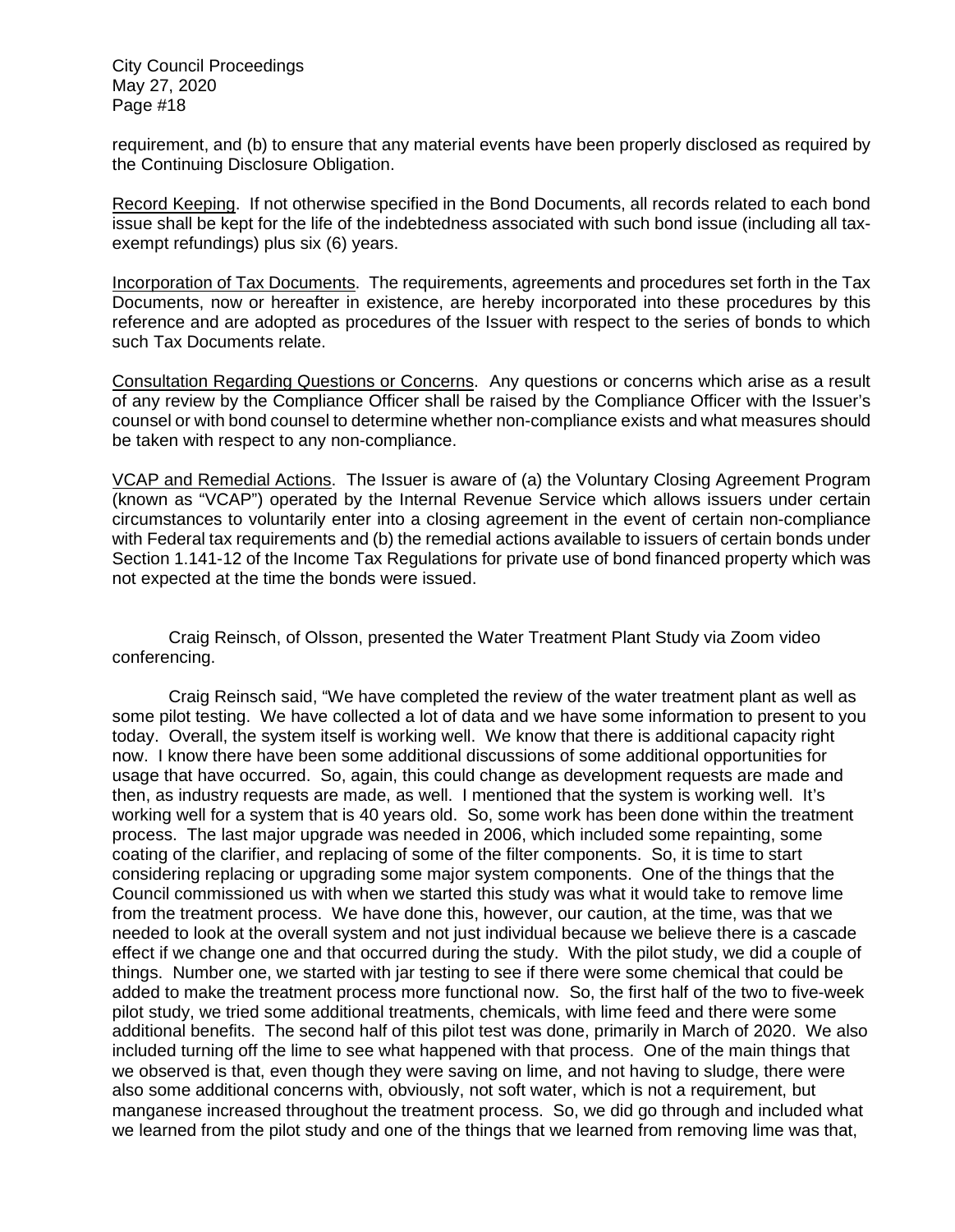if you remove lime, you will need to add other treatment chemicals to overcome what lime was able to do for the town. Depending on which way we go, we need two or three additional chemicals, to match what lime can do. Because, lime is able to do several different components of the treatment process within the distribution system. As we looked at all of the data, we came up with three options. Option number one is a new water treatment plant that would not use lime and that would be a pressure filtration system. We would still utilize some of the existing treatment components, such as, the 500,000 gallon clearwell and the high service pumps. The rest would be new. The second option would be to improve the existing water plant, which would be primarily a replacement of major system components and then also to provide some additional controls and automation to upgrade the plant now. The third option is kind of a hybrid of the two, which would be to modify the existing water plant but not feed lime. This option would include replacement of similar components as well as refurbishing what you have now. It would also be to include additional chemical feed, as we discussed and then also the addition of some other components, such as a new press, to deal with a different kind of solid, than the lime solid. The press that is within the existing water plant is only designed for lime. In order to be able to continue to use that, lime would have to be added to the solids to be able to address that. So, those are the three options that we considered. We also, because of the anticipation of this process, would want to submit the project for funding. We did go through the effort of utilizing the water main replacement that we were discussing over the last several years. I've updated it to include the figure and updated the costs and included that as an option if the City would like to use that as part of the funding mechanism. So, really there are four components to the study. This is a similar approach that we used when the wastewater plant and the sanitary sewer rehab projects, whereby lumping those together resulted in some additional grant funding because of the size of the project. Are there any questions?"

Council member Trowbridge asked, "Is there a remote possibility that we could get manganese levels to the acceptable limits with the equipment that we currently have at the plant if the filtration system were functioning at 100% capacity?"

Craig Reinsch said, "Now, when you mention 100% capacity, are you talking about full peak capacity?"

Council member Trowbridge said, "I'm talking the capacity that it was designed for."

Craig Reinsch said, "The capacity that it was designed for is 1,800 gallons per minute. Right now, it's operating at 800 gallons per minute. There are some issues with backwash that we need to address. They are included in the options. One of the questions that I'm working with Aaron on is I'm not sure why the plant is running on the 800 gallon per minute level. I don't know if there's a reason why it's reduced. That question is still out there. The reason that the lime works so well is that it removes a lot in that clarifier. So, by taking lime out, you will have to find other ways to compensate. There's also the issue of backwash recycle, and backwash recycle doesn't allow for wasting of manganese and so it continues to go around and around, and that could be part of the issue as well. So, right now the filters are working as designed. The media is probably getting close to the life expectancy. The filters were replaced in 2006. Typically, you look at replacing that in a fifteen-year time frame. So, we're right there. So, both options two and three, utilizing the existing process include replacement of the media as a provision to help."

Council member Trowbridge said, "Is that single change, updating the media, sufficient to get us within an acceptable manganese capacity?"

Craig Reinsch said, "It could, potentially. The difference in media between option 2 and option 3, is that we'll be looking at using, basically option 2 would be to go back to a similar type of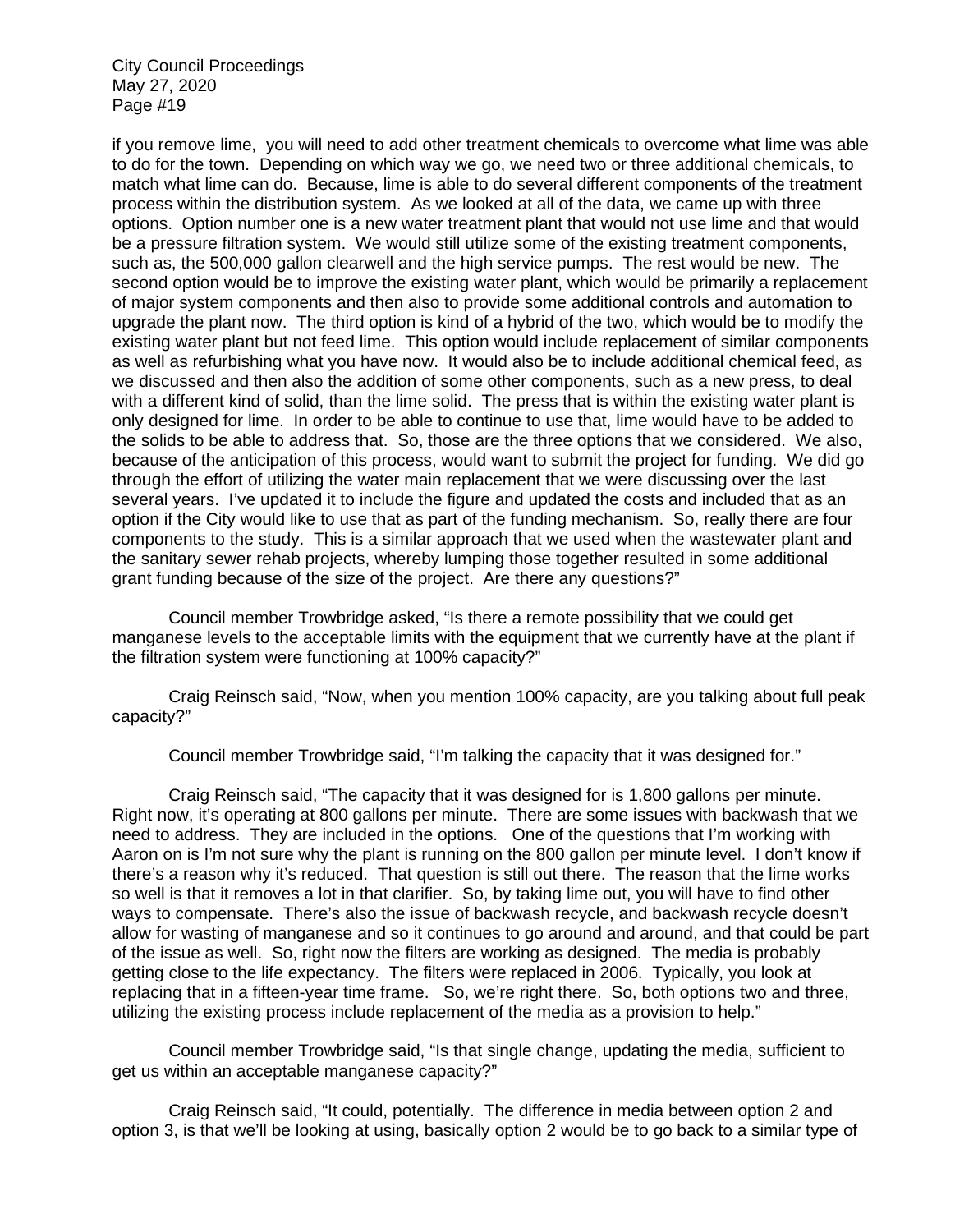media and option 3 we would look at one that was designed more for manganese removal. However, it's not just a function of manganese removal, arsenic is also an issue for the City. So, we'll have to make sure that whatever option that we do, we will have to pilot and test that out, to make sure that we are appropriately removing arsenic. Within the testing requirements that the State has, there are required tests, which the City does, and there are process tests that sometimes don't get done. For example, the State requires that arsenic be tested as the water enters the distribution system. The State does not require that you test the wells for arsenic. So, we don't have historical data over the last few years of what those arsenic concentrations have been doing from the wells. We have the tests from when the wells were first commissioned and then we have the results of the testing that we did for the study. But we don't have any data in between. So, those concentrations change. So, even though manganese is something that is visible, arsenic is also something that the Council needs to be aware of. The whole reason that the State didn't make a bigger issue when arsenic became a thing that they observed from the wells, was because of the lime softening process that was used."

Council member Kobus said, "How much arsenic is in our water system?

Craig Reinsch said, "it depends on the wells. There are a couple that are higher, I think. But the most that I saw was around 12 micrograms. The requirement for the mcl, maximum contaminant level is 10. So, it's just slightly over, but it's enough over that it could be an issue with one well running at a time. Manganese is an issue from the wells. The treatment process does remove the manganese and the iron. But there are also older online cast iron mains in the distribution system that also cause some discolored water. So, the process of removing and replacing those water mains and adding some sequestering agents, which Aaron has started, can help with that too. So, there's more than one approach. I think the one thing to really consider is the cost of the lime, on average, is about \$4,000, just for the delivered material. Over a year, it's around \$50,000 just for the lime. But the real cost is the personnel cost of utilizing a system that's 40 years old. So, with option 2, we're looking at replacing the existing lime feed system with an updated system that would use less operator time and focus on being less of an issue, which is then less personnel time focused on lime. The other consideration for both options 1 and 3 is that even though softening is not required, there is a benefit that the City sees from doing it and that benefit is that right now there are some water softeners, but if softening is removed from the water, there would be more softeners. What we see in some towns is that there are enough individual water softeners that then discharge that brine into the wastewater system that more and more chlorides show up in the wastewater system. We are working with one community, where NDEE added chlorides as a discharge treatment requirement to their permit so now they have to go through and decide how they're going to remove salt from their wastewater so that they can be in compliance with their wastewater discharges."

Mayor Zavodny said, "Now I'll start with questions. We can't look at this one dimensionally, there's the cost of taking care of the facility and whatever alterations that we make there, but there's also ongoing costs. The reason that we wanted to start looking at the lime was because we knew that it's very expensive and it was difficult to get it all balanced and working at the right levels. We're talking about a new plant. We financed the last one for longer than the life expectancy of it. I understand why that was done because there's a sticker shock there. In listening to all of the options there, usually I can gauge where you're going with what might be tolerable to us from a financial standpoint, and an operational standpoint, and you failed on all of those today – that's not your fault. I don't know that any of them bowl us over as a great option, outside of continuing what we're currently doing. Am I wrong?"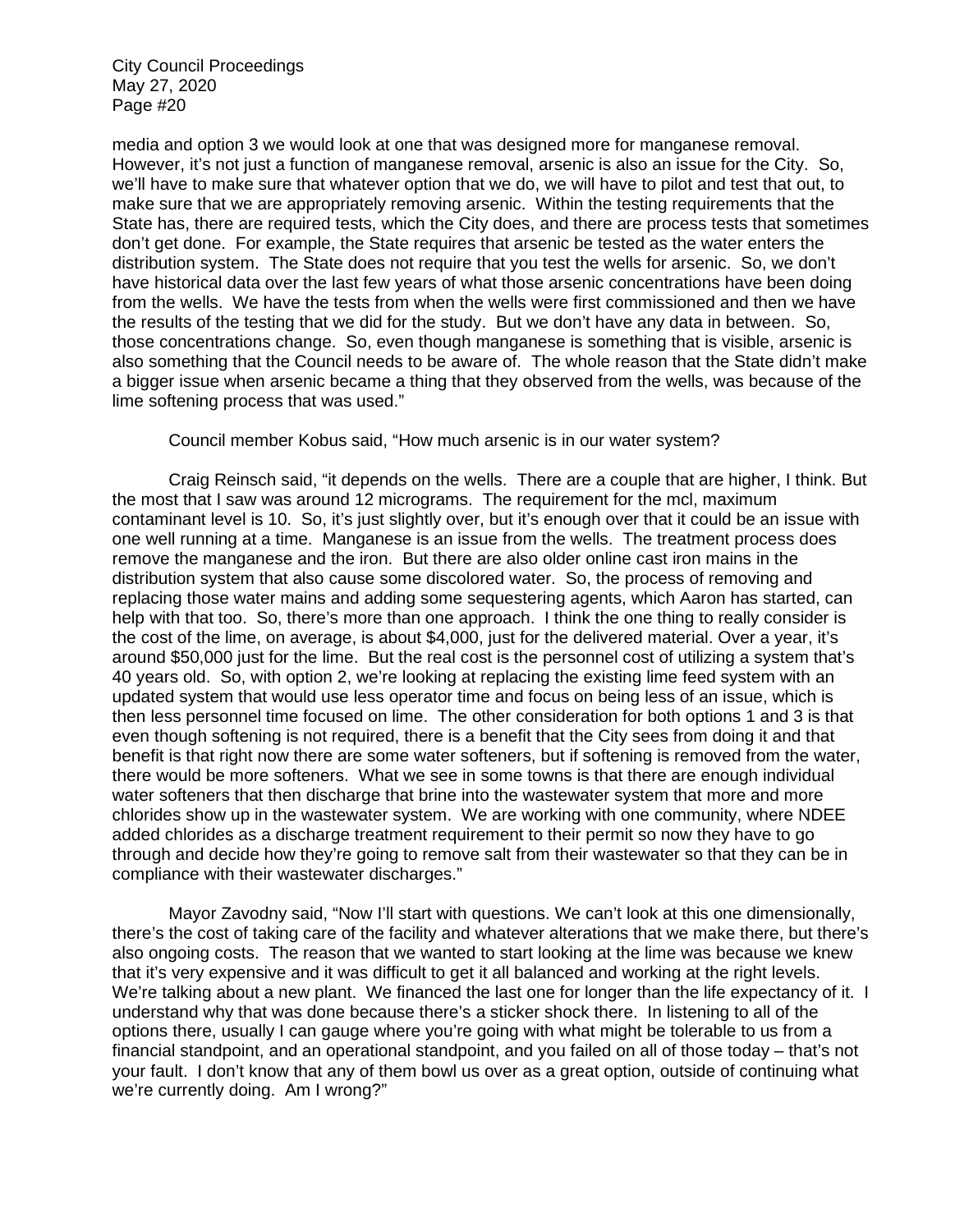Craig Reinsch said, "As we went through the data, I haven't gotten to costs yet, I was saving that part for last. One of the things to consider too, is that the City has benefitted from having the softening process and one of the things that came out of the pilot test is that both Timpte and Henningsen's, the largest water users in town, both noticed and talked about the trickle down costs that they have by not having soft water. So, having them bring that up and talk about what it would take for the City to continue to soften the water and achieve the other benefits from softening, which are having less different chemicals to be used and treating arsenic and manganese and having a process that they're used to. It looks like there are some opportunities moving forward to help pay for that and those industries see the benefit of adding that lime."

Mayor Zavodny said, "I think that I've raised that point before. If it's detrimental to businesses that we have in town, I think that needs to be a very important part of the consideration here because you want to talk about a ripple effect – this could affect our sales tax, affect our employment numbers and those kinds of things. We have to factor that into our equation whatever decision that we make going forward."

Mitch Ehmke of Henningsen Foods, Inc. said, "I am a project manager/maintenance manager for Henningsen Foods at this location and several others. Hearing everyone talk about it, I agree that hardness is not required, but in the last six months that we've done this prototype study, I have pictures of the damage that it has caused internally and the thousands of dollars that this company has invested trying to fix everything. I realize that there's a good plant out here, but the line that was installed in 2018, when we did a lot of modifications, boilers, softeners, r.o.'s, are detrimentally affected by that hardness. I have changed thousands of equipment, membranes, softeners, and boilers. I know that the cost is a lot to the City and I understand that. But, as a business, I can tell you that the cost is very high, because we are one of the largest users of water for this City. We've put a lot of money into David City already and now we're looking to put more money in hardness and trying to take the discoloration out of the water. I've got pictures here, just to give you an idea of what they look like and what they do to our boiler systems. Looking at numbers, I can tell you that this year alone, I've probably spent a hundred grand just trying to get things fixed and operational due to the hardness that is there now. When I first started, hardness was about 140 ppm and I've seen it over 400 ppm now. So, it causes us to stop production. We're running overtime to make up for these issues and I don't know what the City is going to do, but I do know that if we continue to operate, we have to make a huge investment in our plant to treat the water coming in."

Craig Reinsch said, "So, that kind of reiterates what we had talked about. For example, if we use Henningsen's cost of \$100,000 within a month or two to address hardness, and the City has spent, on average, \$50,000 per year utilizing lime, just as a cost, roughly, you can see how much of a benefit there is for the City to use lime. I'm looking at table 27, if you have the report with you on the pdf it is page 126 of 148 pages. (The report follows the minutes.) Before we do costs, one of the challenges that we've had recently, with the flooding and projects of this magnitude, contractors are busy and the bid prices are going up. So, I have increased the contingency to 5% to account for that. Those are the results that we saw before we saw COVID-19 and we're still not sure what those results are as information is forthcoming, so we're keeping the contingency higher at this time to help with that. In option one, we included the capital costs, contingencies and overhead and so the present worth of a new water treatment plant is anticipated to be about \$8.5 million dollars. Option two modified the existing water plant and is around \$4.8 million and a new water treatment process in the existing building is anticipated to be just over \$5 million. The water distribution system improvements, which includes five or six different projects, includes a cost of around \$4 million. So, we are talking about large financial contributions and impacts to the City. I did take that over 30 years at 3.5% interest rate, again with a little bit of a contingency and then each of those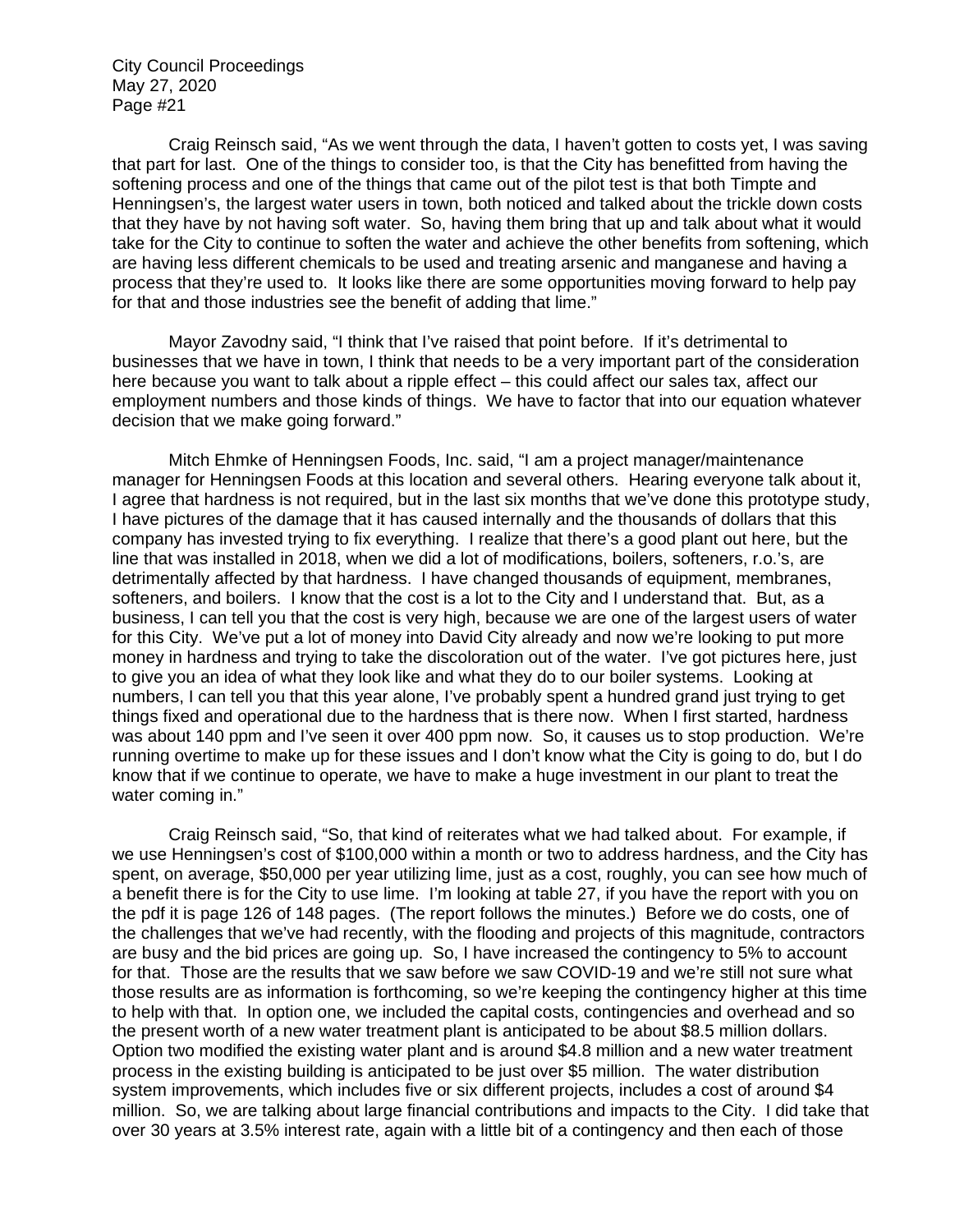costs are boiled down to an annual payment. The costs there were then divided by the number of connections to see what the monthly use fee increase with no industrial allocation or use of funding or grants would be and those costs range from \$13 to \$30. However, we know that the industrial use in town, based on the last few years of data, Henningsen's used twenty-five percent of the water. So, if we allocate twenty-five percent of the cost to Henningsen, then that drops those values to \$13 to \$23 per month for the increase. However, David City benefitted on their wastewater plant from some grants from USDA and USDA funding is harder to calculate, but the State revolving fund for projects of this type are typically in the 20% range for loan forgiveness. I did utilize that as a place to start, that's not a guarantee, but that is a potential that could benefit the City that I wanted to show on this calculation. That drops the capital cost in each of these scenarios to \$3.8 and to \$6.8 million dollars, which then drops those fees for the anticipated monthly use fee to \$10 to \$18. So, we have dropped seven dollars or twelve dollars with those different allocations of cost. So, if we look at just the cost basis, option two is the cheapest option, based on present work. Based on the additional chemicals that need to be added, we're anticipating with the operation and maintenance costs, between modifying the existing plant, or putting a different process, or different filters in the existing water plant, are going to be similar. The difference between the two is about \$250,000, between options two and three. Both of those could be considered by the City, if desired. Right now, the system is working, but a lot of the major equipment has to be replaced. That is the question. When will that fail and be irreparable? We don't know when that will be but, it is getting close to the end of its useful life."

Mayor Zavodny said, "There's a lot to digest here. The impact on our rate payers is something that we're going to have to consider here. I'm just going to throw this out there  $$ whatever solution that we come up with needs soft water. Does anybody disagree with that? If our little pilot cost Henningsen's \$100,000, that was an expense pilot of them and that's probably not acceptable moving forward. Does everyone agree that whatever option we choose, it has to include soft water coming out? We can't have our solution cause more problems and then we add a whole bunch of water softeners to our City and then all of a sudden, we have a chloride problem at the wastewater plant that we just put a ton of money in. So, that doesn't make sense either. When you look at costs, depending on what that ends up being, even with the half cent sales tax, we don't have the money to remotely consider any option right now, and that needs to be part of figuring out how to do this. A new facility, just for discussion sake, because I'm not a huge fan of that, does that include land acquisition and a place to put it so that's on top of the \$8 million."

Craig Reinsch said, "So, we did look at the existing City property. There are some places that we think that we could shoehorn it in, but it will be tight."

Mayor Zavodny said, "The thing that scared me the most in the discussion on modification was that I don't want to stick a whole bunch of money into an old plant and then something fails and the whole thing doesn't work, with retrofitting the older stuff. I need a little more assurance that if we go with that option, that we're not going to stick \$3 million in and then things start breaking and it's nickel and diming us, although we're not talking nickels and dimes, as far as coinage, we're talking hundreds of thousands of dollars."

Craig Reinsch said, "Correct. One of the things that we did with this study is that we did have our structural engineer review the building and he did not see any major concerns with the structure itself."

Mayor Zavodny said, "What about the equipment? I think that the building is in pretty good shape. I'm not worried about the building. I'm worried about the guts."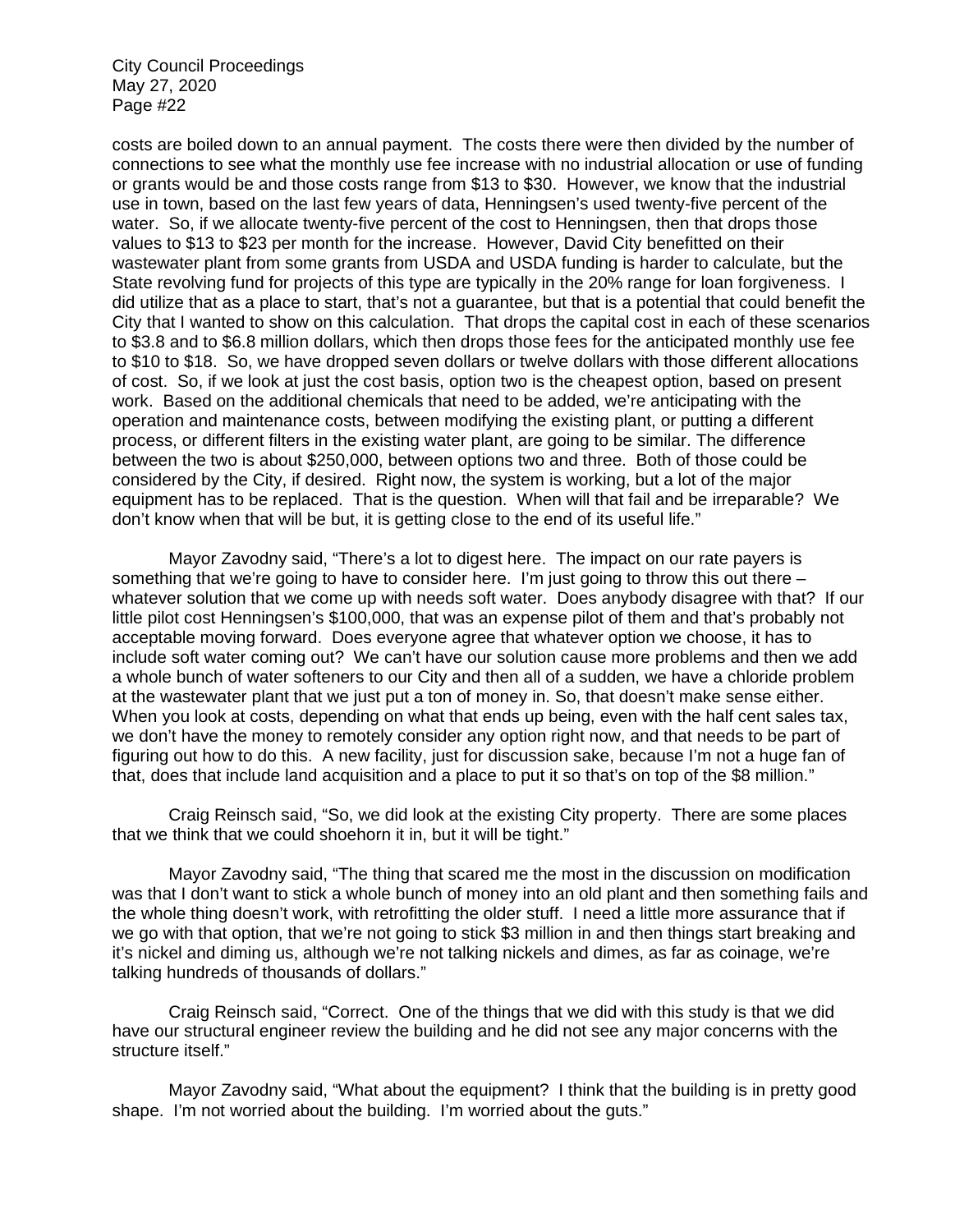Craig Reinsch said, "So, we are looking at replacing the clarifier guts. We are looking at replacing the filter, at least the media. We'll have to have a discussion of how much of the internals need to be replaced and we are looking at replacing the lime slaking system. Those are the three major processing components that need to be addressed. We'll add some chemical feed and some piping. A lot of that equipment, with the exception of those three, have been replaced in the last ten to fifteen years."

Mayor Zavodny said, "So, in choosing option two, we don't have any huge surprises right around the corner?"

Craig Reinsch said, "We never know, but we are anticipating that we are replacing the most expensive equipment and everything else seems to have been replaced in a timely manner."

Council member Trowbridge said, "Craig, how many communities in Nebraska use the same kind of system as ours?"

Craig Reinsch said, "I don't know all of the communities, but Falls City uses a very similar process to yours. They are similar in both size and capacity of the water plant. I was there in the fall and I asked them about their lime feed system and they said that they really don't have any problems with it. They don't have the same kind of struggles, for whatever reason, as the process here."

Council member Trowbridge said, "Could our struggles be a function of poor maintenance for a number of years?"

Craig Reinsch said, "Possibly. But then, the equipment is 40 years old. Now whether that equipment should have lasted 50 years, or 25 year or 35 years, the City has gotten their money out of that equipment, plus some. So, it's really time to replace it and move on, if that is the choice. With the USDA funding, the grant split is difficult to estimate because it includes a lot of variables. This kind of goes into the next phase. So, the whole purpose that this study was put together in this fashion was to allow the City to submit this report to the water/wastewater advisory, similar to what they did for the wastewater plant so that they could see what funding options were available before they made a commitment of whether to move forward or not. So, my recommendation to the Council would be to review the documents. The goal would be to have a final version ready to submit to the water/wastewater advisory committee next month and then we let the committee go through and review the project, review the recommendations, and then they would offer the City a potential funding package that would define what grants, what loan forgiveness, what interest rates were available. Then we could better refine those numbers as to what those rate impacts would be. This is always our recommendation when we put together a report of this magnitude, is to submit it to the funding agencies to see what the options are, moving forward."

Mayor Zavodny said, "Maybe I just don't understand part of number one, but if you have a new one, pressure filtration system, does that address softness?"

Craig Reinsch said, "It does not."

Mayor Zavodny said, "So, to me number one is a non-starter. I agree with Councilman Trowbridge, all I've ever heard is that the lime softening facilities just don't exist anywhere. Every time it comes up it's Falls City and us. I don't know how old theirs is. So, if you can't give us something that ends up with a final product of not hard water, I think that number one isn't an option. Am I alone in that thinking?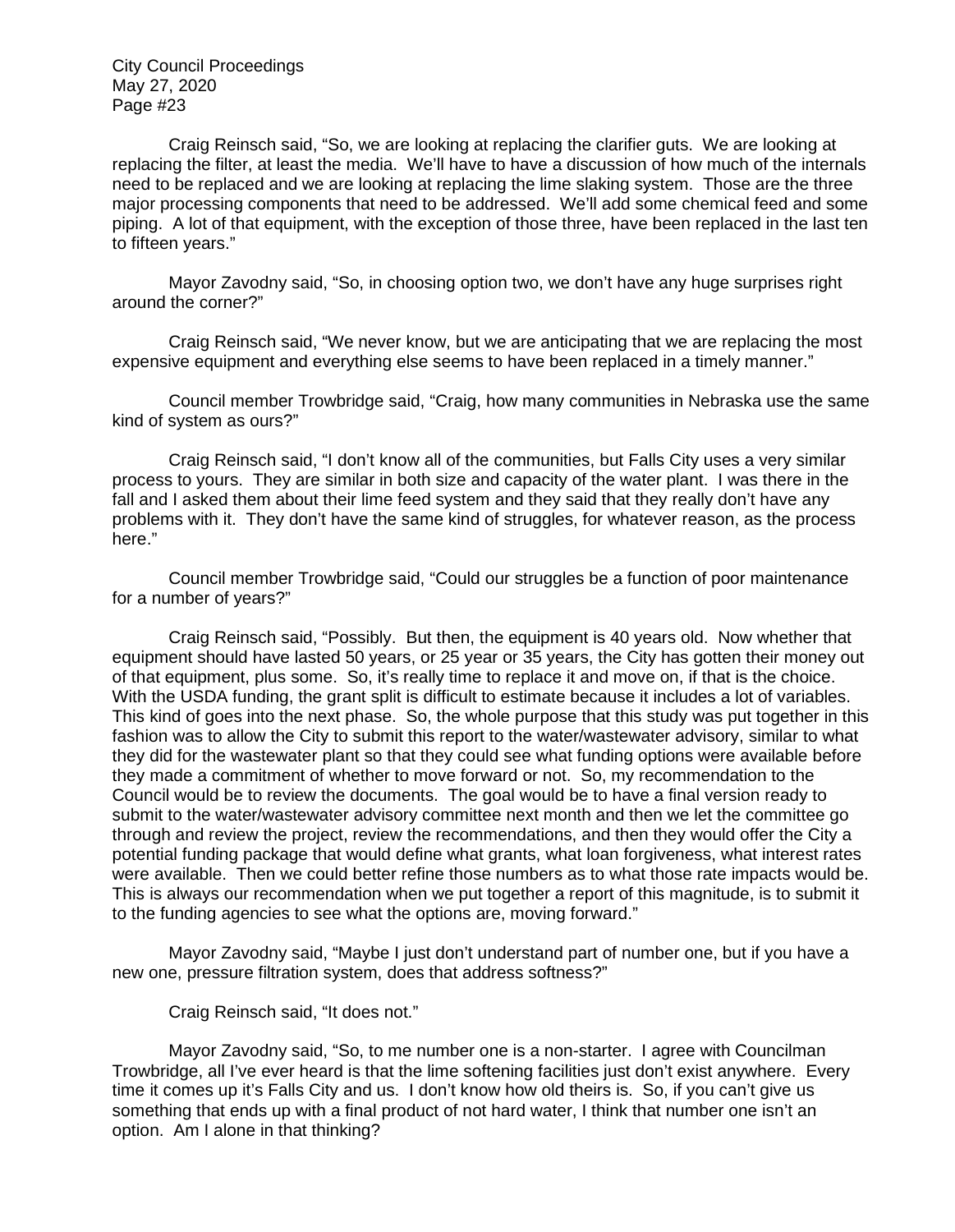Council member Trowbridge said, "No, you're not. I think we need a second opinion."

Mayor Zavodny said, "It's a lot of money for any of the options."

Discussion followed.

Craig Reinsch said, "The other thing to consider is that David City has wells that are over 400 feet deep. I anticipate that is much different than a town that is right next to the river. There's a lot of pumping costs and a lot of electrical horsepower on the wells. So, the challenge is that you need to find a more similar system. Blair is also another treatment facility that lime softens. Now, they have a large industrial user in Cargill, there in that facility, so they are quite a bit larger. The challenge is, forty years ago, or whenever the decision was made to put in that type of plant, it's rare for a community to change once they have soft water. That doesn't mean that it can't occur, but we have identified several challenges that the City would face if they changed from that treatment process."

Mayor Zavodny said, "Given the non-negotiables with us, I think that options one and three are off of the table to start because option three is to not feed lime and one is a new pressure filtration that doesn't address softness, so basically, what we've said is that we're not going to listen to Henningsen's if we choose one of those options and that's a non-starter with me. Our only option is number two and retooling what we have and keep putting lime in and getting the process down pat. We're not going to decide anything, necessarily, tonight. What we can do, if you want to move forward in having the plans submitted, or the other thing that we can do is with something of this magnitude, no offense to Olsson, but have another set of eyes look at it and consider that. We'd have to put it on a future agenda to put out an RFP to take a look at it."

Council member Trowbridge said, "Why don't we work with our friends at Henningsen's and the water industry, so to speak, and identify some goals as to grains of hardness that they can put up with. We need to know where we're headed. Then we can build from there."

Craig Reinsch said, So, if the Council is interested in looking at the potential for different water, the first step to do is to identify some wells that are already in areas that you may consider and start sampling and start determining. We didn't include that with this study because we weren't sure that was what the Council wanted to do at the time. We could do some additional study and get permission to look at different water quality to see if there's something that you can find that would be a possibility."

Mayor Zavodny said, "I think that is consistent with what Councilman Trowbridge is saying. Let's see if that is something that can be put on the table is if we could find somewhere that arsenic is not an issue and maybe we wouldn't have to go as deep. We're not very far on some of our amounts that we need to have approved."

Council member Kobus made a motion to table the Water Treatment Plant study and recommendations. Council member Bruce Meysenburg seconded the motion. Voting AYE: Council members Kobus, Pat Meysenburg, Vandenberg, Bruce Meysenburg, Trowbridge and Hotovy. Voting NAY: None. The motion carried.

City Administrator Clayton Keller stated that Brian Kozisek had approached him regarding the sidewalk placement at their house. He stated that Kozisek was asking for a 12" variance to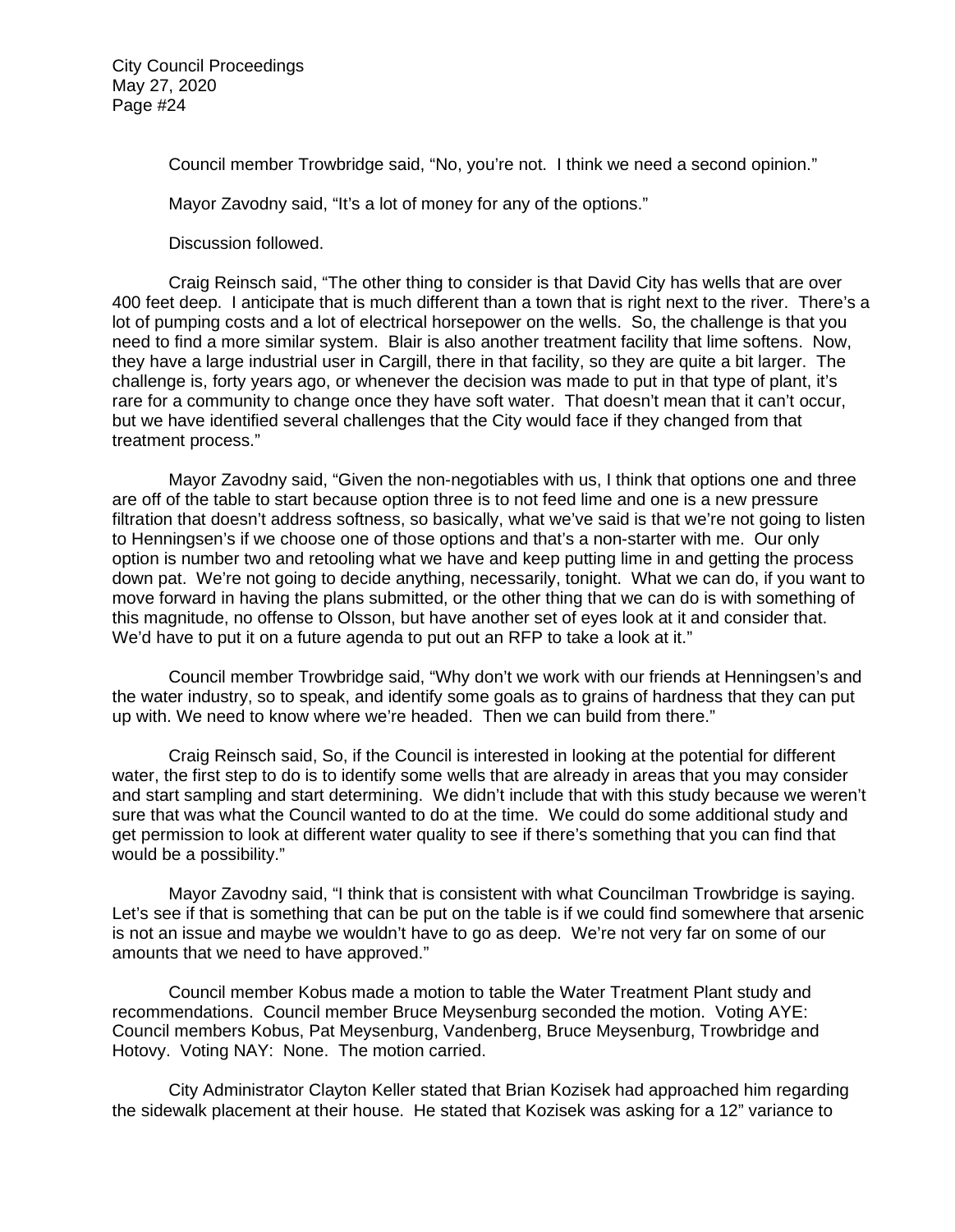save the walnut trees. The south side of the sidewalk would line up with the neighboring sidewalk but then there would be a jog in the sidewalk.

Building Inspector Ray Sueper stated that if you grant their variance then everyone will want to do it.

Council member Kobus made a motion to instruct Brian & Mistyn Kozisek to install their sidewalk at 324 N 14<sup>th</sup> Street in the required location. Council member Pat Meysenburg seconded the motion. Voting AYE: Council members Kobus, Bruce Meysenburg, Pat Meysenburg, Vandenberg, Hotovy and Trowbridge. Voting NAY: None. The motion carried.

 Mayor Zavodny asked David City Ball Association President Kory Kuhlman where we were at with the ball program. He stated that he would have some things to add later about what surrounding communities were doing.

 David City Ball Association President Kory Kuhlman said, "After the last meeting, which I thought was a good meeting, we had plenty of meetings, many conversations and discussions. After all of the discussions, the David City Ball Association opted out of all leagues. So, there's not going to be any traveling, we're not going to host any games. That was the plan and at that point, we were good with that. So, then we shifted our focus to potentially having something, to have the opportunity to practice and to do some things out at the facility. So, we did a lot of calling parents to see what kind of feedback we were going to get. Probably 90% of our parents were on board with sticking with that plan. They didn't have questions about the cost of doing that. We did have some that opted out, solely based on the virus itself. We didn't really hear anything about not having games. So, from the parent's standpoint, obviously, we had a lot of good feedback. As far as the ball association and some of the coaches, I'm not sure that it's as good of a consensus as that. We still have questions about the guidelines and the licensing, the liability, the insurance and the restrooms. Those are all hurdles that, as we've talked before, I don't think they're impossible, but they've become very challenging and then it always becomes a question of whether we have the manpower to put that in place and then give everybody a good experience that we can all feel good about."

Mayor Zavodny said, "From what we've learned from some other communities, we are very consistent with what others are doing. Stromsburg feels that they're going to play and they'll take on all comers. Milford isn't having games. Seward isn't having their big tournament and they are handling the games the same way. So, everyone is having the same discussions. This thing is about to turn into the wild west, which doesn't thrill me come June 1<sup>st</sup>. I do not believe for a second that the way that the restrictions and guidelines are written now, that anybody can follow them. In thinking about this over the last two weeks, I think we are on the right track. I think that we can open them up to practices. I guess what I want to be sure, are teams wanting to scrimmage then just among the people here? See, I think that's where the modification kind of stretches our comfort level."

 Council member Kobus said, "Do we, as a City, have to be that involved? Can't we just turn it over to the Ball Association and if they can make it work, they make it work?"

 Mayor Zavodny said, "I would like to say that that would be a great solution, but when people sue people, they go to the deep pockets and they will say it's a City owned facility and they could say that they got COVID because they played ball and they didn't wipe down the bat after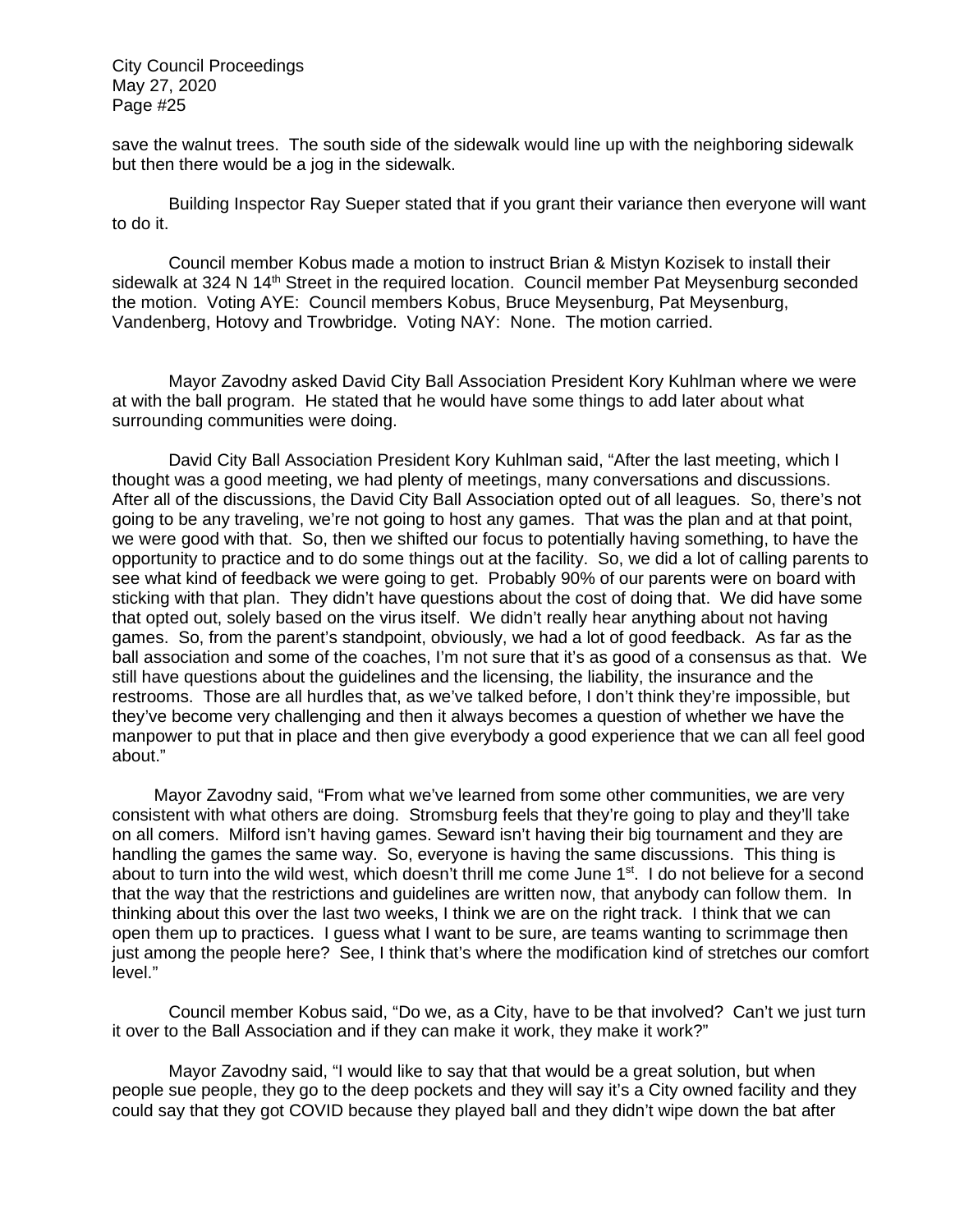every use or whatever, or they didn't follow the restricted guidelines. All of a sudden, people are pointing the finger and saying who is to blame. I wish it was easier."

Council member Bruce Meysenburg said, "The liability has to be an issue."

Council member Kobus said, "And who wants to do that? I don't think the City does."

Mayor Zavodny said, "City Attorney Egr, what is your opinion on this?"

 City Attorney Jim Egr said, "We participated in two, two-hour conference calls that were sponsored by the League of Nebraska Municipalities. Through separate counsel with Klein, Williams, they put together suggested agreements and we submitted those and I think that the Ball Association took a look at those, and we feel that we've got put together agreements as well as participants agreements that would give us protection. It's not going to stop anyone from suing if something comes about, but what's put together is called a license agreement with the Ball Association. So, we feel that after all of the discussions, that this is put together as tight as you can put it to minimize lawsuits and give a firewall to the City. It would also give a firewall to the Ball Association. There's also a participant's agreement and release. We added on, this afternoon, an extra couple of words that would give protection to the Ball Association. If the participant is under 17 years of age, their parent or guardian would have to sign that says that they release not only the City of David City, but they also release anybody else who is involved in any kind of ball program and the Ball Association from any and all liability. That goes on to anybody else who may come as a spectator or after ball practice, and they go home and hug grandpa and grandpa gets the virus, they can't come back on the City."

 Council member Trowbridge said, "What is the mindset of our insurance carrier on protecting us when that lawsuit comes?"

City Attorney Egr said, "There's no insurance carrier that's going to pay a COVID-19 claim."

 Mayor Zavodny said, "There isn't a single community that feels really comfortable about what the rules are, that they're being asked to comply with."

 City Attorney Egr said, "Something that I need to tell the Council, you're going to have to prepare for it, the governor is expanding and we don't know what is going to come about. We're probably looking at this thing expanding to having a license agreement with Aquinas and David City Public for football season. The concession stand for both schools is going to be a nightmare. The restrooms are going to be more than a nightmare. Both schools have brats and hamburgers that they sell outside of the concession stand and that is going to be a bigger nightmare."

Mayor Zavodny said, "What does this look like for you?"

 David City Ball Association President Kory Kuhlman said, "So, again, every night, in theory, we can have a practice. We thought about having practice from 5:30 to 7:00 p.m. and check out helmets for people that might need them and in between 7:00 and 7:30 p.m. we would disinfect. Eric DeWispelare, who works at the hospital, said that he could get us spray type stuff that anybody could use, but the question then becomes is it Monday, Tuesday, Wednesday, Thursday, Friday, Saturday morning? What does that schedule look like? We talked about it at our last meeting. I'm not going to do it every night. I don't have that time. We certainly don't have the structure of the for profit that we can pay people to be there and follow these guidelines. So, we have questions about that. We pay someone to be there through the summer during regular times but I think that's asking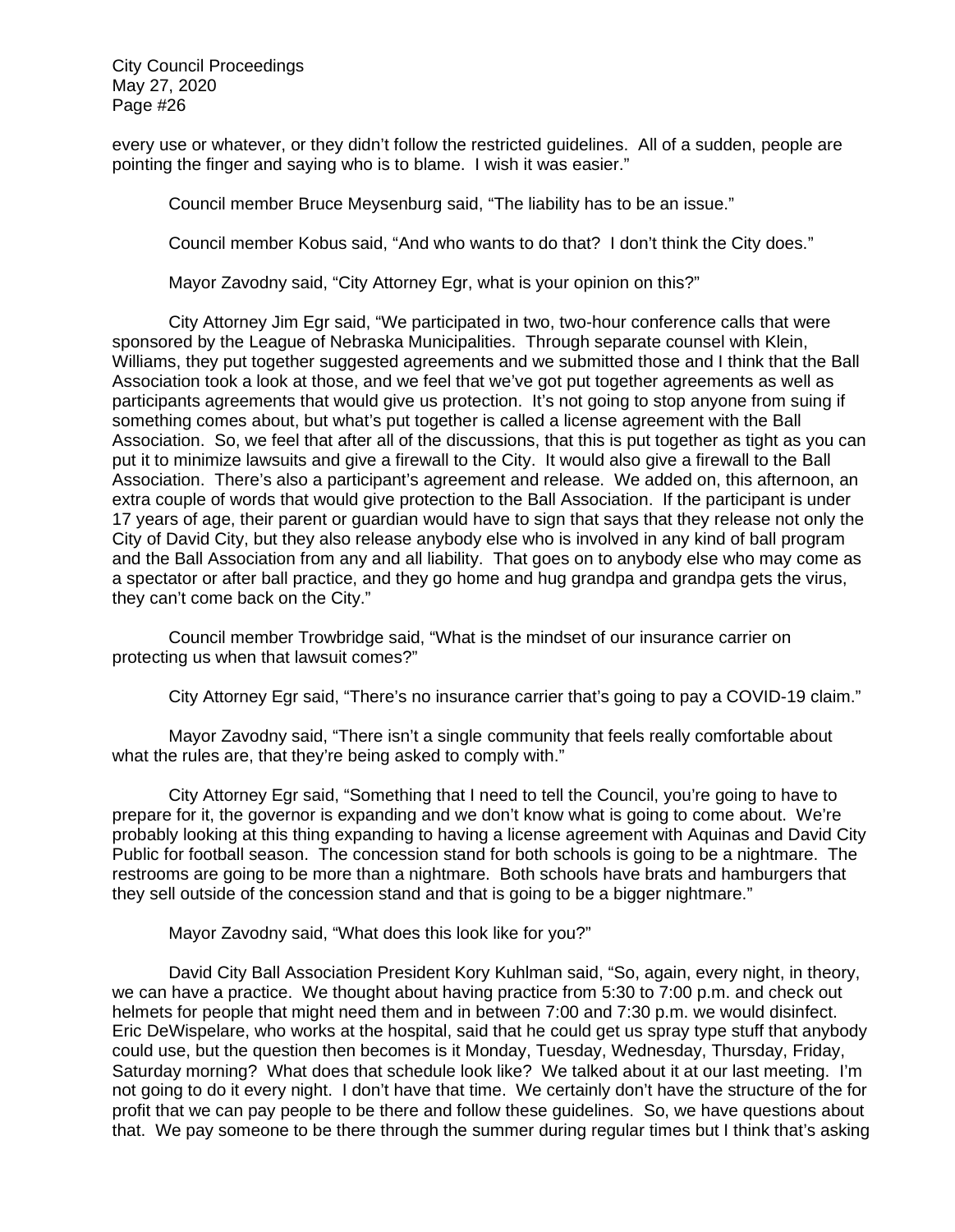a lot of one person to do that function. So, I know that parents and coaches feel like that can happen, but I'd love to see it."

Mayor Zavodny said, "Let me talk about logistics a little bit. If we don't have any kind of formalized program, you still have some expenses, how do you cover those without the paid registrations? You don't want to go really far in the hole here, trying to keep up with all of these additional requirements and if they're not going to get to play games, you know, they are basically playing like they are camps all summer to work on skills of the game. If they want to get games in Stromsburg and drive over and play them, there's probably not much that we can do about that. From our standpoint, do we just say, we'll open up the fields and use at your own risk and stay out of the disinfecting game so we're not held responsible?"

 David City Ball Association President Kory Kuhlman said, "I know that there are communities that are doing that. There is some comfort, on my part, to have that."

 Mayor Zavodny said, "The first argument in court is going to be that they didn't follow the protocol to the letter which allowed the opportunity to catch the virus."

 Council member Trowbridge said, "The requirements coming from the State, in my estimation, and I sat through that thing this morning, are unconscionably broad language, that everyone is encouraged to have their own equipment, if at all possible. That window is about eight feet wide. So, my suggestion is that we do the license with the ball association and we completely "wash our hands of it" at that point in time. We don't look over their shoulder. There is no enforcement provision. Who is the enforcer of the rules? It isn't the State. Is it the City and do you want it to be the City?"

 Mayor Zavodny said, "No. I don't want anything to do with that. Directed Health Measures do have some enforceable components to them. But who is going to enforce them?"

 Council member Trowbridge said, "And I think whoever enforces then starts assuming liability. When this all goes to hell, that's where they are going to look."

 David City Ball Association President Kory Kuhlman said, "It's very difficult, I'll tell you. There isn't a consensus among the board members that would want any part of this. I can tell you that. So, the parents said keep the registration fee and let us go out and have practices. They would 100% support that. As a parent, I understand that. As the ball association and with the City, I think that we mutually see this thing as a little bit different. That's where it gets a little bit stickier."

 Mayor Zavodny said, "I like the idea of just saying on June 1st, if the State allows it, you can use it, but we wash our hands of it."

 David City Ball Association President Kory Kuhlman said, "So, the concern isn't necessarily that it falls in the administration of the day to day. I've said, the virus doesn't scare me, people do."

Council member Hotovy made a motion to allow the David City Ball Association to proceed with the ball program during the COVID-19 pandemic with the notation that the City is not responsible for the program. Council member Trowbridge seconded the motion. Voting AYE: Council members Hotovy, Trowbridge, Bruce Meysenburg, Vandenberg, Pat Meysenburg and Kobus. Voting NAY: None. The motion carried.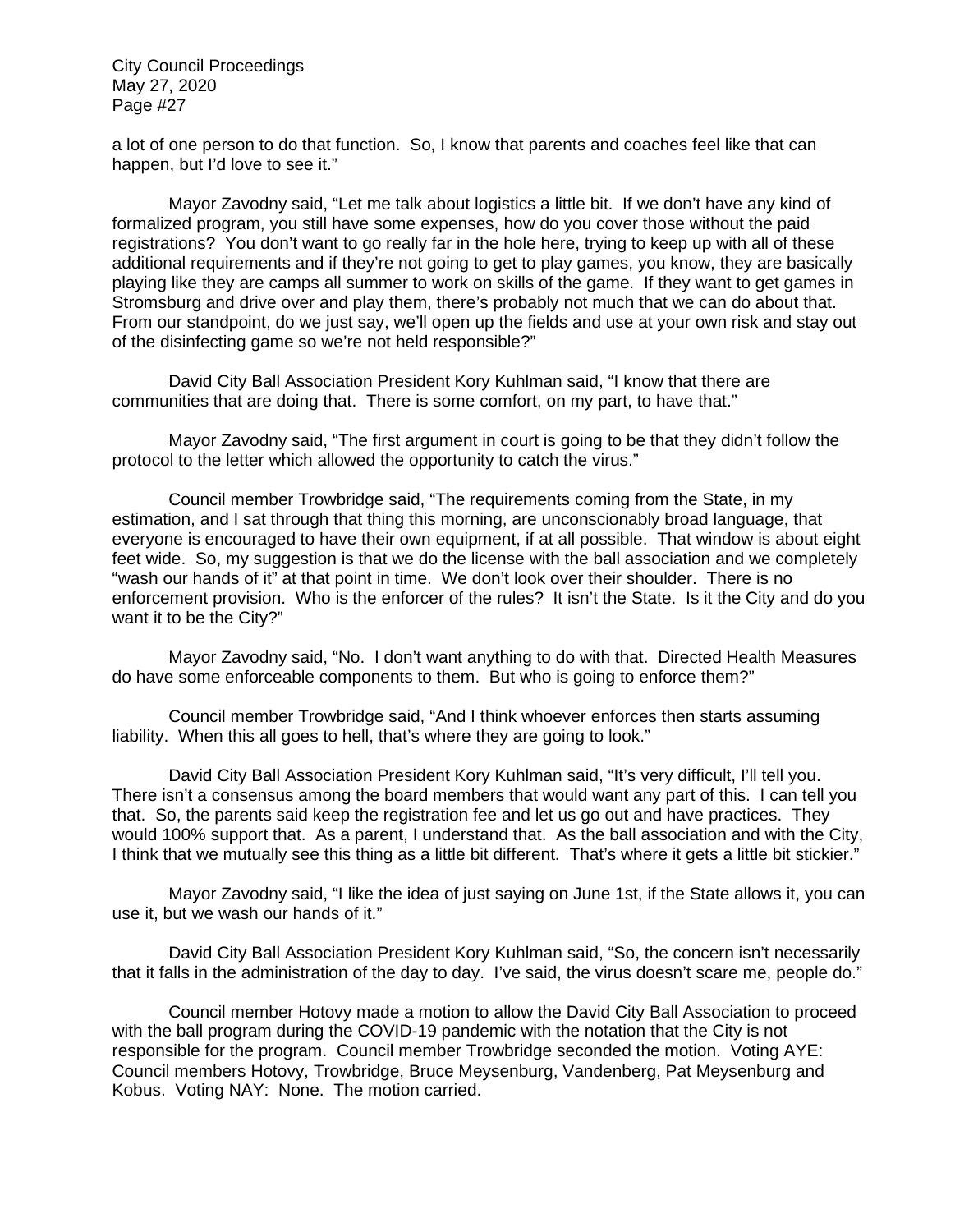Council member Hotovy made a motion to re-appoint Mary Havlovic, Gary Kroesing and Jim Masek, each to service an additional 3-year term (June, 2020 – May 31, 2023) on the Board of Zoning Adjustment. Council member Vandenberg seconded the motion. Voting AYE: Council members Kobus, Bruce Meysenburg, Hotovy, Vandenberg and Pat Meysenburg. Voting NAY: Council member Trowbridge. The motion carried.

Mayor Zavodny stated that the next item on the agenda was discussion/consideration of the sheriff contract negotiations.

Mayor Zavodny said, "Tonight what I want to do is just have a discussion and start the process. I think, based on what I gathered from this, the first one was signed in 2016 and so, what we would need to do is sit down and talk about it. There are a few tweaks that I'd like to see made but we probably need a small committee and meet with a small committee from the county and start, at least, the talks, if we want to continue contracting."

Council member Trowbridge said, "I agree that it need a review. It needs some restructure. It needs to form a partnership, because there isn't one. I don't recall, in the four years that I've been on this City Council, that we've had a meeting with the County Board or any of the Supervisors relative to this agreement. The communication has been poor, if any, during that fouryear time between the Sheriff's office and the City, as to what do we want, what do we get and what are we going to do. There's a lot of what we're not going to do's and we need to reopen this, as you're doing this evening. Are the other questions abound, are we getting what we pay for? We're paying in the neighborhood of, we're bumping \$300,000 a year, with a vehicle every other year. Are we getting \$300,000 worth of good out of it? I don't know. I don't want, again, to promote growth in a community that doesn't have law enforcement, because I don't believe that a young family is going to wrap their arms around that either. But we need to be careful how we spend our money."

Council member Kobus said, "I'd like to know exactly what the law enforcement is supposed to do for Butler County, each town, if we're not in anything. What is their requirement?"

Council member Trowbridge said, "Great question, Tom! I'd like to hear an answer to that. What is our expectation if we don't pay anything extra?"

Council member Kobus said, "I don't know how that works, but I know that we should be protected, regardless."

Mayor Zavodny said, "I'm going to take a stab at this. I'll give Tom some time to talk about it, too, if he wants to. The ordinances have always been a question, that you wouldn't get those enforced, if we didn't have any kind of agreement. The law is, the Sheriff has to protect the County. Part of, when we did this agreement and did away with the Police was providing some additional revenue so that they could add three more deputies, at that time, so our coverage would be more of what was in line with what people expected. Some tweaks that I'd like to look at is just put a flat dollar amount to go toward a vehicle instead of the cost of a vehicle, say it's \$35,000, maybe every three years. We have citizens who are at one end of the spectrum or the other. Some are saying, "why are you contracting at all, they are required, by law, to protect us. Are you willing to trade off response times and the size of the force to meet the needs of a 3,000-person community and I think there's a balance, and Councilman Trowbridge touched on it? Who is going to want to move here without some understanding of what law enforcement is going to look like, especially raising small children here? So, there's value, certainly, in good law enforcement, and that's something that we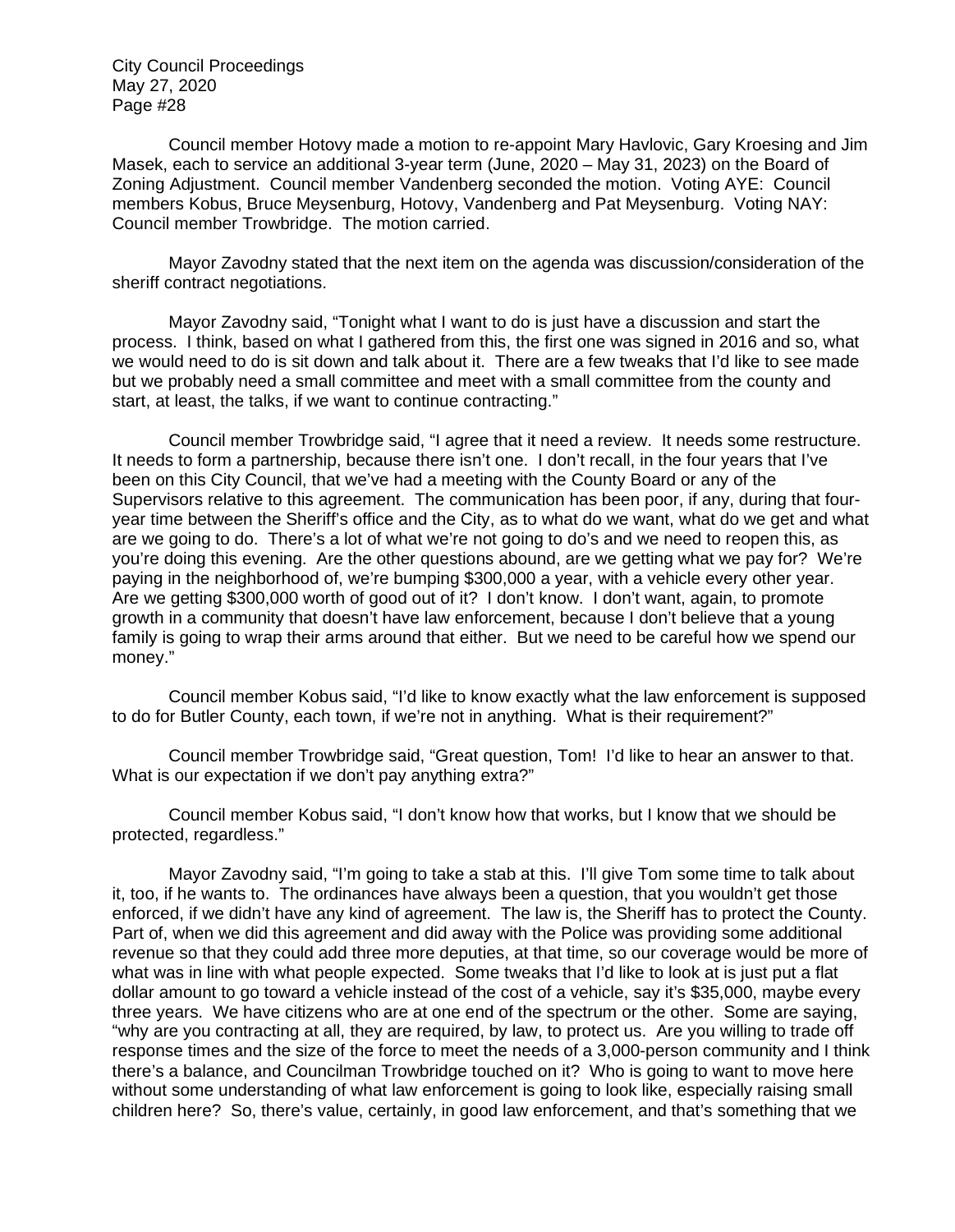have a responsibility to provide for our citizens. Tom, from your end, how do you think the agreement has gone?"

Sheriff Tom Dion said, "I believe that the agreement is working well over the last four years. Can there be some tweaking on it? Possibly. That's up to the Council and the Board of Supervisors."

Council member Kobus said, "I don't think it would be the Board of Supervisors. I think it would be the City – period. The County doesn't have anything to do with our contract."

City Administrator Clayton Keller said, "They approve it, don't they?"

Council member Kobus said, "Well, yeah, they approve it, but it's our contract."

City Administrator Clayton Keller said, "With them – so both parties would have to approve it."

Council member Pat Meysenburg said, "Yes. We have to negotiate."

Mayor Zavodny said, "Do you know of any concerns that the Board of Supervisors have with the agreement, as it is?"

Sheriff Dion said, "I haven't heard any concerns."

Mayor Zavodny said, "I did have a person, I will call them a citizen, they may or may not hold an office, who came to talk to me recently and said, "you know, now that we're starting to look at this, what is the enforcement like and that kind of thing." I think that one thing that we really can improve on, and you've come here and listened to us say – are we running traffic enough, are we getting the ordinances taken care of, what about the unlicensed vehicles? So, I think that one of the things that I hear from time to time is how quickly we address some of the vehicles and I understand that is not the only thing that you have to do. It's a challenge of meeting expectations when one guy says, "if you get to it in the next month, that's fine" and other people "why wasn't it done yesterday". Have you been pretty fully staffed? I know that was an issue for a while."

Sheriff Dion said, "Yes. We are fully staffed. It was an issue for a long time. Within the last few months, we hired our last deputy and so we are fully staffed."

Mayor Zavodny said, "I know that was something that came up because we thought that we were paying to get to ten and there was a long time that it wasn't at ten. That's just being transparent."

Council member Pat Meysenburg said, "So, what is the responsibility of the Sheriff's office when it comes to abandoned vehicles?"

Council member Kobus said, "What is the responsibility of the Sheriff's office if we didn't have a contract? What would we lose as a City?"

Sheriff Dion said, "Response time."

Council member Kobus said, "Response time as far as….?"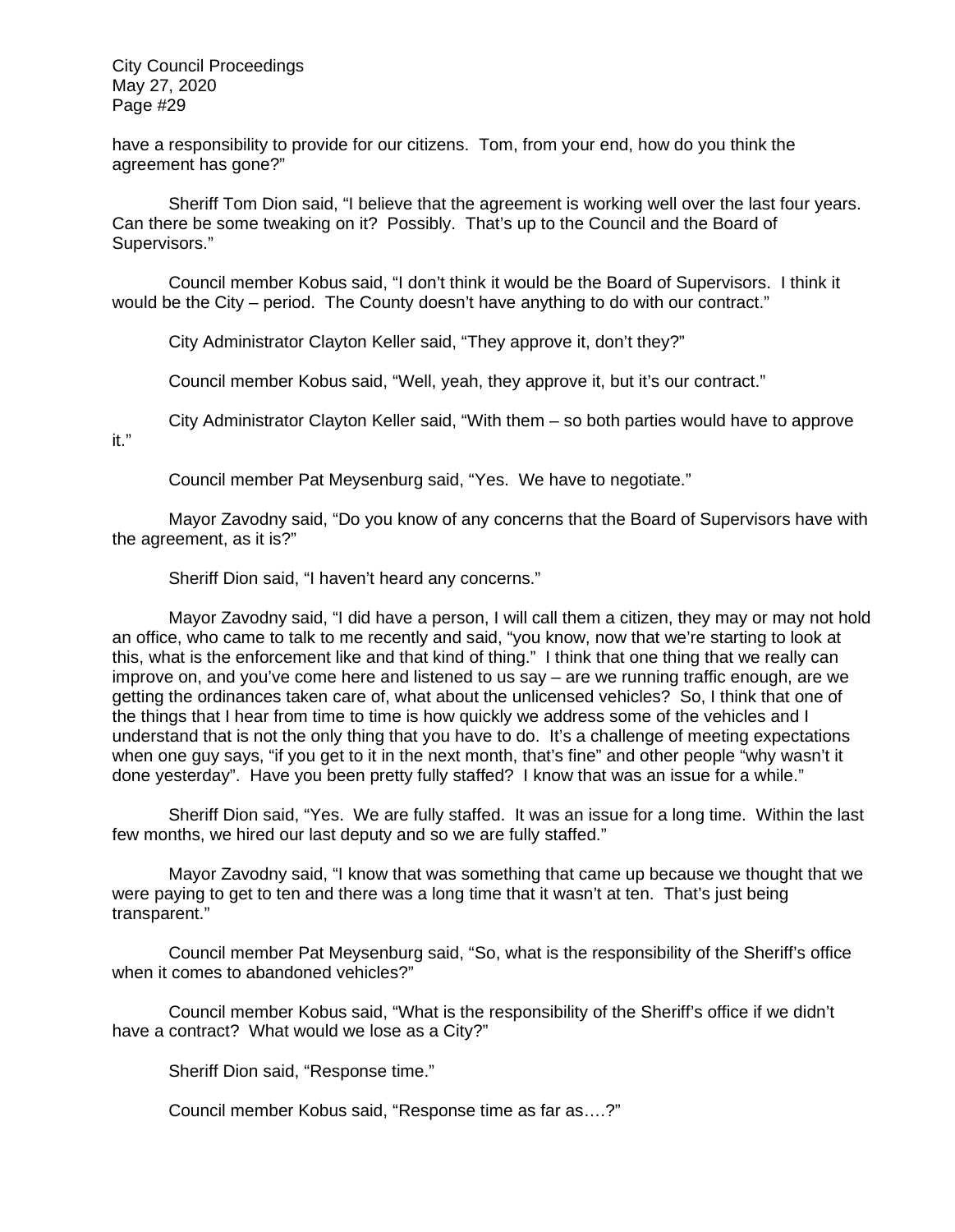Sheriff Dion said, "If we were to lose this contract, we would lose deputies."

Council member Kobus said, "But you'd always have somebody here."

Sheriff Dion said, "No. I'm not going to answer no, that we won't ever have anybody here. I have one deputy assigned to David City, 24-7. There's always somebody in town. The other two deputies will be out in the county until an emergency occurs and then we will have all three deputies go to that call. I would be on-call and I would come out to cover the City, at that point."

Mayor Zavodny said, "We don't have a patrol officer assigned here, do we? I don't even know. Do we have a State Patrol officer assigned here? Where do you get back up?"

Sheriff Dion said, "Assigned here, no. We do have a State Patrolman that lives here with the K-9 unit, but he's not assigned here."

Mayor Zavodny said, "So, if you need backup, would he come and help?"

Sheriff Dion said, "It depends on if he was in the area. There's times when there is not a State Patrolman around."

Mayor Zavodny said, "Where does the nearest one come from?"

Sheriff Dion said, "Possibly, the interstate."

Mayor Zavodny said, "Ok. So, if you put out a call for help, you'd be waiting a half hour for someone? You guys would be responding, but to get help."

Sheriff Dion said, "We would be responding."

Mayor Zavodny said, "I'm just trying to get a good feel for what is all available to us."

Sheriff Dion said, "We do have an agreement with other counties around, that if we do need assistance, their deputies can come down, but we are not their priority."

Mayor Zavodny said, "I understand. It's like a mutual aid type thing."

Sheriff Dion said, "Exactly."

Council member Bruce Meysenburg, "Does anybody know how many other towns have the same type of scenario where the Sheriff covers instead of having a City Police, of about our size?"

Sheriff Dion said, "There are several in Platte County that do that. I don't know the exact amount. I do know that there are a lot of community's that are doing away with the Police Dept. and contracting with the counties."

Council member Bruce Meysenburg, "And they basically have the same type of agreement?"

Sheriff Dion said, "Yes."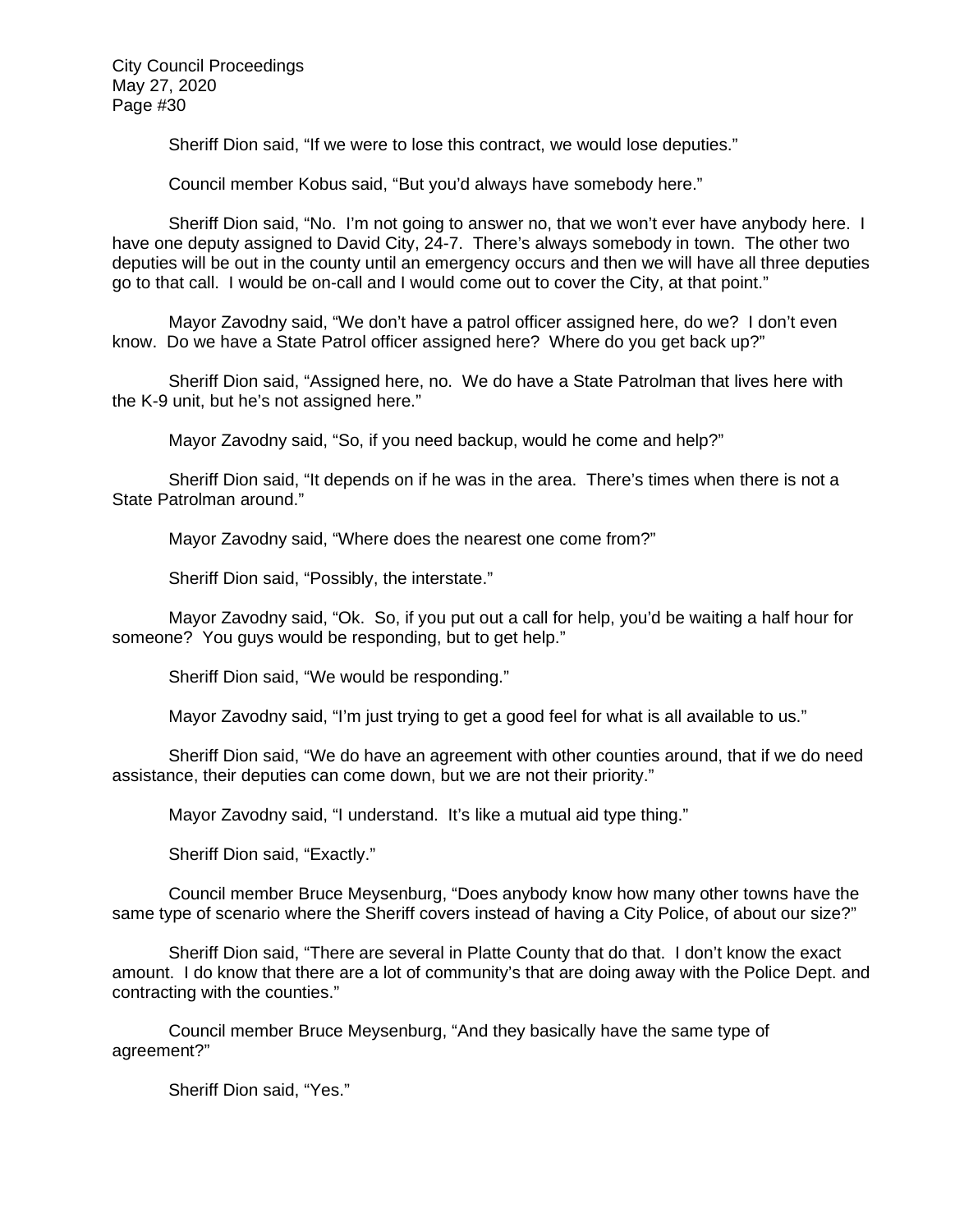Mayor Zavodny said, "You know, I think that this is the perfect opportunity. You have Sheriff Dion here. As we're starting the process of looking at this agreement, and what the next one might look like, this is a good opportunity to say "you know, we've had some experience with this now, here's something that we'd like to see done better, or that would bring more value to us in this agreement." What would those things be?"

Council member Trowbridge said, "One would be arbitration, of some sort. If there is a significant disagreement between the two parties, the City and the County, the current agreement says that the County is always right. I have just choked on that one since the day it was signed, because the County isn't always right. I would like to see better balance, that way, whether we have to go to arbitration, or whether we flip a coin, or what we do. I don't think that we can abide by "the County is always right". I think that we have an opportunity to build a better process as we go into this next generation of agreement. This one, and I sat through some ugly police times, this one, I believe, has been better than we had. I will say that. It hasn't been perfect, but it's better than we've had. I don't know how many of you go to sit on the City Council when we were trying to run a police department. It wasn't a lot of fun; I'll tell you that. I certainly don't want to go back that way and I don't think we can afford to go back that way. I think we can work with what we've got and come out with a better product and communication, I believe, will be one of the issues to make it a better product."

Council member Kobus said, "Have you ever sat down, Tom, and figured out how that money is spent? We've got three deputies that are supposed to be here."

Sheriff Dion said, "Three deputies salaries and, of course, the insurance and the benefits, one patrol car – every other year, and in the contract, if I remember right, of course it was set sometime ago, and the budget that was set at that time was well below what the cars are going for now. So, that is something that we can look at but I can't negotiate myself."

Mayor Zavodny said, "We probably need to get on the County Board's agenda to see if they want to appoint a committee to do that. Do we have a couple people that would like to represent us and talk to the County Board and whatever committee that they come up with?"

Council member Kobus and Trowbridge volunteered to negotiate the Sheriff's contract with the County Board. City Administrator Clayton Keller asked if he could sit in on those negotiations as well and Mayor Zavodny stated that would be a good idea.

Mayor Zavodny stated that the next agenda item was discussion/consideration concerning the downtown lighting (installed for the Hallmark visit).

Mayor Zavodny said, "The event was great. Councilman Trowbridge and I had a discussion, three or four months ago, that we need to do this the right way, as far as, maybe a cable system or something and hard wiring into our system somehow so that we don't have the scenario where the State is going to make us take them down every year and store them. That doesn't even make sense. I think they added a lot to our Christmas decorations. There was a significant investment made to get it done and it was done in a very short amount of time and probably not the ideal time to get adhesive to work, because, if you remember right, just like a Hallmark movie, we don't usually have snow around Halloween."

Vinny Bittinger of Magical Light of Malcolm was present to speak with the Council.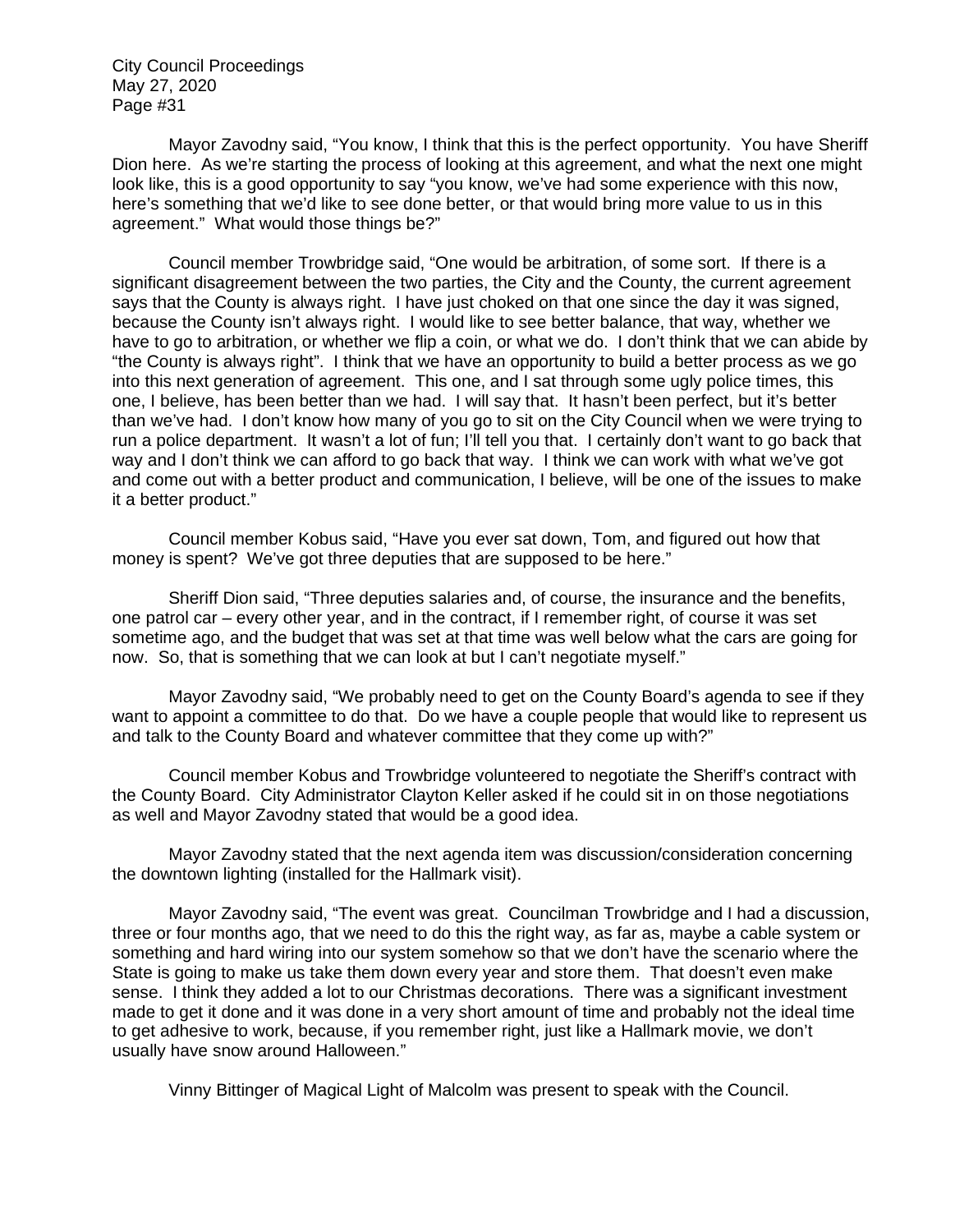Vinny Bittinger said, "My name is Vinny Bittinger and I'm the owner of Magical Lights, the company that was contacted and contracted to put up those lights for that event and we're here not to kind of help you guys to try to make this a permanent addition to the city. As to the question of how many of them have come down and how many of them are still up – I would say that somewhere around 40-50% of them are back up and still holding. The problem, primarily, with what did come down in November and December, was the struggle of weather and the amount of time that we had to try to accomplish this."

Council member Trowbridge said, "Vinny, with the amount of time that you had to accomplish this, you did a wonderful job. I've never seen this community look nicer! I've never heard comments from people driving through that said it looks like the city of lights, it's really, really pretty. That was when Alan and I had some visits that 365 days a year. During a visit with you, you indicated that it was not a significant use of electricity. It wasn't beyond affordable."

Vinny Bittinger said, "Absolutely. I would agree with that completely. The number of lights that you would be having is decent enough to where it could absolutely be calculated, but I'll tell you that these LED bulbs pull such a tiny amount of wattage that to say that's we're going to budget this or whatnot, is really an insignificant number. A cold weekend is going to have a bigger effect on your ending bills that what this will."

Mayor Zavodny said, "I think what we're looking at is almost considering it line loss. We learned that when we changed out our Christmas decorations, our operating cost- the bottom fell out of it. It went to almost nothing compared to what we were paying to light the old-style technology. We don't have really great first-hand knowledge of what agreement was initially put into place or who was making those decisions. So, the question is, what would be a good system for us to consider doing and how would we go about doing that and what would the cost be?"

Vinny Bittinger said, "You kind of have two options. I can give you the pro's and con's and a recommendation, but in the end that is what my job is- is to provide those options. Option one would be like what Seward did – the cable system. That's the first one that I bring up, not that it's better or worse than the other option, it's what you've already talked about. That system is structural, meaning, you have eyelets, you have a steel cable system and that will have to be put in by a contractor that is certified to do that type of work. But, because it's structural, it will last virtually, forever. The downside that I see, in my opinion, to a system like that, is the amount of time that is involved in that and a lot of your buildings, having so many different owners, and if one owner chooses not to participate, they could say their building is old, and that's the case with a lot of these buildings, they don't want that cable. That makes things difficult because you're going to have lights across some distance and then it's going to stop and then it's going to pick back up and the look of that, because the cable system is going to last forever, the downside is that it's intrusive. It's going to require drilling into the face of the structures. It's a significant process. The other option is to continue what we've done with the adhesive. The main reason that things failed previously was that the time frame that we were given between when we were first contacted and the completion date was why we first responded that we were not interested. Getting the roofline done in that short of time was just impossible, because one, you have the challenges of the electricity and all of that other stuff and also, every roof surface is different. You don't know what you have until you get up there and in fifty buildings, we probably found thirty different roof types. The main ones that have failed are a type of spray on weatherproof roofing, which is specifically designed to repel, basically, everything. That's what it's designed to do. So, us trying to put an adhesive on it is a challenge. However, we have found a type of adhesive that, although expensive, is showing optimism, that it has held. We've done some tests and we came back in the winter months, in December, and we did some re-adhesive and we tried some different types. It's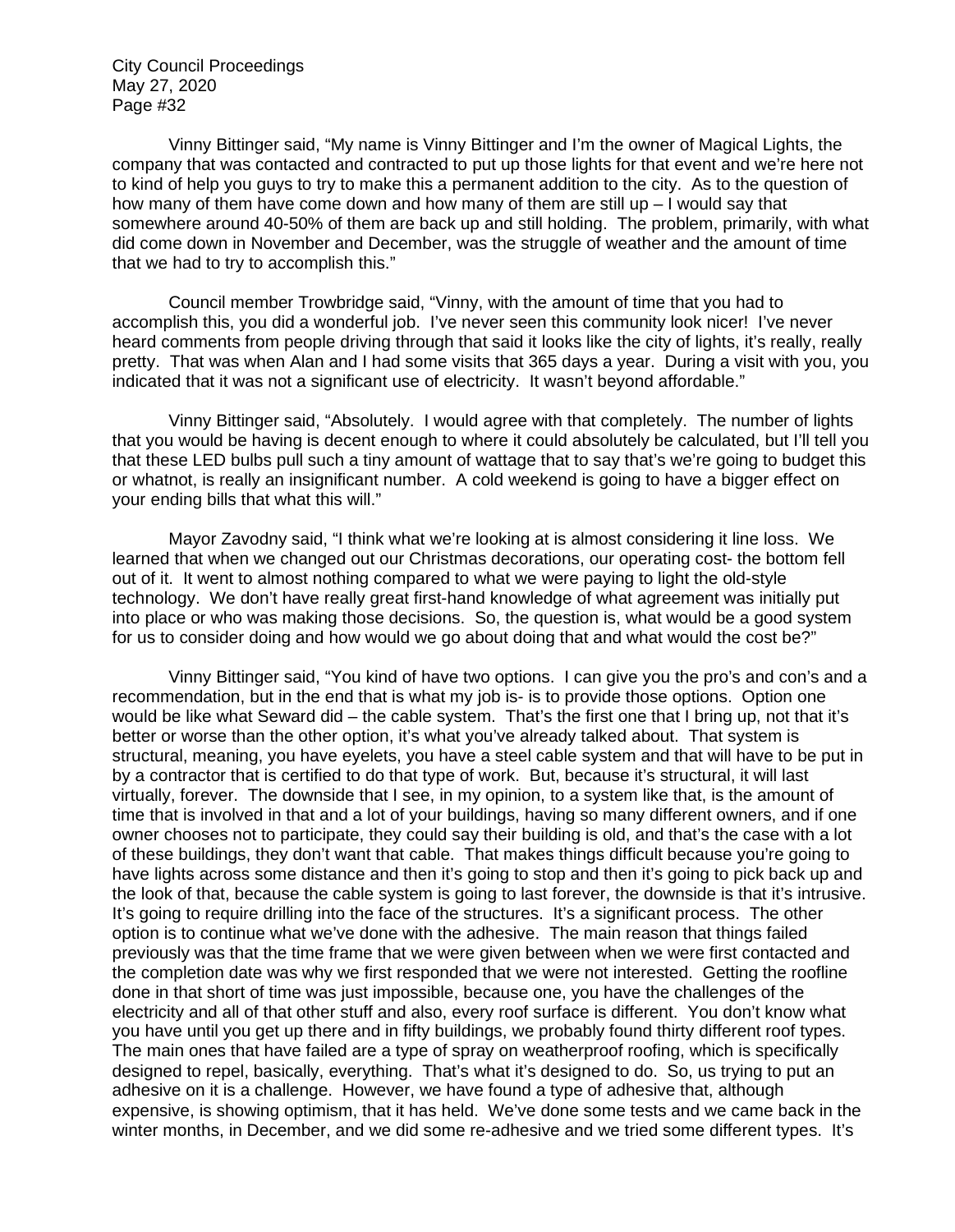been very optimistic in its ability to hold, but because that roof surface is specifically designed to repel that kind of stuff, I can't offer you any kind of guarantee that it's going to last you five years or ten years. I couldn't tell you. It could last twenty years for all I know or it could last a month. I really couldn't offer you any type of guarantee on that because of that roof surface. The buildings that are up right now, that are still holding very well, are more of your modern buildings that have a tin fascia and flashing or a concrete masonry top. Those type of surfaces are more porous and better for adhesive to stick to. So, that's about the details of the options."

Mayor Zavodny said, "So, one step that we certainly need to take is starting the discussion with the owners of the businesses downtown and say that we have a couple of options and we'd like to make this permanent. I really do look at this as an investment because, forget the good will and good feelings that people have, people spent money when they came and it looked really good. You couldn't buy the amount of coverage that we got."

Council member Hotovy said, "I'm with Skip on the number of compliments that we got. It was pretty cool to be a part of."

Mayor Zavodny said, "It was beautiful and it was well done. I think, not to be the Debby downer here but, I think that it's incumbent upon us not to screw this up. So, how do we figure out how to maintain it."

Council member Hotovy said, "I think the first thing to do would be to talk to the business owners and see if we could do a permanent solution."

Council member Kobus said, "Where does the power come from now that lights the whole thing? The City?"

Mayor Zavodny said, "I don't know for sure. I think that it's a hodgepodge of things."

Vinny Bittinger said, "I would agree with that. It's been a little bit of everything. I'm unbelievably amazed at Vandenberg Electric, the way that they accomplished it the way that they did in that timeframe. They were able to get, Cory could tell you more, some from power poles, some from the lamp poles and some from power pole in alley ways. It was a little bit of everything."

Council member Kobus said, "So, it was professionally hooked up?"

Vinny Bittinger said, "Yes. Your power supply all comes from Vandenberg Electric. They did all of that. My professional license is purely from a decorative standpoint."

Council member Kobus said, "So, would you know what it would cost to fix our system up now? The 50% that is down?"

Vinny Bittinger said, "That's exactly the role that I'm here to play. To put those lights back up, for a permanent solution, that's what my role would be. The electrical that was provided and done by other contractors, that would be on them."

Mayor Zavodny said, "We're going to have to factor that in because it was done quickly. Our City crews deserve a lot of credit too. They worked hand in hand with Cory to get it done."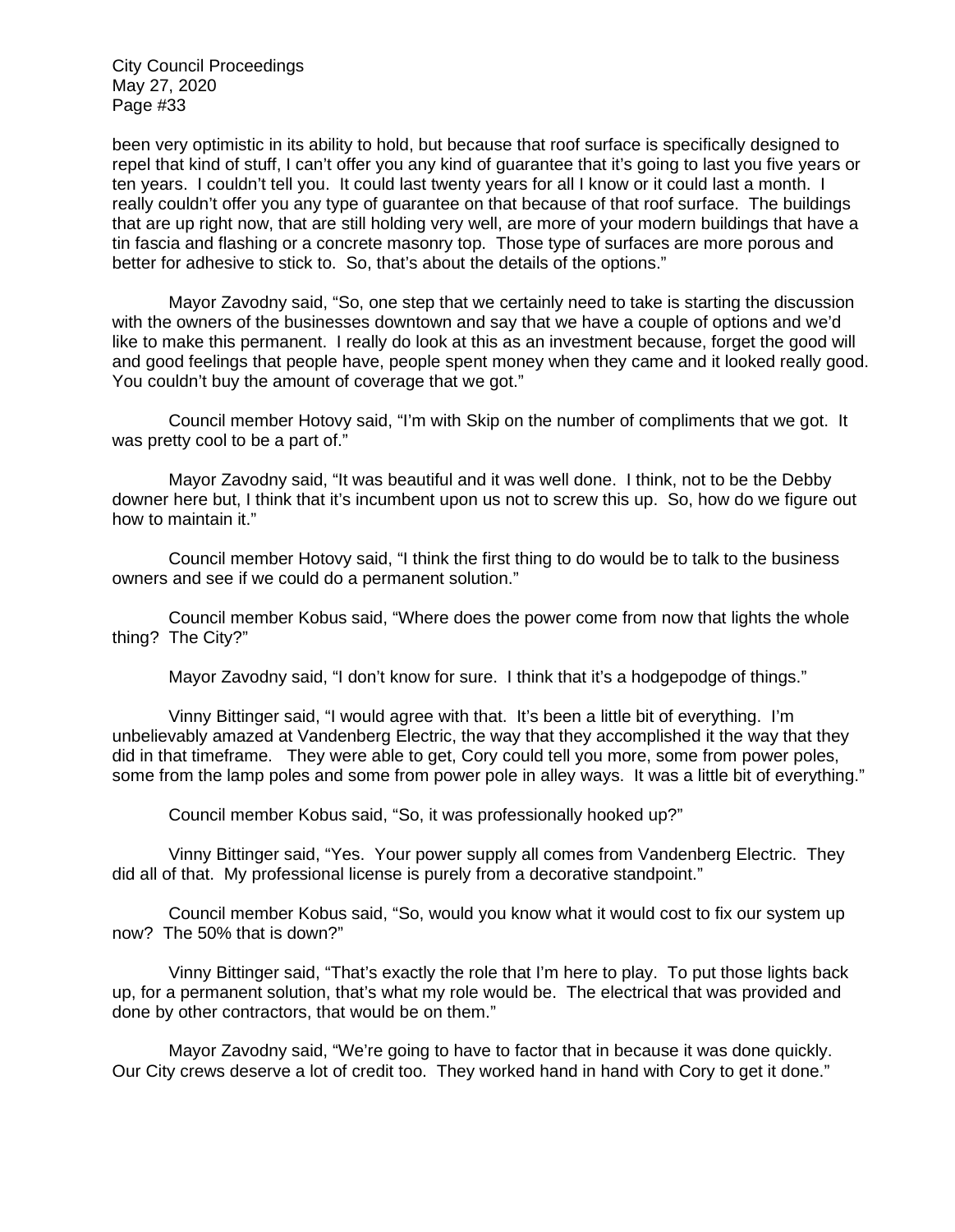Council member Hotovy said, "Maybe if they could do it in a longer timeframe, they could have done it more consistently with each building, where they are drawing power from. Maybe they could figure out a more consistent source."

Mayor Zavodny said, "We'd have to put a box there and hardwire it in as opposed to extension cords. You can't have extension cords."

Council member Kobus said, "It would probably be better for the City to just take this on and forget the customers because they're going to argue…"

Mayor Zavodny said, "But, they have the last say on what goes on their building. If it's not a cost to them, basically, they are saying we'll let you modify our building because we see the bigger picture and no one wants that one building where it's dark."

Vinny Bittinger said, "I think in the professional opinion of what I've seen, what's ultimately going to happen is that one building that doesn't want to participate, when they see that everyone else did and they were the scrooge that looked weird, they're going to come at you later and say, ok, go ahead. Now it's after the fact."

Mayor Zavodny said, "Especially if you're doing the cable system."

Vinny Bittinger said, "Yes. You're making significant changes and that could incur additional costs for the City."

Mayor Zavodny said, "Is there anything else for us to think about?"

Vinny Bittinger said, "There are a couple of other things that need to be brought up at the time that we're discussing this. One is that the product that the City owns, which is your garland and things like that that were purchased to go on the lamp poles and all of those type of things, currently I am in possession of those things. I'm happy to store them, for the time being, that does need to come back into the possession of the City. We do have a partial outstanding bill which is not a concern of mine. It was an agreement that I had with Kelcie. I was happy to let that stay, that portion, because we wanted to show a sign of good will from our company to you guys that we are still going to be here to help you. We're not trying to walk away or anything. We're still here to provide any help that we can possibly provide. So, the garland will need to get back to you guys. As well as, you guys also have the large tree that was in the courthouse parking lot. Ultimately, you build a Christmas committee or whatever happens on that, our company has taken on contract work that is different, it's a larger scope and we are not going to be available to continue, moving forward to work with the City. That's regrettable but we're going down a different pathway. So, we'll need to work with that Christmas committee or City employees, whoever it's going to be. We will work with you guys on how to build that tree and how to put it back up, year after year. I'll provide all of the crates that we built to store that stuff. That will all be yours now. Whatever gets decided on this and whatever role that we can play in this, unfortunately, have to continue to move quickly on it. Our contract work will kick in as soon as the fall hits. So, we have to put a deadline of say, September 1<sup>st</sup>, approximately. After September 1<sup>st</sup> you, unfortunately, can't have my help much anymore. We had planned, about a month ago, we had equipment rented and we were fully prepared that we were coming out that week and we were going to put the lights back up with the new adhesive and the other things that we had found. We were going to make the attempt to finish it off and we were told to wait because this meeting was going to happen. That was about a month ago. Unfortunately, we heard that Kelcie resigned after she told us that and, here we are today. So, we're glad that this is moving forward still."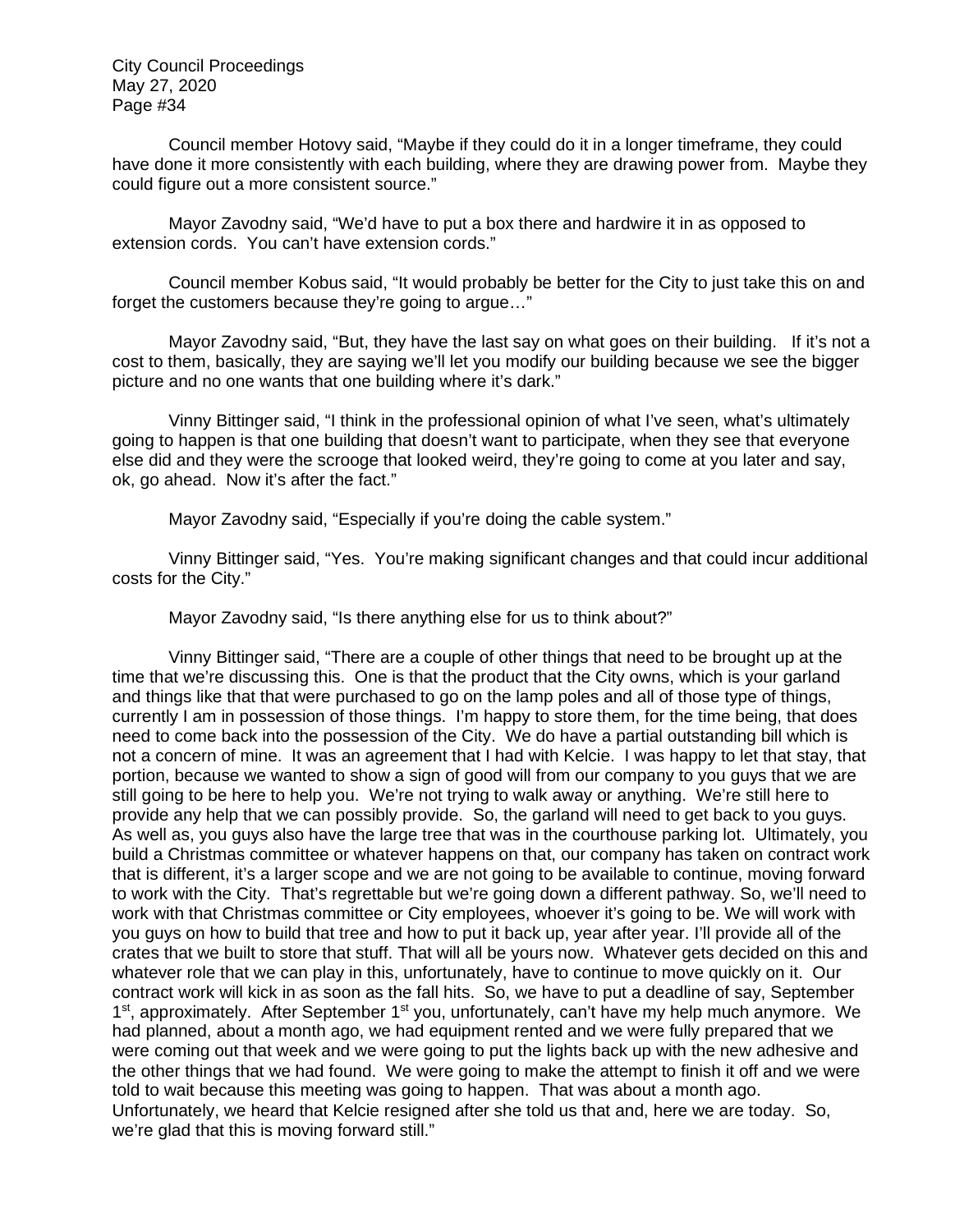Mayor Zavodny said, "How much is left still owed to you? I understand that there is some money still available. I did some checking. The Butler County Area Foundation had earmarked some and the lighting committee, although I'm not completely sure who that is."

Vinny Bittinger said, "Our outstanding amount is \$2,500. Like I said, that is not something that the City or the Christmas committee or anything wasn't paying us. We made the agreement with Kelcie that they could hold onto that portion until everything is finalized."

Mayor Zavodny said, "That needs to get taken care of."

Council member Kobus said, "So, how much would it cost to put it back up with the adhesive to get them to light again?"

Vinny Bittinger said, "I couldn't give you a number right now. Honestly, the significant cost is the string of lights, the bulbs, and those costs have been accrued. So, those costs are done. That's your significant stuff. The lights that have fallen down, I'm also in possession of those. So, those major costs are accrued. Any additional costs in the big picture of things would be minor."

Mayor Zavodny said, "So, when you were paid originally, were you paid by that committee or did Hallmark give you some?"

Vinny Bittinger said, "It was a combination. Hallmark had dedicated \$15,000 that they were bringing on and that's where we started. That essentially covered the product and gave us enough to say that we're going forward and we got started. The rest was paid later on based on fundraising, from my understanding."

Mayor Zavodny said, "You know, the funny thing is that people talk about is Christmas in July and we're talking about it in May, but we need to get moving pretty quickly if September  $1<sup>st</sup>$  is your deadline. I like the cable system, if people would go for it. We need to get with our downtown building owners and find out what they are willing to do and get going on it."

Vinny Bittinger said, "If you decide to go that route, you can stay in contact with me as much as you want, as far as pros and cons of that or whatever. Like I said, I'm here to help you in any way that I can. That would, obviously, need to move pretty quickly, to be able to get our help with it. If you decide to go the adhesive route, we would like to get rolling on that ASAP."

Council member Trowbridge said, "I would like to see us develop a consult relationship with Vinny's company that they could possibly be in charge of helping our electric department what needs to be done and how it should be done."

Vinny Bittinger said, "I can tell you that I'm not opposed to that in any way. I'm totally fine with that. We have that existing relationship with Seward. We work closely with their electric department. All of the garland that they have on their lamp posts, they purchased through us. I worked with their City department on how to correctly put those up. So, their electric department works with me already, so that's a relationship that would be great."

Council member Trowbridge said, "Is our vision doable between now and the September/October time frame?"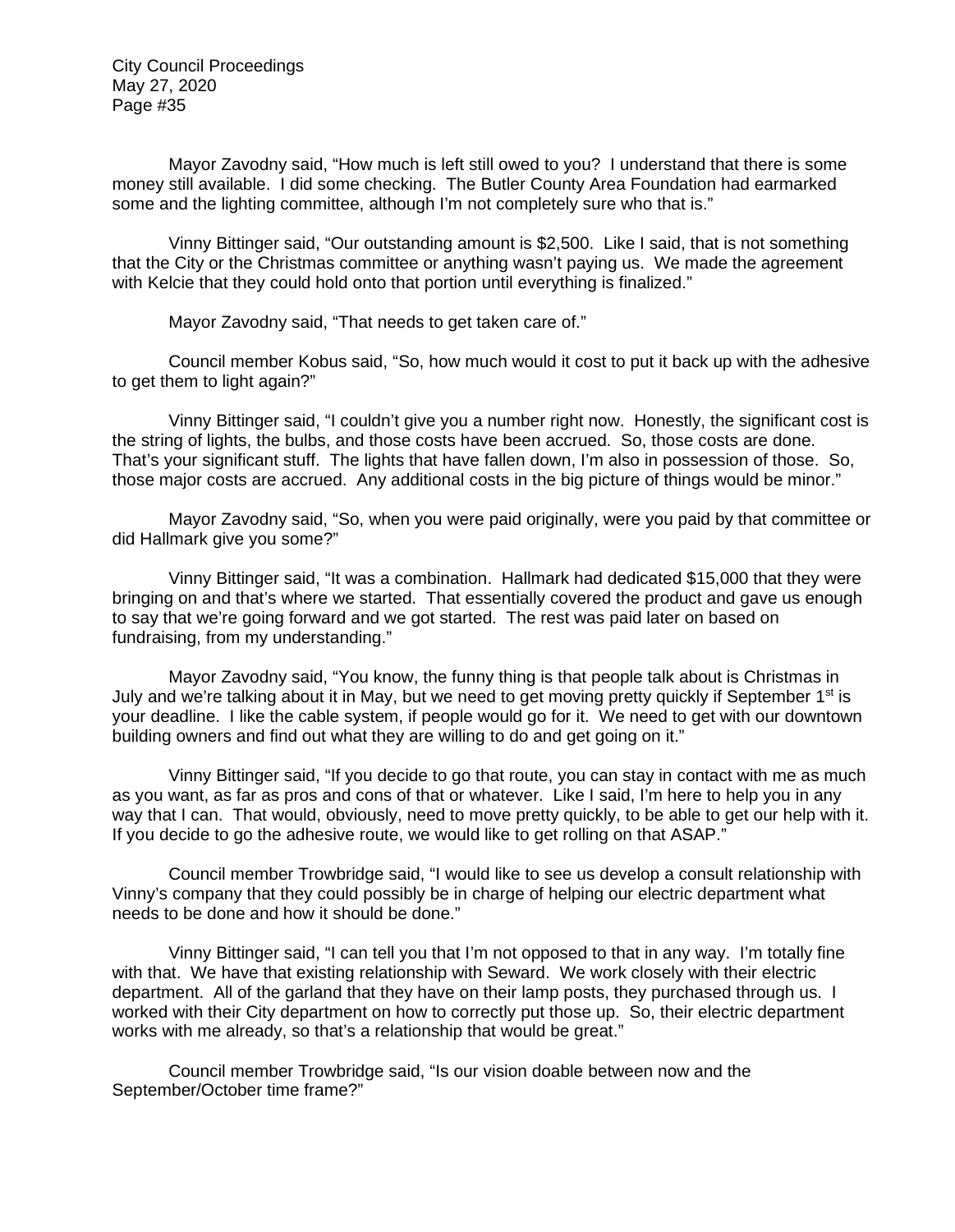Vinny Bittinger said, "To do it with an adhesive process, I would say absolutely no problem. To do it with a cabling system, that's tough."

Mayor Zavodny said, "That's going to take getting a contractor and engineering a little more."

Vinny Bittinger said, "Yes. That's going to take a lot of work because that's a lot of stuff, from your standpoint, but…."

Council member Pat Meysenburg said, "I think we'd be better off letting him do it with the adhesive."

Mayor Zavodny said, "But, you look at money today, versus if you never have to do it again, are you saving? I don't know. Do those companies exist? What do they go through, an eyelet?"

Vinny Bittinger said, "For the cabling system? The light strands that we currently have, although if the cabling system had been the design from day one, I would have purchased a different type of light strand. But what we currently have, will still work just fine. It may mean that you get ten years out of it instead of twenty years but again, that's a hypothetical. But, again, you're not going to have to repurchase strings. That stuff is there, no matter which way we go."

Mayor Zavodny said, "I find that very helpful. Thank you for coming to the meeting tonight. We need to get to work on that, maybe even starting tomorrow."

Mayor Zavodny stated that the next agenda item was the discussion/consideration of guidelines regarding the COVID-19 pandemic.

Mayor Zavondy said, "I can go quickly on this. I am on our Four Corners Health Department calls, twice a week with the command unit and once a week with just the county businesses. They've gone to 25% capacity with some pools but concession stands have been all over the place. With the pool limit and practicing the social distancing, no one knows how they are going to do that. Seward came up with the idea that they could just limit it to Seward residents, but their attorney said that they couldn't do that. It's a public pool. Lincoln opened five or is talking about opening five. There is still some confusion about the date that they're going to be allowed to open and what the additional requirements are going to be. So, while I wasn't doing cartwheels when we decided not to have our pool open this year, I think that it ended up probably being the right idea. Some others are not opening, York is still pondering. You would be open such a short period of time that it's hard to justify the cost. What we're going to try to do is to do some maintenance and make sure that everything runs. So, other communities are having the same problems that we are. I would say that, as of June 1<sup>st</sup>, since it's outside, go ahead and take down our barriers to the playground equipment. I have had moms chewing me out over that and I'm sure you've all had that. Now, the question is do you want to put up "Use at your own risk" signs?"

City Attorney said, "Definitely."

Mayor Zavodny said, "I think we can open that up as of June  $1<sup>st</sup>$  and let people use the equipment. Milford was going to put up a sign that said "We are not disinfecting this – use at your own risk". Some kind of disclaimer to allow that to open. I still think on the library that we're going down the right path. I know people are upset about this too, but how do you clean the computer lab? Computers don't take disinfecting very well. You're going to end up ruining them. So, I think, for the time being, we leave that still shut down, and probably the children's programs for at least a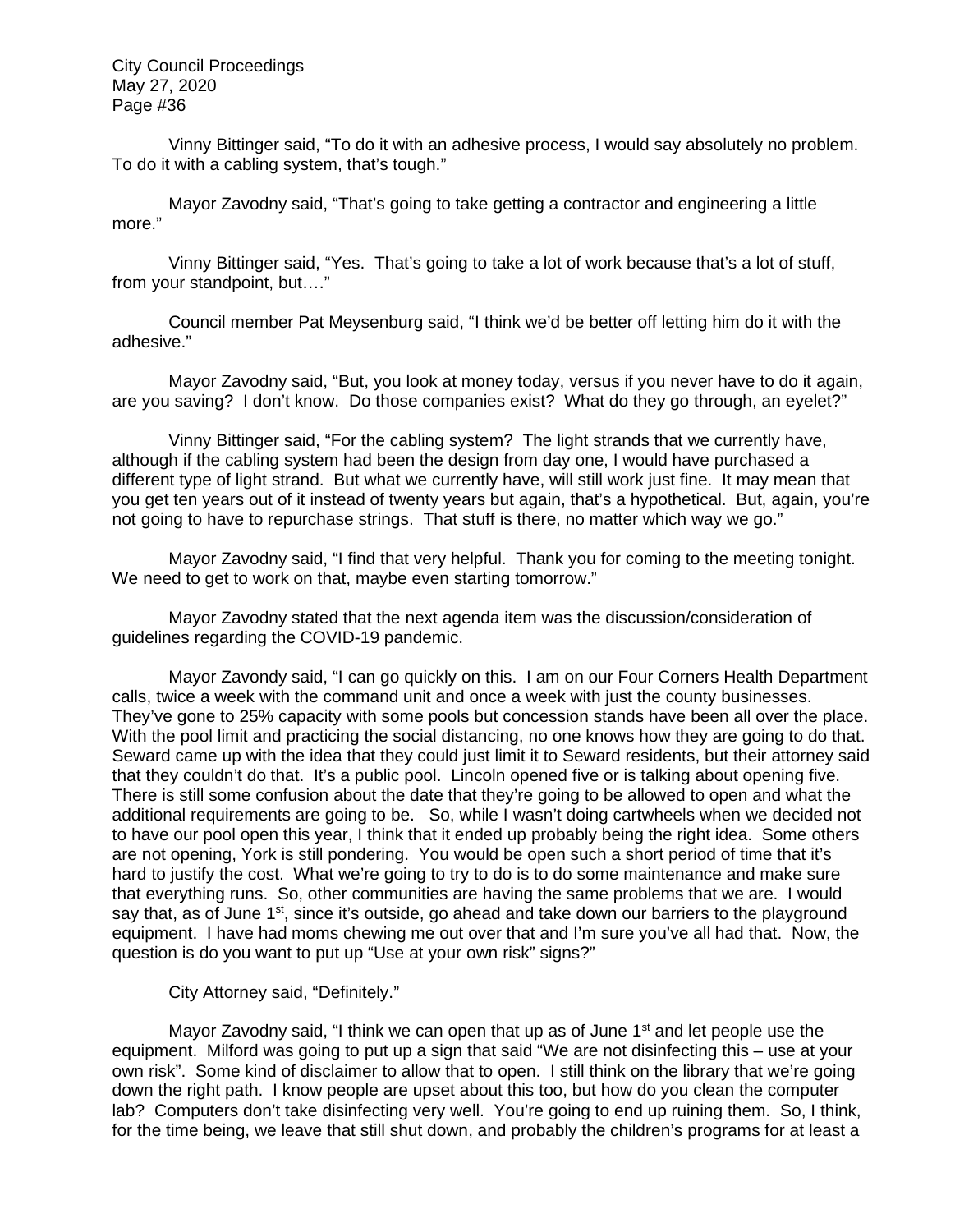while yet. I think that the most responsible position that we can take is, everything kind of relaxes on June  $1^{st}$ , let's see what happens on June  $15^{th}$ , maybe the third week of June or towards the end, and figure out if we want to do anything else. Our numbers have been good very recently and part of the reason that we've done pretty well is that people have followed the rules fairly well. Our cases are employees coming from different communities and maybe not adhering to the large group type of activities. We went from zero to forty-five cases pretty quickly, the only good news we've had is that we haven't had a single death yet. We need to do everything within our power to still, continue to protect our most vulnerable. That's our responsibility. The rest of it, we're headed toward herd immunity, at some point or we're one day closer to a vaccine or a treatment that will be effective, but we're not there yet. That's my update. Is there anything else that we need to talk about? I like the idea of opening the City Office when restaurants can go to full capacity. Has anybody been getting complaints on the City Office being closed?"

Council member Pat Meysenburg said, "Well, they are going to open the courthouse back up."

Mayor Zavodny said, "By appointment only. That's what the other counties are kind of doing"

City Administrator Clayton Keller said, "We are largely the same. If someone calls ahead and lets us know that they are coming, we meet them at the door and work with them in that way. Or if it's something that they can put in the drop box, then we have them utilize that."

Mayor Zavodny said, "The DMV isn't coming out for a while yet."

Council member Pat Meysenburg said, "The Columbus DMV is open. Governor Ricketts said that they could all open up now."

City Administrator Clayton Keller said, "So, for the City employees, we met this morning, as department heads, and decided that we could have all of the employees come back to work at their regular schedules as long as they wore their masks and gloves or sanitation and use all of the proper protocols. We'll keep our offices closed to the public until the Council decides to open up those doors."

Mayor Zavodny said, "Are we going to require mask wearing of our employees? Right now, it's a recommendation."

City Administrator Clayton Keller said, "It's been a strong recommendation. We have given them now, three different sets of masks."

Mayor Zavodny said, "I was just going to ask what is our stockpile of PPE."

City Administrator Clayton Keller said, "So, we just got another delivery of 50 masks today."

Mayor Zavodny said, "Gloves?"

City Administrator Clayton Keller said, "We don't have gloves, but I believe that they are on their way."

Mayor Zavodny said, "We don't use any gowns for anything."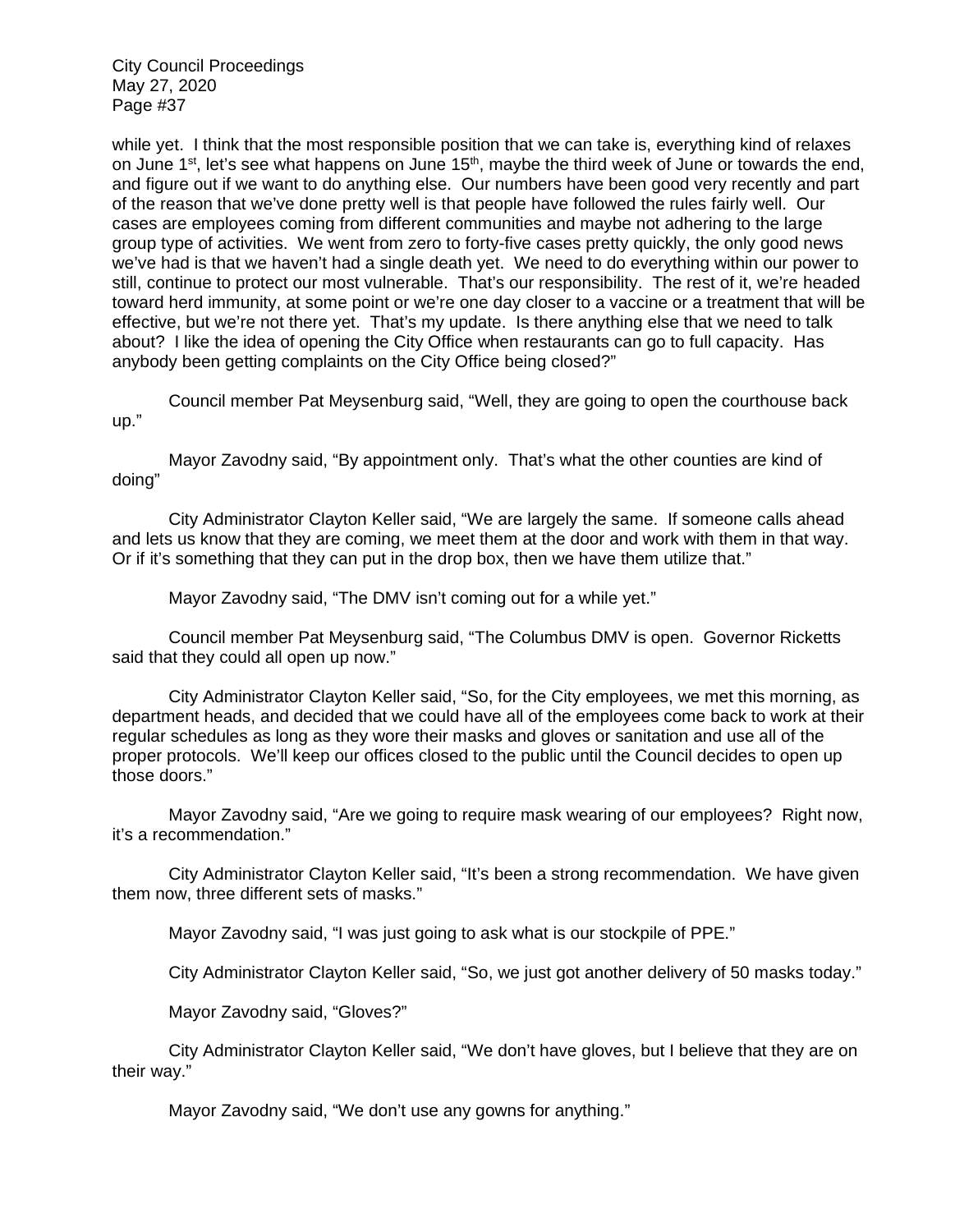City Administrator Clayton Keller said, "No. I did order those infrared thermometers from the State, so hopefully those will come sometime within the next couple of weeks with the gloves."

Mayor Zavodny said, "Those will be a good idea to have. The other thing that we need to emphasize is that if you don't feel well – don't come to work. If our employees can distance as much as they can, and don't come to work if they're sick, then that's the biggest things."

City Attorney Jim Egr said, "The other thing is that we're probably going to need to have an addendum to the lease with the golf course."

Mayor Zavodny said, "We'll move forward with those plans for now, and we'll revisit things as the summer progresses and see where we are at."

Council member Trowbridge introduced Resolution No. 17 – 2020 regarding the use of the Municipal Ballfields for youth baseball and softball and moved for its passage and adoption. Council member Pat Meysenburg seconded the motion. Voting AYE: Council members Trowbridge, Hotovy, Bruce Meysenburg, Vandenberg, Pat Meysenburg, and Kobus. Voting NAY: None. The motion carried and Resolution No. 17-2020 was passed and adopted as follows:

#### **RESOLUTION NO. 17 - 2020**

#### **Resolution of the City Council of David City Regarding Use of Municipal Property for Youth Baseball and Softball**

A Resolution of the City of David City, Nebraska, Licensing of the David City Ball Fields to the David City Ball Association with due consideration regarding the Risk of Exposure to COVID-19 Through the Use of Municipal Property for Youth Baseball and Softball.

#### **Recitals**

WHEREAS, the novel coronavirus, COVID-19, has been declared a worldwide pandemic by the World Health Organization, is extremely contagious, and is believed to spread mainly from person-to-person contact;

WHEREAS, on March 13, 2020, the Governor of the State of Nebraska declared a state of emergency related to COVID-19 within the entire State of Nebraska, and this state of emergency remains in effect;

WHEREAS, directed health measures are in effect for every County in the State of Nebraska through May 31, 2020, and are likely to be extended by the Governor in some form for most or all Counties after May 31, 2020;

WHEREAS, on May 11, 2020, the Governor announced that the directed health measure prohibiting all organized team sports, youth and adult, would be relaxed by the State of Nebraska beginning June 1, 2020, in order to permit the planned reopening of certain youth sports, specifically baseball and softball;

WHEREAS, a copy of the Youth Sports Reopening Guidelines dated May 11, 2020, are attached to this Resolution and incorporated herein as part of these Recitals;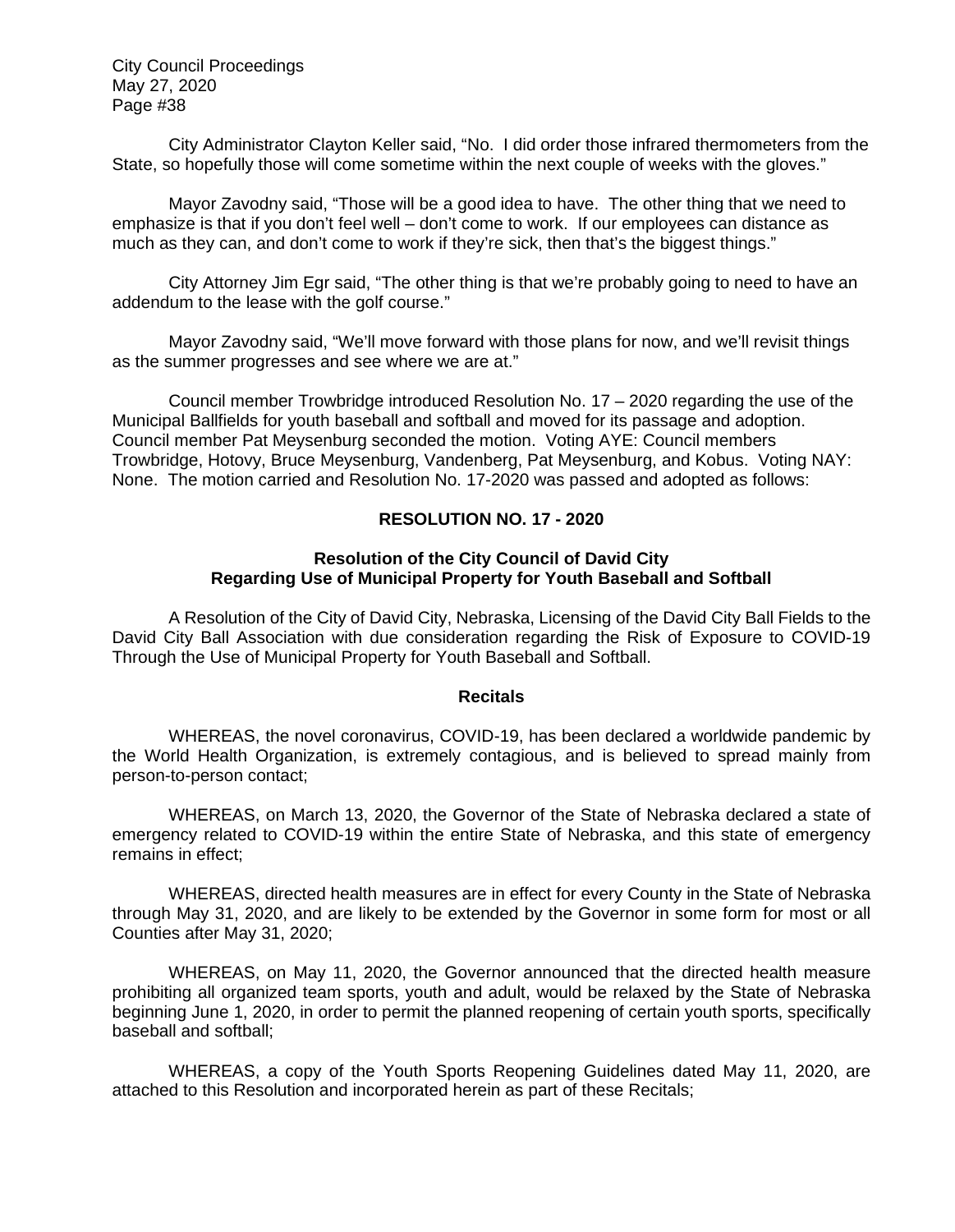WHEREAS, players, coaches, officials, and others who participate in baseball and softball games, practices, and related activities, and spectators who attend such activities risk the dangers of illness, disease, medical complications, injury or death, caused by or related to COVID-19, by voluntarily entering the grounds on which such activities take place, by watching such activities, and by participating or authorizing the participation of a minor, in baseball or softball games, practices, or related activities; and

WHEREAS, it is the intent of City of David City to authorize and empower the Mayor of the City of David City, on behalf of the City, to execute a License Agreement with the David City Ball Association, a copy of which is attached hereto, licensing the David City Ball Association to permit youth baseball and softball practice only, and no games, at the municipal fields, and not allowing use of concessions or bleachers/stands on municipal property, but specifically allowing the use of one restroom, all in accordance with the directed health measures and other laws and guidance issued by the State of Nebraska, including the Youth Sports Reopening Guidelines dated May 11, 2020, and such further laws and guidance that may be issued in the future, provided that every individual, organization, or group sponsoring such activities, and all participants and spectators, fully assume the health risks associated with these activities, including the inherent risk now present in any such activities as a result of the presence of COVID-19 in the State of Nebraska, and provided that participants in such activities sign an agreement that releases the City of David City, its elected and appointed officials and employees, the David City Ball Association, and all other participants in youth baseball and softball from liability associated with exposure to COVID-19 in the course of such activities.

NOW, THEREFORE, BE IT RESOLVED by the City of David City that the License and Management Agreement with the David City Ball Association which authorizes youth baseball and softball practice only, no games, a true copy of which is attached hereto, is hereby approved in all things, and the Mayor is authorized and empowered to execute the same.

BE IT FURTHER RESOLVED that, in order to enter the practice fields or other facilities of the City of David City to participate in baseball or softball practices or related activities, all players, coaches, officials and other participants must sign the agreement titled COVID-19: Youth Baseball and Softball Participants Agreement in substantially the same form as attached hereto. Copies of these documents must be provided to and shall be maintained by the municipal Clerk.

BE IT FURTHER RESOLVED that, for the avoidance of doubt as to the risk assumed by participants, in order to encourage compliance with directed health measures and guidelines, and in order to promote public safety, the applicable provisions of the Youth Sports Guidelines dated May 11, 2020, shall be posted on all practice and playing fields where youth baseball or softball are played. If the Youth Sports Guidelines dated May 11, 2020, are subsequently modified or updated, the applicable provisions of the modified or updated guidelines shall be posted in the same manner.

 BE IT FURTHER RESOLVED that all participants shall comply with all federal, state and local laws and regulations, all directed health measures and guidelines, and all security policies or procedures established by City of David City relating to COVID-19 or other safety or hygiene precautions while present on municipal property, understanding that the City of David City or David City Ball Association may elect to deny entrance to the grounds and facilities to any non-complying participant, or to require a non-complying participant to leave the premises at any time.

BE IT FURTHER RESOLVED that officials and employees of City of David City and the David City Ball Association are authorized to execute the directives set forth in this Resolution.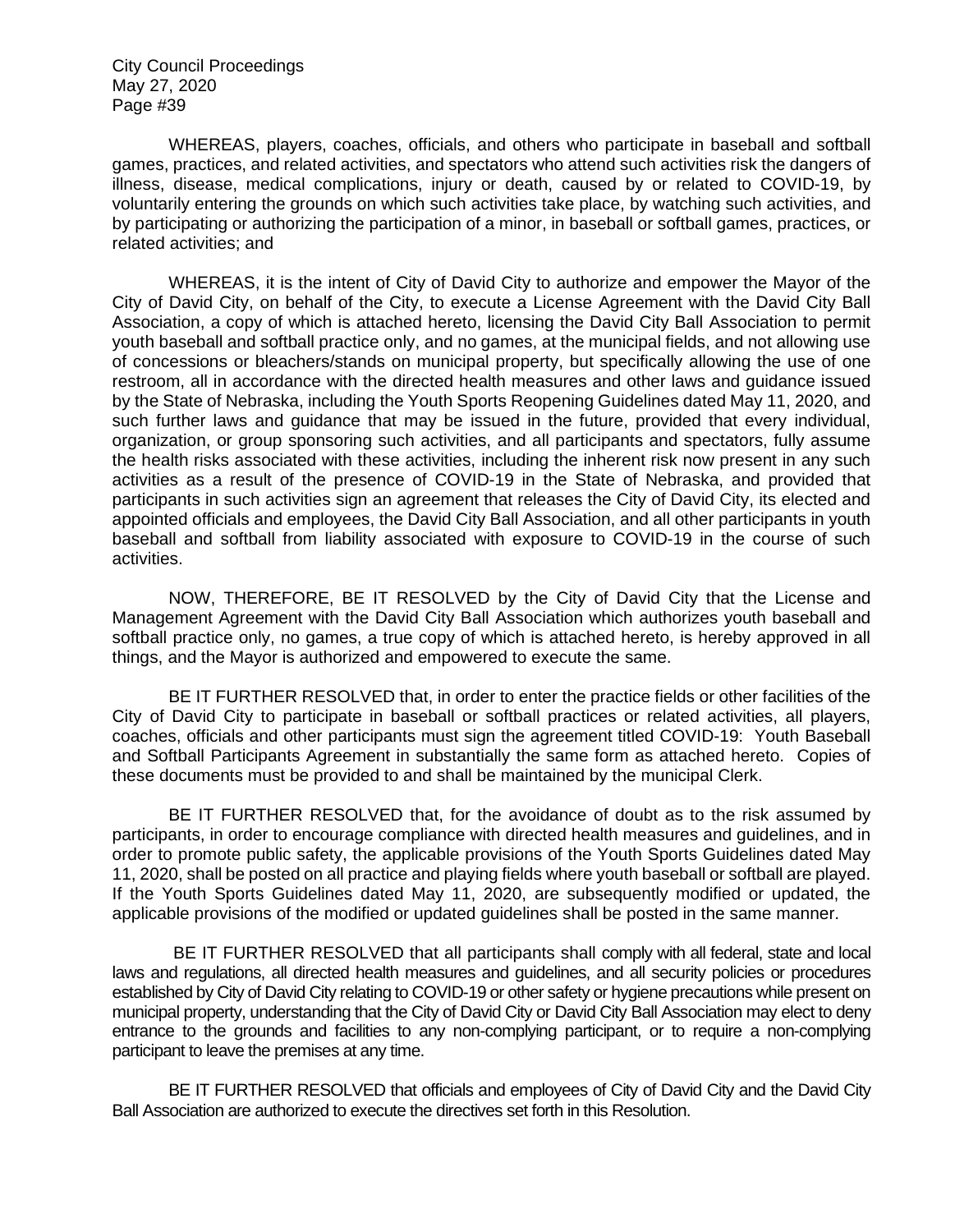RESOLVED this day of the state of the state of the state of the state of the state of the state of the state of the state of the state of the state of the state of the state of the state of the state of the state of the st

By: example of the state of the state of the state of the state of the state of the state of the state of the state of the state of the state of the state of the state of the state of the state of the state of the state of

ATTEST: By: By: By: By: By: (Deputy City Clerk)

Council member Hotovy made a motion to approve the license and management agreement for use of City property for youth baseball and softball. Council member Bruce Meysenburg seconded the motion. Voting AYE: Council members Kobus, Pat Meysenburg, Hotovy, Trowbridge, Bruce Meysenburg and Vandenberg. Voting NAY: None. The motion carried.

### **License and Management Agreement for Use of Municipal Property for Youth Baseball and Softball**

This License and Management Agreement (the "License"), dated for reference purposes only as of the 27<sup>th</sup> day of May, 2020, is entered into by and between the City of David City, Nebraska, a Municipal corporation ("Licensor") and David City Ball Association ("Licensee").

## **RECITALS**

- A. Licensor owns the real estate legally described on Exhibit "A" attached hereto and incorporated herein by this reference (the "Real Property").
- B. The Licensee desires a license for use the Real Property identified on Exhibit "A" attached hereto and incorporated herein by this reference (the "Premises").
- C. The Premises includes baseball and/or softball playing fields and associated improvements and structures.
- D. Licensee is involved in organizing youth baseball and/or softball in the community.
- E. Licensee desires to utilize the Premises for youth baseball and softball practices and/or related activities, but not games, and is willing to enter into this License in order to manage the Premises in accordance with the applicable rules for safe operation.
- F. Licensor desires to enter into this License whereby Licensee shall license and manage the Premises for Licensor, subject to the following terms.

NOW THEREFORE, Licensor and Licensee agree as follows:

1. Licensed Premises. Licensor desires to license to Licensee the Premises, as defined above, including the community ball fields and the structures and improvements associated with the ball fields, including the dugouts, concession building with restrooms and utility buildings/maintenance buildings/sheds. Licensor licenses the Premises to Licensee, and Licensee licenses the Premises from Licensor, for the License Term, and Licensee agrees to perform all of Licensee's obligations described herein.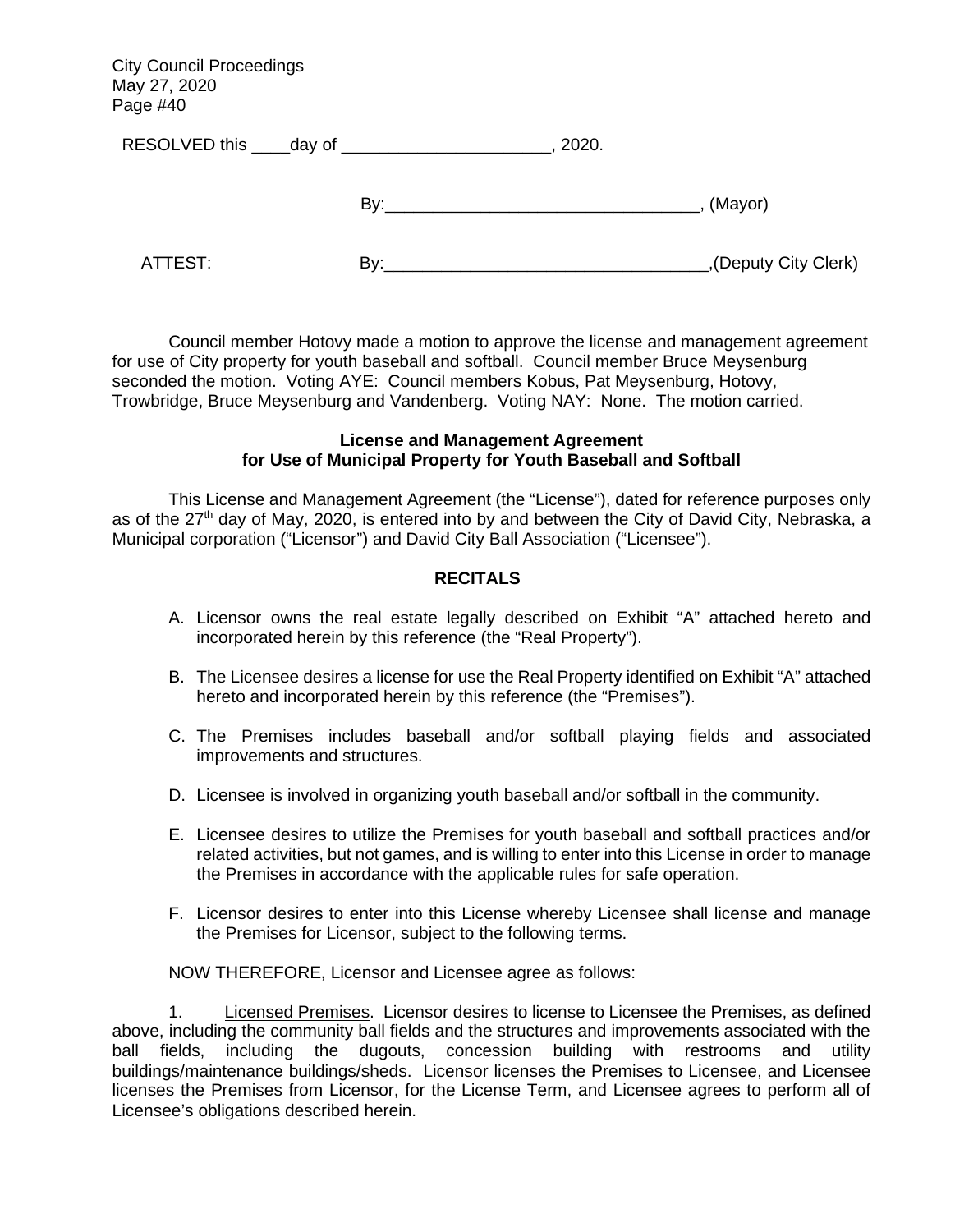2. Management. The parties acknowledge and agree that Licensee shall be solely responsible for the operation and management of the Premises during the License Term when the Premises are being utilized for organized youth baseball or softball practices and related activities. The parties further acknowledge and agree that the Premises shall be used for practice only and no games. Licensee shall be responsible for operating and managing the Premises in accordance with all applicable rules and regulations of any governmental entity with jurisdiction over the Premises, including, but not limited to the Youth Sports Reopening Guidelines issued by the Governor of the State of Nebraska on May 11, 2020, attached hereto as Exhibit "B" and incorporated by this reference, and any amendments, replacements, or supplements thereto (the "Rules"), any applicable directed health measure, and all resolutions and ordinances of Licensor. Licensee represents and covenants to Licensor that Licensee is familiar with the Rules and that Licensee shall operate and manage the Premises in accordance with the Rules. Licensee shall ensure that all coaches or appropriate personnel utilizing the Premises shall conduct themselves and their teams in accordance with the Rules. Licensee agrees to provide training and education as appropriate to all coaches or team managers to ensure that the Rules are followed.

3. Term. The License shall be for a term of 2 months commencing effective as of June 1, 2020 and terminating August 1, 2020. Either party shall have the right to terminate this License by providing the other party with no less than then (10) days prior written notice. Such notice shall specify the date that the License shall terminate. Notwithstanding the foregoing or any other provision herein, the parties acknowledge and agree that Licensor retains the right, at any time, to terminate this License by written notice to Licensee if such termination is required under the applicable Rules or any amendment, replacement, or supplement thereto, or in the event Licensor determines, in Licensor's discretion, that Licensee has failed to manage and operate the Premises in accordance with the Rules. Any such termination shall not relieve the Licensee of the obligations of Licensee hereunder that have occurred or accrued hereunder prior to the termination.

4. License Fee. Licensee shall pay Licensor the sum of One Dollar (\$1.00) and other valuable consideration as a License Fee.

5. Acceptance of Premises. By taking possession of the Premises, Licensee accepts the Premises in its current condition. Licensee further agrees that Licensor has not provided Licensee with any warranty or representation as to the condition of the Premises and that Licensee has investigated the Premises and has determined to Licensee's satisfaction that the Premises is satisfactory for Licensee's proposed use. Licensee also acknowledges and agrees that Licensee is only utilizing a portion of the Real Property that is described herein as the Premises and that Licensor and other parties shall also have the right to use the Real Property during the License Term, subject to the reasonable licensing discretion of Licensor. Licensee shall secure Licensor's permission prior to making any improvements or alterations of any nature to the Premises. Licensor reserves the right to withhold its consent in Licensor's sole discretion.

6. Quiet Enjoyment. Upon Licensee's observing and performing all of the terms, covenants and conditions to be observed and performed by Licensee hereunder, Licensee shall have possession of the Premises for the entire term hereof, subject to all of the provisions of this License.

7. Real Estate Taxes. If applicable during the License Term, Licensor shall pay all real property taxes and assessments, improvement bonds, and other governmental levies ("Taxes") imposed on or with respect to the Premises, if any exist. Licensee shall pay all personal property taxes imposed on or with respect to Licensee's equipment and personal property located on the Premises, if any exist.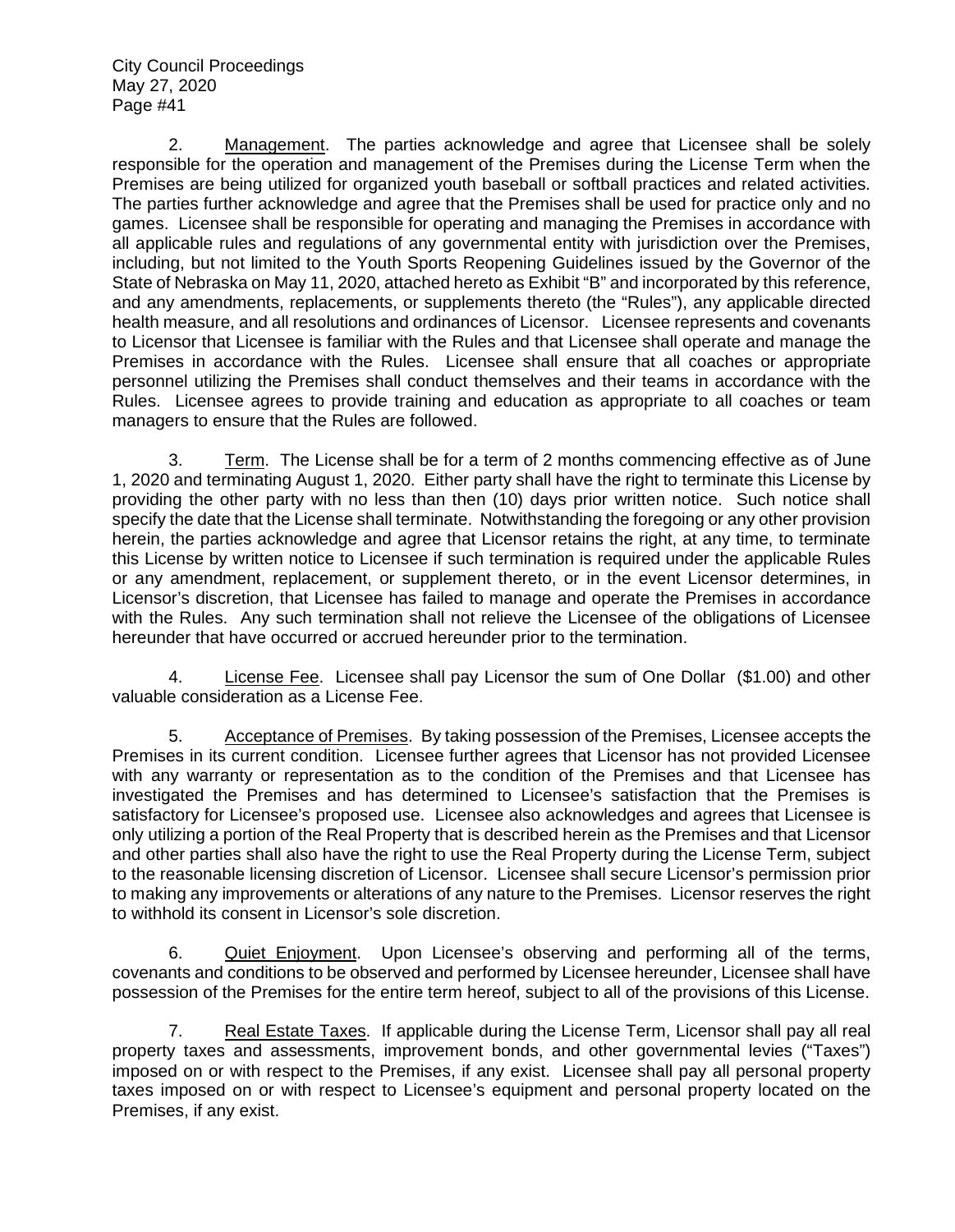8. Utilities. Licensee acknowledges that the utilities necessary for the operation of the Premises are provided by Licensor and Licensee shall use such utilities in the manner required for the proper operation of the Premises and shall not unreasonably use the same or cause any damage thereto. The cost of the utilities applicable to the Premises shall be paid by Licensor.

9. Maintenance. Licensee shall, during the term of this License, and at its sole expense, keep the Premises in good order and repair, reasonable wear and tear excepted. Licensee shall be responsible to maintain the Premises in accordance with the Rules so that the Premises may be utilized for youth sports practice activities hereunder. Such obligation shall include, but not be limited to, ensuring restrooms are sanitized before and after each practice session; that concessions are closed/locked and that the stands/bleachers are not used. Licensee shall be responsible for mowing the ball fields and Licensor shall be responsible for all other mowing, trimming, irrigation and application of fertilizer or weed control on the Premises in accordance with past practices of Licensor. Provided, however, Licensee shall be responsible for any of the same if they are caused by Licensee's misuse or damage to the Premises. Licensee agrees to promptly notify Licensor of any maintenance or repair that is the responsibility of Licensor hereunder.

10. Insurance. During the License Term, Licensee shall, at its own cost and expense, procure and continue in force such insurance policies as are required by Licensor. Such insurance shall, at a minimum include commercial general liability insurance with a combined policy limit of at least \$1,000,000 or such other amount as is reasonably agreed to by the parties. Licensor shall be named as an additional named insured on all such policies of insurance. A renewal policy shall be procured not less than ten (10) days prior to the expiration of any policy. Each original policy or a certified copy thereof, or a satisfactory certificate of the insurer evidencing insurance carried with proof of payment of the premium, shall be deposited with Licensor prior to the commencement date of the term hereof and within ten (10) days of the each anniversary date thereafter. If reasonably available, and financially feasible, Licensee shall endeavor to have the foregoing insurance policy provide coverage for issues related to COVID-19, novel coronavirus, or similar issues.Licensee shall provide workers' compensation and employer liability coverage as may be required by the State of Nebraska.

11. Licensee's Indemnification. Licensee agrees to indemnify and hold Licensor harmless from and against any and all claims, damages, or causes of action and all liability, cost or expense specifically including court costs and all reasonable attorney fees to the extent the same arise out of or in any way connected with Licensee's or Licensee's agents' use of the Premises during the term hereof. Whether the same are raised during the term hereof or after. Without limiting the foregoing, the parties acknowledge and agree that the foregoing indemnification specifically includes any claims, damages, or causes of action and all liability, cost or expense specifically including court costs and all reasonable attorney fees for any COVID-19, novel coronavirus, or related issues.

12. Assignment. Licensee shall not assign, sub-license, or otherwise transfer, by operation of law or otherwise, this License or any interest herein without the prior written consent of Licensor, which consent may be withheld in Licensor's sole discretion.

13. No Re-license. Licensor's consent to any assignment, encumbrance, sub-license, occupation, or other transfer shall not release Licensee from any of Licensee's obligations hereunder or be deemed to be a consent to any subsequent assignment, sub-license, or occupation unless Licensor agrees in writing. The collection or acceptance of rent or other payment by Licensor from any person other than Licensee shall not be deemed the acceptance of any assignee or sub-licensee as the Licensee hereunder or a release of Licensee from any obligation under this License.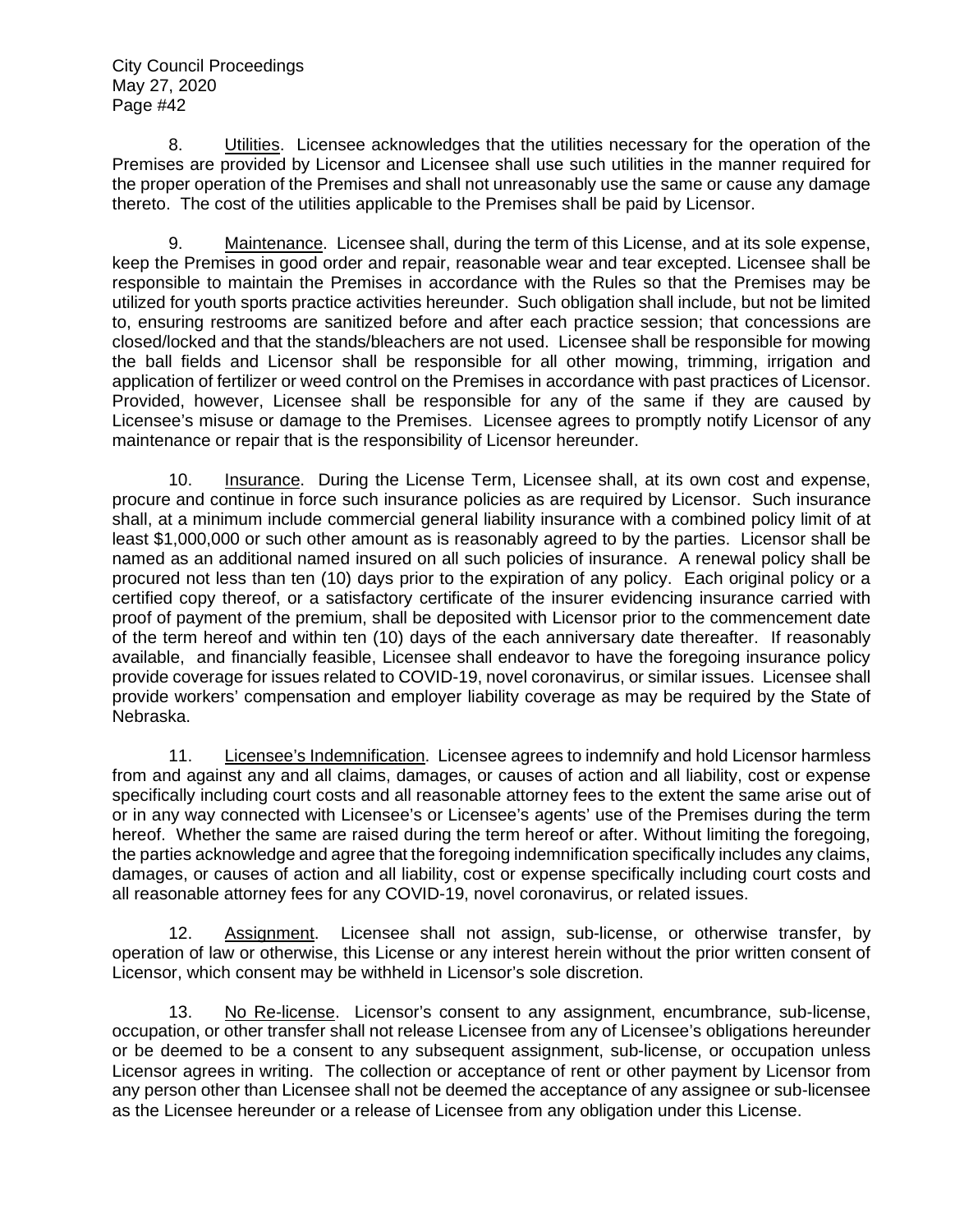14. Events of Default. The occurrence of any one or more of the following events shall constitute an Event of Default: (i) the failure by Licensee to make any payment of the license fee or any other payments required to be made by Licensee under this License when due; and (ii) the failure by Licensee to observe or perform any of the provisions of this License to be observed or performed by the Licensee if such failure continues for a period of ten (10) days, or such other period if this License specifically provides a different period for a particular failure, after written notice by Licensor to Licensee of such failure; provided, however, that with respect to any failure which cannot reasonably be cured within ten (10) days, an Event of Default shall not be considered to have occurred if Licensee commences to cure such failure within such ten (10) day period and continues to proceed diligently with the cure of such failure.

15. Remedies. On the occurrence of an Event of Default, Licensor may at any time thereafter, with or without notice or demand and without limiting Licensor in the exercise of a right or remedy which Licensor may have by reason of such default or breach, exercise any rights or remedies Licensor may have at law or in equity, including, but not limited to, one or more of the following:

- A. declare the License at an end and terminated;
- B. sue for the rent due and to become due under the License;
- C. sue for any damages sustained by Licensor;
- D. cure any breaches of Licensee's obligations to pay utilities, provide insurance, or properly maintain the Premises.

16. Non-Exclusive Remedies. The remedies of Licensor set forth in Section 15 shall not be exclusive, but shall be cumulative and in addition to all rights and remedies now or hereafter provided or allowed by law or equity, including, but not limited to, the right of Licensor to seek and obtain an injunction and the right of Licensor to damages in addition to those specified herein.

17. Default by Licensor. Licensor shall not be liable to Licensee if Licensor is unable to fulfill any of its obligations under this License, if Licensor is prevented, delayed, or curtailed from so doing by reason of any cause beyond Licensor's reasonable control. Licensor shall not be in default unless Licensor fails to perform obligations required of Licensor within a reasonable time, but in no event later than thirty (30) days after written notice by Licensee to Licensor, specifying Licensor's failure to perform such obligation; provided, however, that if the nature of Licensor's obligation is such that more than thirty (30) days are required for performance, then Licensor shall not be in default if Licensor commences performance within such thirty (30) day period and thereafter diligently prosecutes its efforts to satisfy such obligation.

18. Entry by Licensor. Licensor and its agents and employees shall have the right to enter the Premises at all reasonable times and during normal business hours, to examine the same, to make such maintenance and repairs of the Premises and such maintenance, repairs, alterations, decorations, additions, and improvements to other portions of the Premises as Licensor requires.

19. Applicable Laws. This License shall be governed by and construed in accordance with the laws of the State of Nebraska.

20. Modification. This License contains all of the terms and conditions agreed upon by the Licensor and Licensee with respect to the Premises. All prior negotiations, correspondence, and agreements are superseded by this License and any other contemporaneous documents. This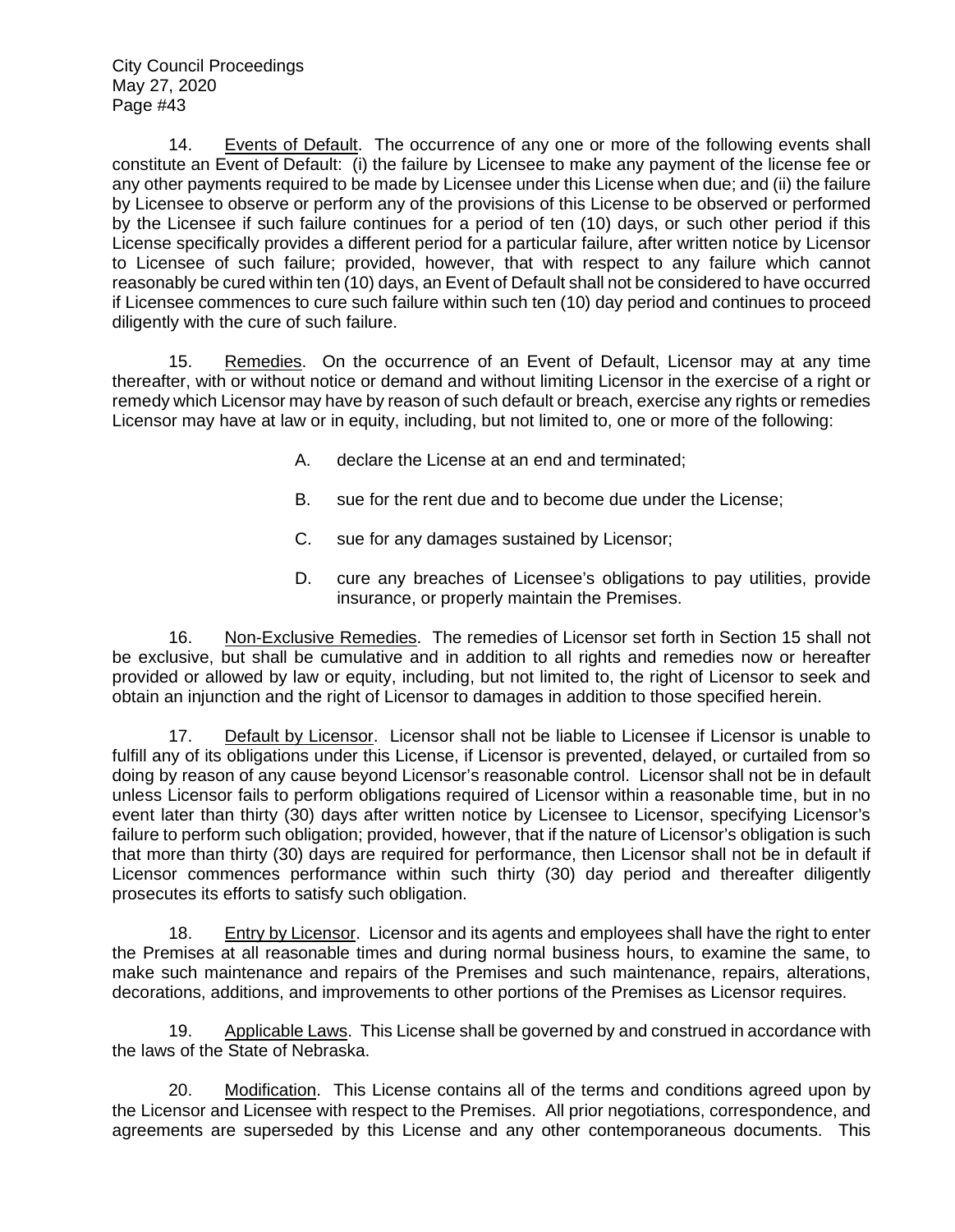License may not be modified or changed except by written instrument signed by Licensor and Licensee.

21. Relationship of Parties. Neither the method of computation of the license fee nor any other provisions contained in this License nor any acts of the parties shall be deemed or construed by the parties or by any third person to create the relationship of principal and agent or of partnership or of joint venture or of any association between Licensor and Licensee, other than the relationship of Licensor and Licensee.

22. Waiver. The acceptance of the license fee or other payments by Licensor, or the endorsement or statement on any check or any letter accompanying any check for the license fee or other payment shall not be deemed an accord or satisfaction or a waiver of any obligation of Licensee regardless of whether Licensor had knowledge of any breach of such obligation. Failure to insist on compliance with any of the terms, covenants, or conditions hereof shall not be deemed a waiver of such terms, covenants, or conditions, nor shall any waiver or relinquishment of any right or power hereunder, at any one time or more times, be deemed a waiver or relinquishment of such rights and powers at any other time or times or under any other circumstance(s).

23. Partial Invalidity. If any term or provision of this License or the application thereof to any person or circumstances shall to any extent be invalid or unenforceable, the remainder of this License or the application of such term or provision to persons or circumstances other than those as to which it is held invalid or unenforceable shall not be affected thereby, and each term and provision of this License shall be valid and enforced to the fullest extent permitted by law.

24. Interpretations. Any uncertainty or ambiguity existing herein shall not be interpreted against either party because such party prepared any portion of this License, but shall be interpreted according to the application of rules of interpretation of contracts generally.

25. Memorandum of License. Licensee shall not be permitted to file a memorandum of the License or other documents in the real estate records of the County including the Premises.

26. Binding Effect. This License shall be binding upon and shall inure to the benefit of Licensor, Licensee, and their respective successors and assignees.

27. Counterparts. This License may be executed in one or more counterparts, each of which shall be deemed an original, but all of which together shall constitute one and the same instrument.

[Execution Page Follows]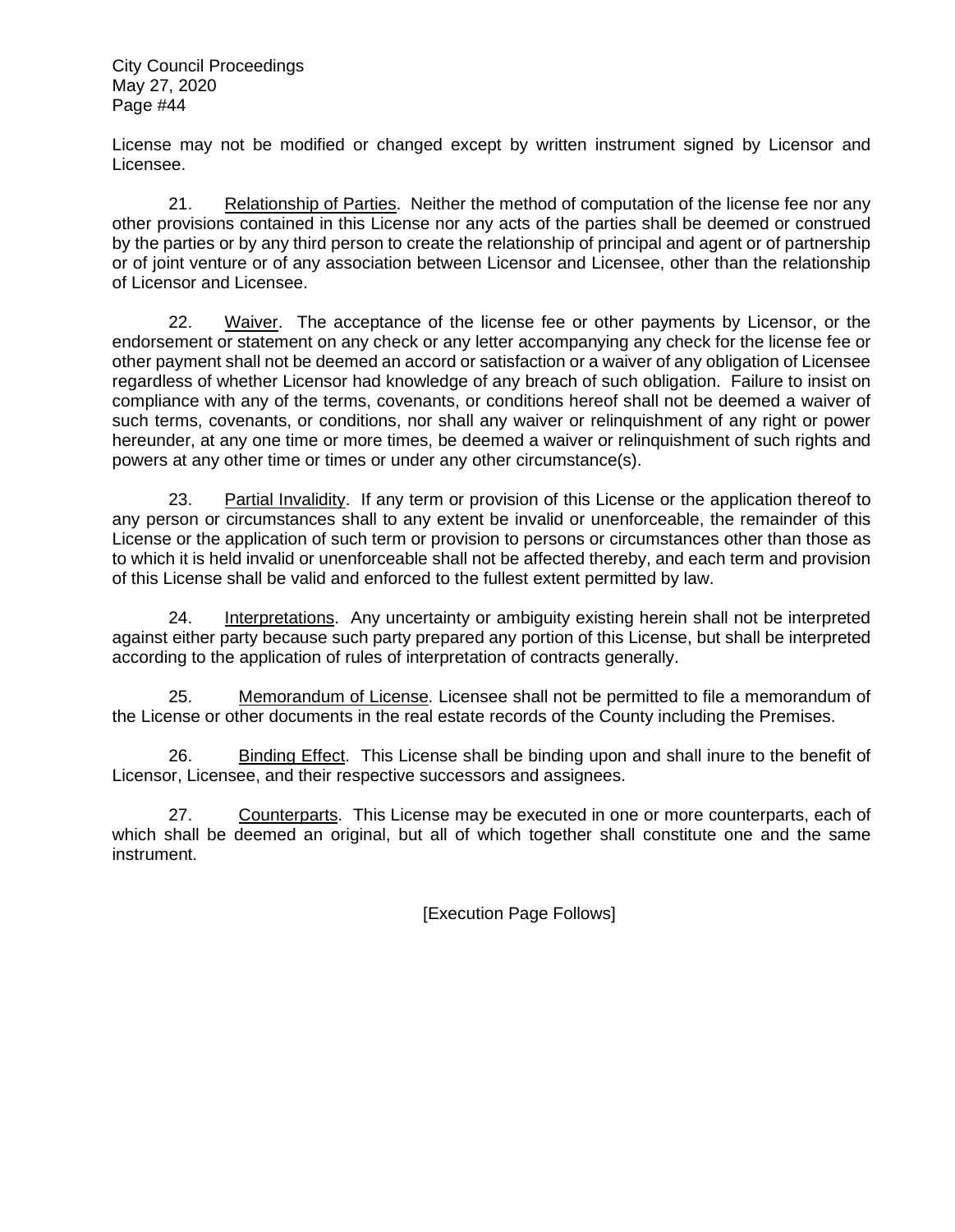IN WITNESS WHEREOF, the parties hereto hereby execute this License as of the day and year first above written.

> "LICENSEE" DAVID CITY BALL ASSOCIATION,

\_\_\_\_\_\_\_\_\_\_\_\_\_\_\_\_\_\_\_\_\_\_\_\_\_\_\_\_\_\_\_\_\_\_\_\_\_\_ By: \_\_\_\_\_\_\_\_\_\_\_\_\_\_\_\_\_\_\_\_\_\_\_\_\_\_\_\_\_\_\_\_\_\_  $Its:$ 

\_\_\_\_\_\_\_\_\_\_\_\_\_\_\_\_\_\_\_\_\_\_\_\_\_\_\_\_\_\_\_\_\_\_\_\_\_\_

"LICENSOR" CITY OF DAVID CITY,

By: Alan Zavodny Its: Mayor

Exhibit "A"

Legal Description

Blocks 6-11 to the City of David City, Butler County, Nebraska

Exhibit "B"

[Attach a copy of the current Rules] (See a copy of the Reopening Rules below)

Council member Hotovy made a motion to approve the youth sports reopening guidelines as per Governor Ricketts 5/11/2020. Council member Pat Meysenburg seconded the motion. Voting AYE: Council members Pat Meysenburg, Vandenberg, Bruce Meysenburg, Hotovy and Kobus. Voting NAY: Council member Trowbridge. The motion carried.

> Youth Sports Reopening Guidelines Announced by Gov. Ricketts 5/11/2020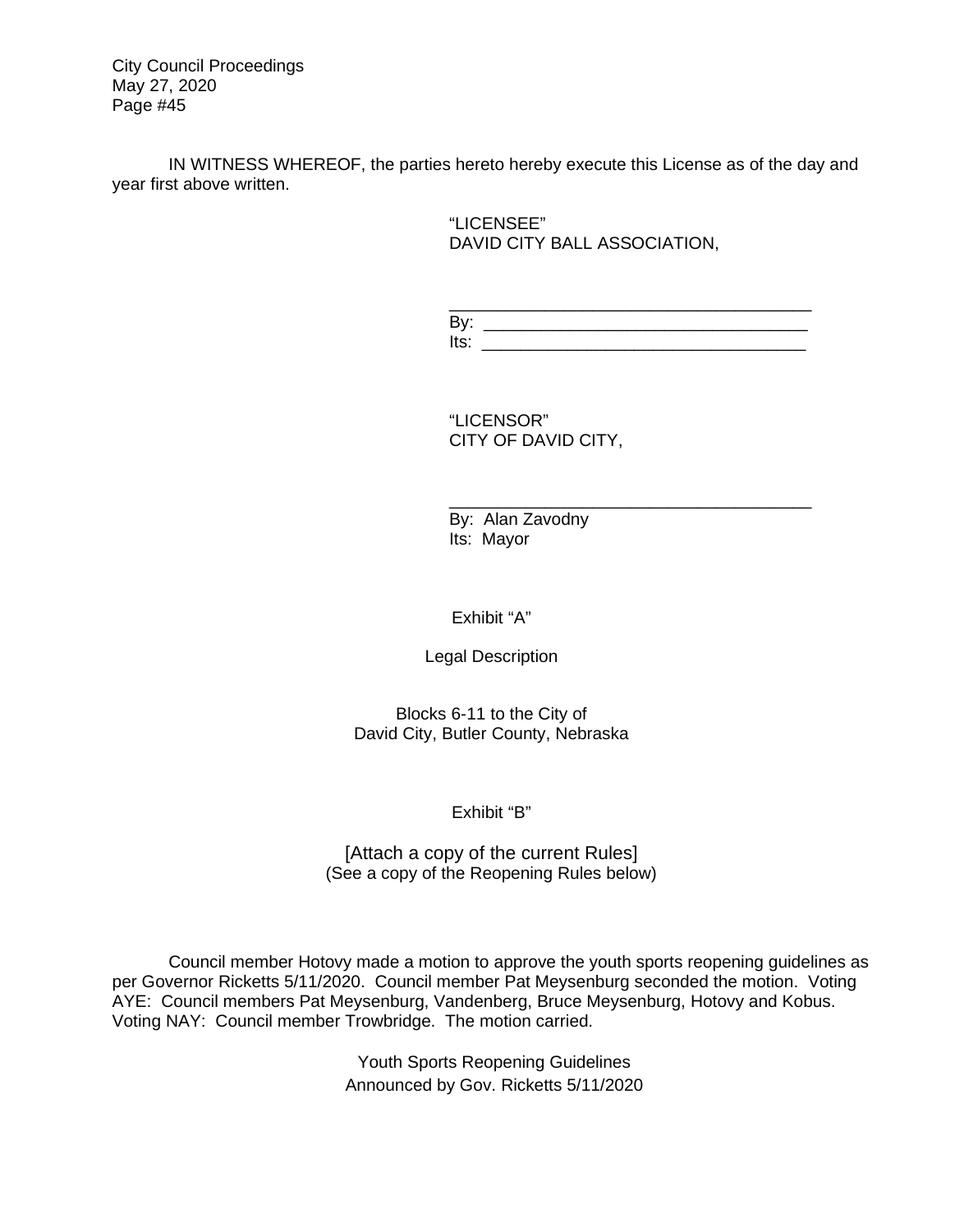The below guidelines lay out the planned reopening of certain youth sports. Additional guidelines for other sports will be provided as it is determined participation in those sports meet health and safety measures. Violation of these rules may mean a team is prohibited from practicing or playing games for the entire summer.

The below guidelines apply only to team sports. Individual sports such as golf and tennis (including doubles tennis) are not prohibited under any Directed Health Measure, however, participants must practice social distancing.

## Month of May

- 1. No Organized Team Sports games for youth and adults.
- 2. No Team Organized Sports practices for youth and adults. This prohibition includes any practice, training or group exercise program organized by a coach of a sports team.
- 3. Businesses and organizations that provide sports training AND that sell memberships to provide such training are allowed to offer sports training as long as they follow the same guidelines as fitness centers/clubs, gymnasiums, health clubs, and health spas. No team organized training is allowed.

## June 1

- 1. Schools are permitted to open weight rooms for use by all student athletes as long as they follow the same guidelines as fitness centers/clubs, gymnasiums, health clubs, and health spas.
- 2. Team Organized practices for baseball and softball may begin unless circumstances dictate a change in date.
- 3. Dugout use will not be allowed. Players' items should be lined up against the fence at least six (6) feet apart.
- 4. Parents must remain in their cars or drop off and pick players up afterwards.
- 5. Players should use their own gloves, helmets, and bats as much as possible.
- 6. Coaches are responsible for ensuring social distancing is maintained between players as much as possible. This means additional spacing between players while playing catch, changing drills so that players remain spaced out, no congregating of players while waiting to bat.
- 7. Players must bring their own water/beverage to consume during and after practice. No shared drinking fountains or coolers.
- 8. Players must bring their own snacks to consume during and after practice. No shared/communal snacks.
- 9. Coaches must sanitize shared equipment before and after each practice.
- 10. Team organized practices for other sports may remain suspended.

June 18

- 1. Baseball and softball games may begin unless circumstances dictate a change in date.
- 2. Same guidelines apply as above for baseball and softball practices.
- 3. Use of dugouts is permitted during games only. Bleachers located between the dugout and home plate should also be used to spread out players. Players should have designated spots to place their personal items. Coaches must designate an adult who is responsible for ensuring players are seated on the benches unless they are actively participating in the game.
- 4. Players should use their own gloves, helmets, and bats as much as possible.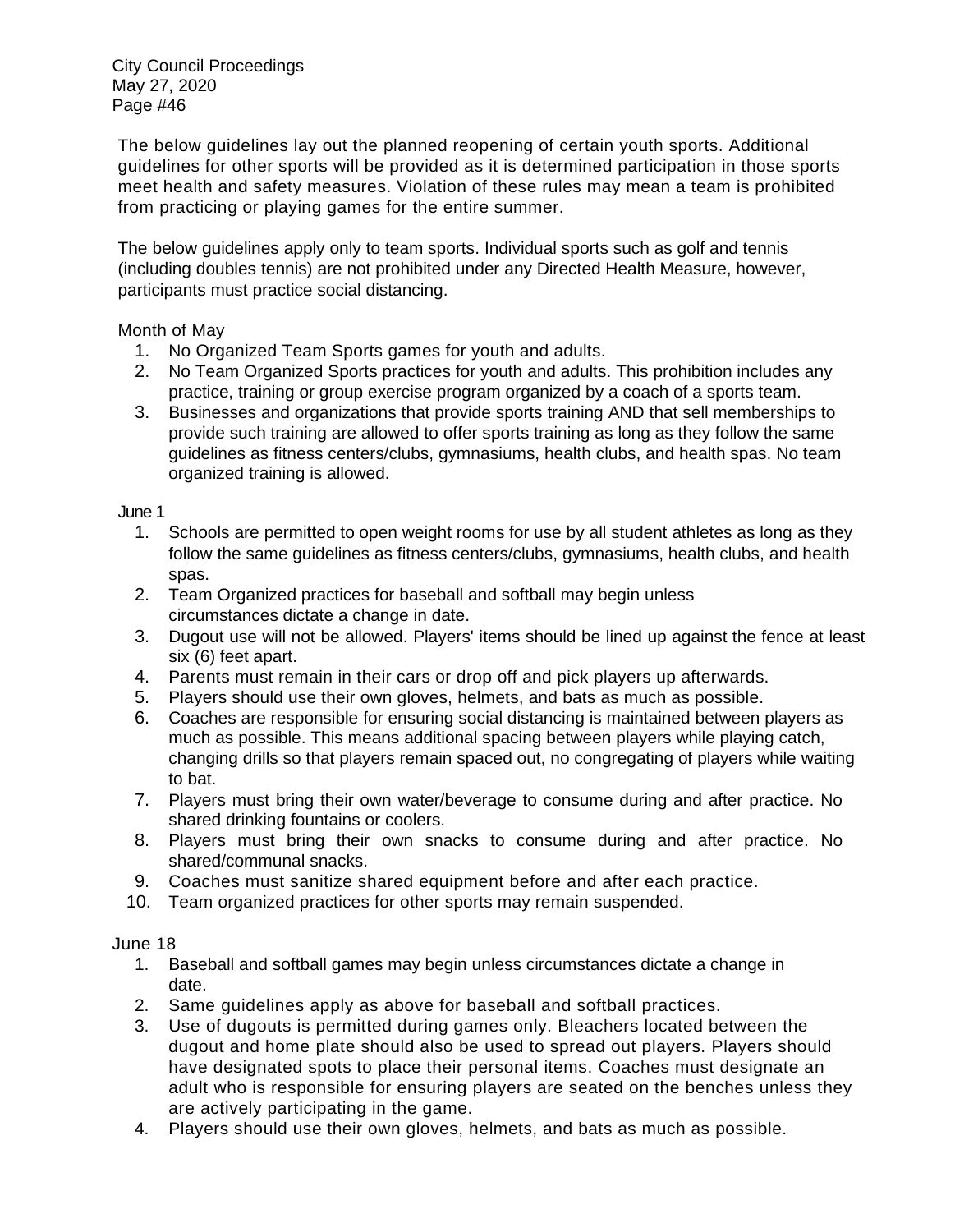- 5. Fan attendance is limited to household members of the players on the team. No use of bleachers for fans. Fans must bring their own chairs or stand. Fans should keep six (6) feet of social distancing between different household units. No fan seating or standing is allowed in the area from behind home plate to six (6) feet past the far end of each dugout.
- 6. Teams to play next must be provided designated areas for player warm-ups that provide for necessary social distancing.
- 7. Post game handshakes or interaction between teams are prohibited.
- 8. When games end, the leaving team must sanitize the dugout area. No postgame talks at the field are permitted. Fans and players must leave the playing area and return to their cars immediately after the game.
- 9. The team to play next must remain in their designated warm up area until the prior team has finished sanitizing and is completely out of the dugout.
- 10. Fans for upcoming games must remain in their cars during player warm ups. They will be permitted to come to the field once the team they are there to watch enters the dugout area.
- 11. Restrooms must be cleaned and sanitized regularly while players and fans are present. Markings should be placed on the ground to ensure individuals waiting to use the restroom are spaced six (6) feet apart.
- 12. Players must bring their own water/beverage to consume during and after practices and games. No shared drinking fountains or coolers.
- 13. Players must bring their own snacks to consume during and after practice/games. No shared/communal snacks.
- 14. Coaches must sanitize shared equipment before and after each practice and game.
- 15. Concessions stands are not allowed to be open.

Team organized practices and games for other sports may remain suspended.

Council member Bruce Meysenburg made a motion to approve the rules for baseball/softball practices. Council member Hotovy seconded the motion. Voting AYE: Council members Hotovy, Bruce Meysenburg, Vandenberg, Trowbridge, Pat Meysenburg, and Kobus. Voting NAY: None. The motion carried.



*Violation of these rules may mean a team is prohibited from practicing or playing games for the entire summer.*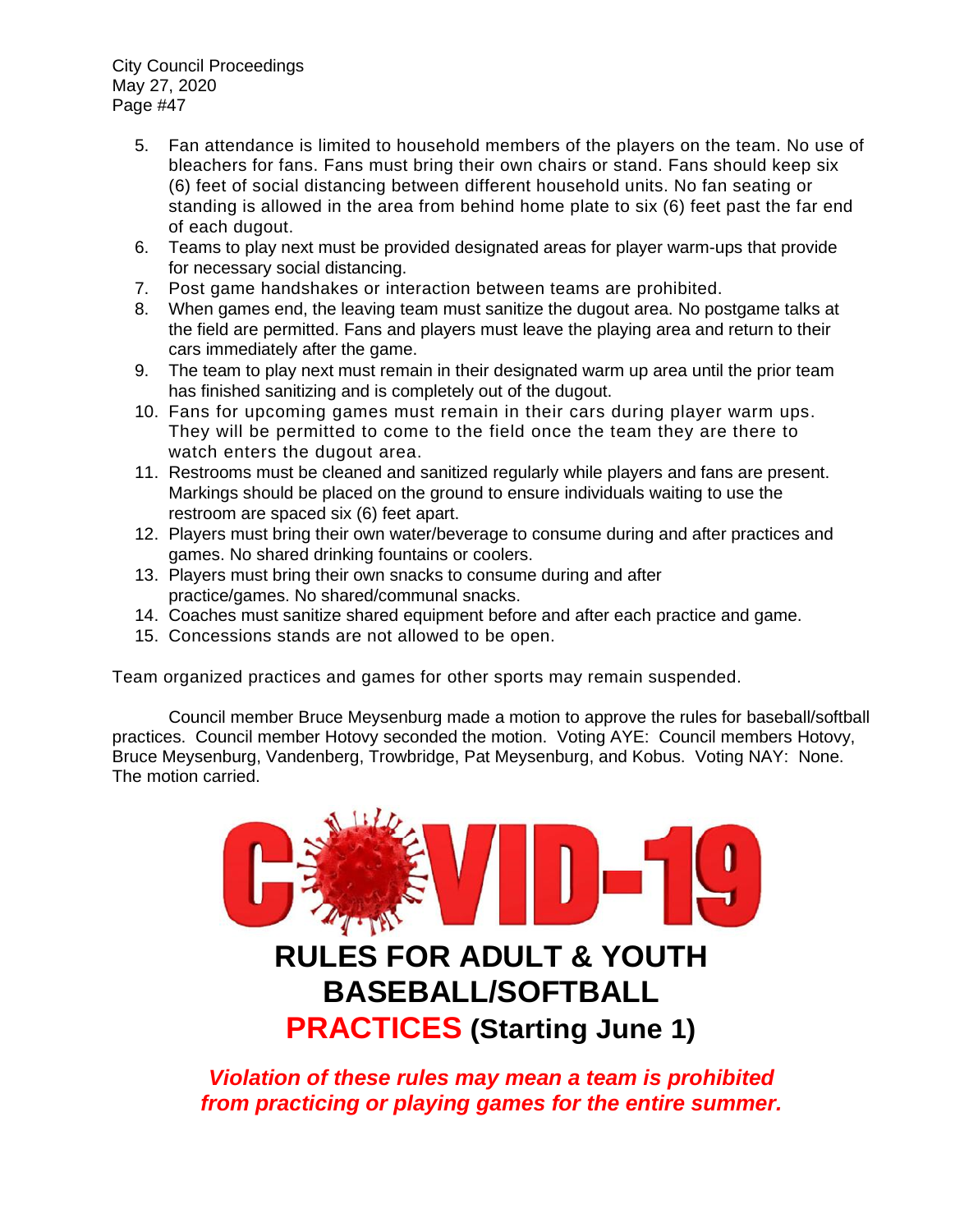- 1. Players, coaches, and staff showing signs/symptoms of COVID-19 (fever over 100.4F, sudden onset of cough or sudden onset of shortness of breath) shall not participate.
- 2. Dugout/bench use will not be allowed. Players and their items when not on the field should be lined up against the fence/wall at least six (6) feet apart.
- 3. Parents must remain in their cars or drop off and pick players up afterwards.
- 4. Players should use their own protective equipment including gloves, helmets, and bats as much as possible.
	- A. When protective equipment is needed to be shared, it should be disinfected between players use.
	- B. Coaches are encouraged to rotate equipment when possible.
	- C. Coaches must disinfect shared equipment before and after each practice (or game).
- 5. Coaches are responsible for ensuring social/physical distancing is maintained between players as much as possible. This means additional spacing between players while playing catch, during drills, or while waiting to participate
- 6. Players must bring their own water/beverage and snacks to consume; no shared drinking fountains, coolers or snacks; the use of sunflower seeds, tobacco products, and spitting while practicing or playing is prohibited.

# **RULES FOR ADULT & YOUTH BASEBALL/SOFTBALL GAMES (Starting June 18)**

## 7. **Same guidelines apply as for practices.**

- 8. Use of dugouts/benches are permitted during games only.
	- A. The bleachers located between the dugout and home plate also should be used to spread out players. Players should have designated spots to place their personal items.
	- B. Coaches must designate an adult who is responsible for ensuring players are seated on the benches unless they are actively participating in the game.
- 9. Teams to play next must be provided designated areas for player warm-ups that provide for necessary physical/social distancing.
- 10. Post-game handshakes or interaction between teams are prohibited.
- 11. When games end, the leaving team must sanitize the dugout or bench area. No post-game talks at the field are permitted. Fans and players must leave the playing area and return to their cars immediately after the game.
- 12. The team to play next must remain in their designated warm up area until the prior team has finished disinfecting and is completely out of the dugout or off the field.
- 13. **RULES FOR FANS.**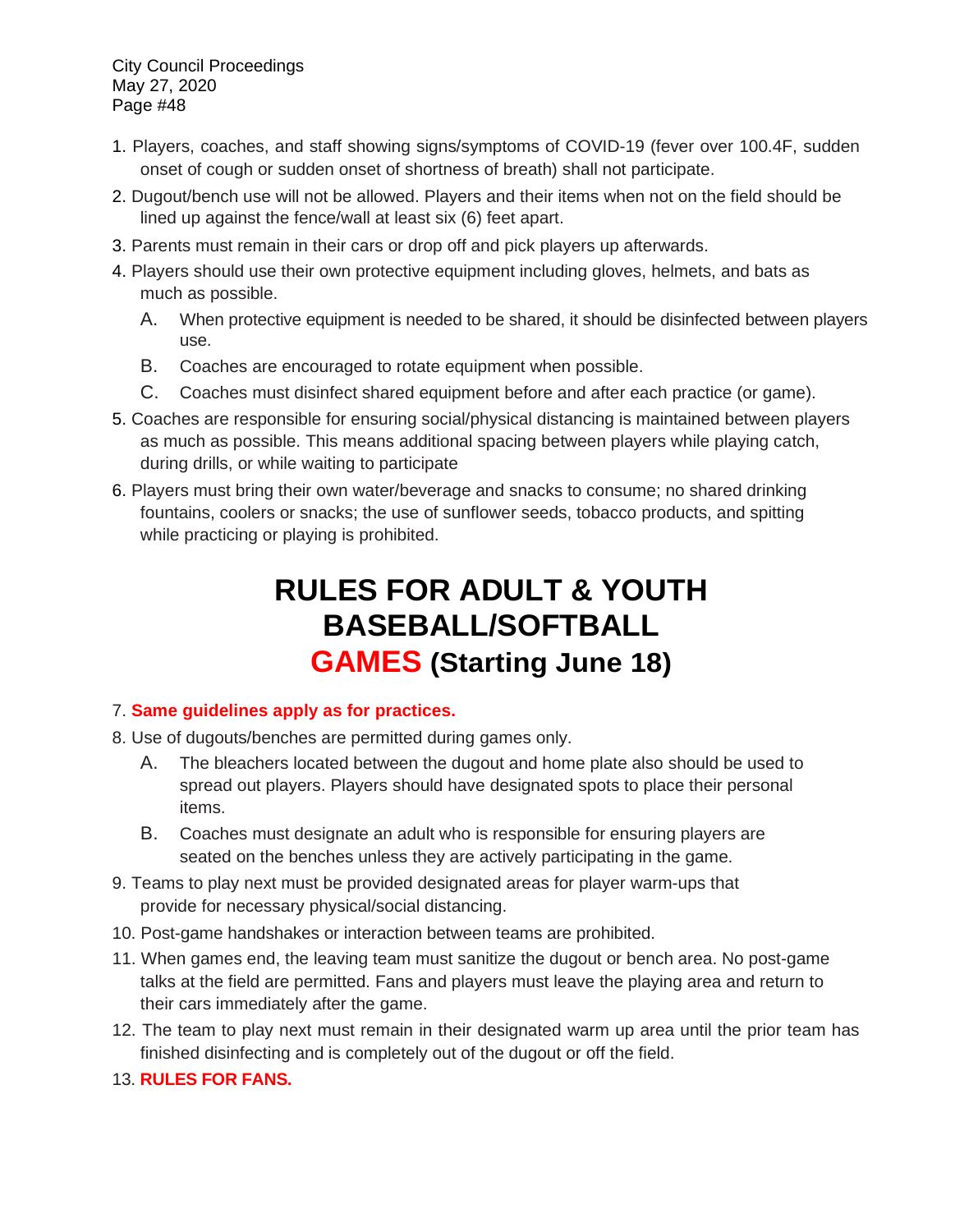- A. Fans for upcoming games must remain in their cars during player warm-ups. They will be permitted to come to the field once the team they are there to watch enters the playing area.
- B. Fan attendance is limited to household members of the players on the team. For outdoor games, no use of bleachers for fans. Fans must bring their own chairs or stand. Fans should keep six (6) feet of social distancing between different household units. No fan seating or standing is allowed within six (6) feet of the teams' benches or within the area from behind home plate to six (6) feet past the far end of each dugout.
- C. Games/matches held at a facility that has a capacity of 500 or more individuals (1,000 or more in counties over 500,000 population), shall follow reopening plans submitted, reviewed and approved by the Local Health Department by the facility.

Council member Hotovy made a motion to authorize Mayor Zavodny, or his designate, to sign all necessary documents and agreements relating to the ballfields. Council member Kobus seconded the motion. Voting AYE: Council members Pat Meysenburg, Kobus, Trowbridge, Bruce Meysenburg, Hotovy and Vandenberg. Voting NAY: None. The motion carried.

Council member Hotovy made a motion to approve a COVID-19 youth baseball and softball participant's agreement. Council member Trowbridge seconded the motion. Voting AYE: Council members Vandenberg, Hotovy, Bruce Meysenburg, Trowbridge, Kobus and Pat Meysenburg. Voting NAY: None. The motion carried.

# **COVID-19: Participants Agreement for Sports or Other Recreational Activities**

**(Please print clearly or type and fill in all blanks and sign below.)** 

**Participant Name (Player, Coach, Official, or Other Participant):** 

**Address: \_\_\_\_\_\_\_\_\_\_\_\_\_\_\_\_\_\_\_\_\_\_\_\_\_\_\_\_\_\_\_\_\_\_\_\_\_\_\_\_\_** 

**Municipality: \_\_\_\_\_\_\_\_\_\_\_\_\_\_\_\_\_\_\_\_\_\_\_\_\_\_\_ State: \_\_\_\_\_\_\_\_\_\_ Zip: \_\_\_\_\_\_\_\_\_\_** 

**Telephone #: \_\_\_\_\_\_\_\_\_\_\_\_\_\_\_\_\_\_\_\_\_\_\_\_\_\_\_\_\_\_\_\_\_\_\_\_\_** 

**Age of Participant \_\_\_\_\_\_** 

**\_\_\_\_\_\_\_\_\_\_\_\_\_\_\_\_\_\_\_\_\_\_\_\_\_\_** 

**If Participant is 18 years of age or older, only Participant must sign. If Participant is 17 years Old or Younger, Parent or Legal Guardian must sign.** 

# **ACKNOWLEDGMENT AND ASSUMPTION OF RISK**

The COVID-19 coronavirus has been declared a worldwide pandemic by the World Health Organization, is extremely contagious and is believed to spread mainly from person-to-person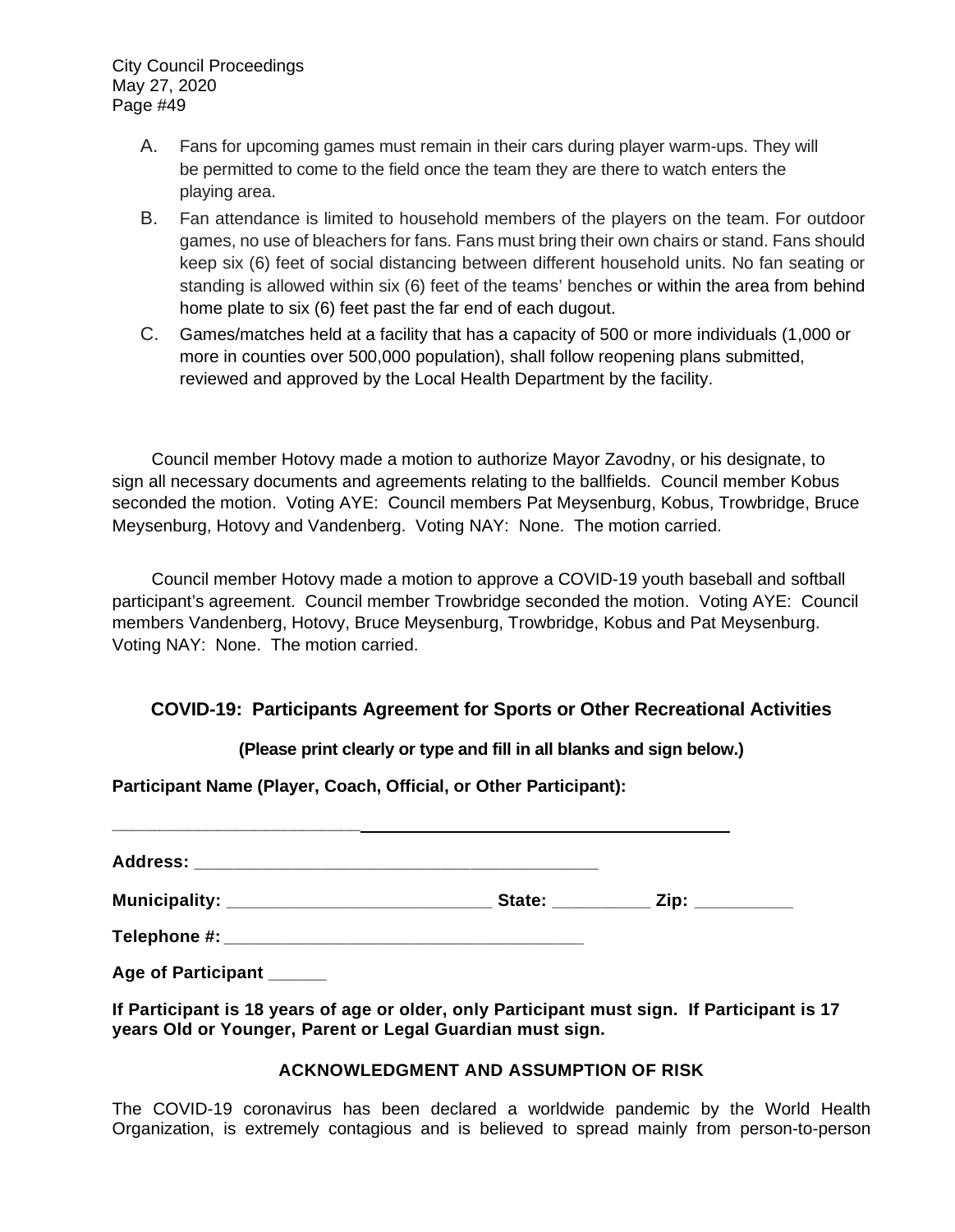contact. By signing this, you ACKNOWLEDGE AND ASSUME THE RISK AND DANGERS OF ILLNESS, DISEASE, MEDICAL COMPLICATIONS, INJURY OR DEATH, caused by or related to COVID-19, by voluntarily entering the property and/or public facilities of any Municipality and participating in or viewing adult and/or youth games, practices, or other group recreational activities, or by authorizing the participation of a minor in or the presence of a minor at such games, practices, or other group recreational activities. No one guarantees that you or your child(ren) will not become infected with COVID-19. The person signing below voluntarily assumes this risk because s/he chooses or elects to do so.

## **COVID-19 RELEASE AND INDEMNITY AGREEMENT AND COVENANT NOT TO SUE**

In consideration of the above-listed player, coach, or official ("Participant") being allowed to participate in adult and/or youth team sports or other group recreational activities on municipal property and/or public facilities, the Participant or the parent(s) or legal guardian (if Participant is a Minor), on his or her own behalf *and* on behalf of any Minor Participant, agree as follows:

- 1. RELEASE, WAIVE, DISCHARGE AND COVENANT NOT TO SUE every city or village (hereinafter, **Municipality**) on whose property and/or public facilities Participant participates in any adult and/or youth games, practices, or other group recreational activities, together with each such **Municipality's** mayor and council, village board of trustees, manager/administrator, clerk, agents and employees, ball association, coaches and all others who participate with Participant in such activities (all of whom are collectively referred to herein as "Releasees") from any and all liability to the Participant (or Participant's personal representatives, assigns, heirs, parents, legal guardians, siblings, children or dependents) on account of injury, illness, disease, quarantine or death from the COVID-19 coronavirus and any complication or related disease or condition, occurring as a result of entering the property of any such **Municipality**, participating in or viewing any such game, practice, or other group recreational activity, or other use of public facilities on the property of any such **Municipality**, whether such injury, sickness, disease, condition, or death is caused by the negligence or other wrongful conduct of one or more of the Releasees or any other participants, spectators or other individuals present at the game, practice, or other group recreational activity, or whether liability for such injury, sickness, disease, condition, or death is assigned to one or more of the Releasees as a matter of strict liability or any other legal doctrine.
- 2. AGREE TO INDEMNIFY AND SAVE AND HOLD HARMLESS THE RELEASEES and each of them from any liability, damage or loss (including, but not limited to, attorneys' fees and other defense costs) one or more of them may suffer or incur arising out of or related to the Participant's or any of the undersigned's entry onto the property and/or public facilities of any such **Municipality** in connection with any game, practice, or other group recreational activity, whether such claim is based on one or more of the Releasees' negligence, breach of contract or warranty, strict liability or other legal theory. The undersigned COVENANTS not to sue any Releasee related to injury, disease, loss, quarantine, or illness related to COVID-19.
- 3. THE PERSON SIGNING BELOW AGREE(S) to comply with all federal, state and local laws and regulations, all directed health measures and guidelines, and all security policies or procedures established by any such **Municipality** relating to COVID-19 or other safety or hygiene precautions, understanding that the **Municipality** may elect to deny entrance to the property (including any facilities present thereon) and the Participant may not be allowed to participate or continue to participate in the game, practice, or other group recreational activity at the election of the **Municipality** at any time. The undersigned agree(s) that in the event any portion of this document is held to be invalid, the balance shall, notwithstanding, continue in full legal force and effect to the greatest extent possible under applicable law. The parents or guardian of the Participant agree that by signing below they are in addition to binding themselves *and* binding any